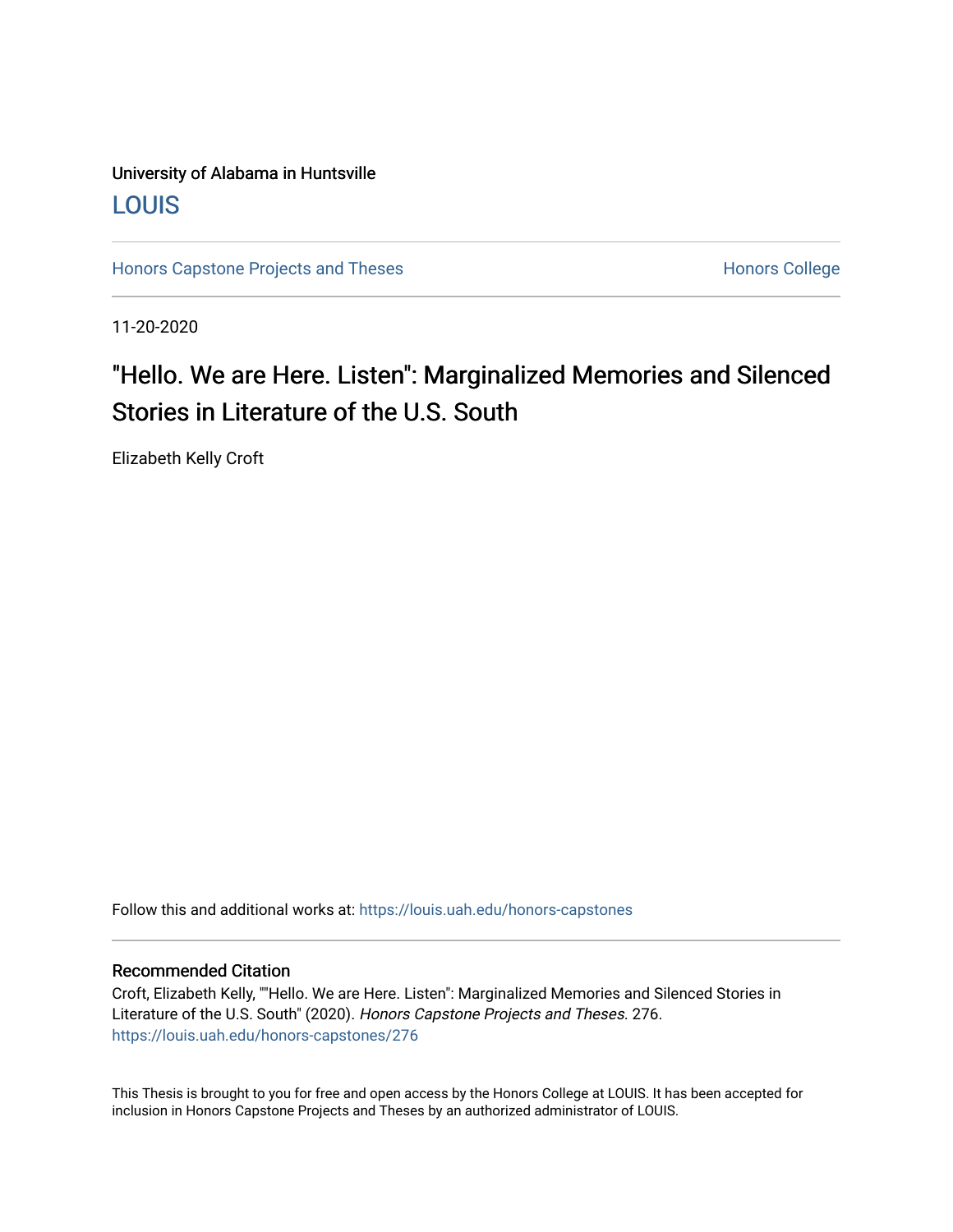# "Hello. We are Here. Listen": Marginalized **Memories and Silenced Stories in Literature of** the U.S. South

by

## **Elizabeth Kelly Croft**

#### **An Honors Capstone**

submitted in partial fulfillment of the requirements

for the Honors Diploma

to

**The Honors College** 

of

The University of Alabama in Huntsville

**November 20, 2020** 

Honors Capstone Director: Dr. Joseph Conway

Associate Professor of English, Director of English Graduate Studies

11/20/2020 Date Student

Mector Date

Alanna Frost

 $\overline{7}$ Nov 2020 Department Chair Date Digitally signed by William S **William S Wilkerson Wilkerson** Date: 2020.11.30 12:39:33 -06'00' Honors College Dean Date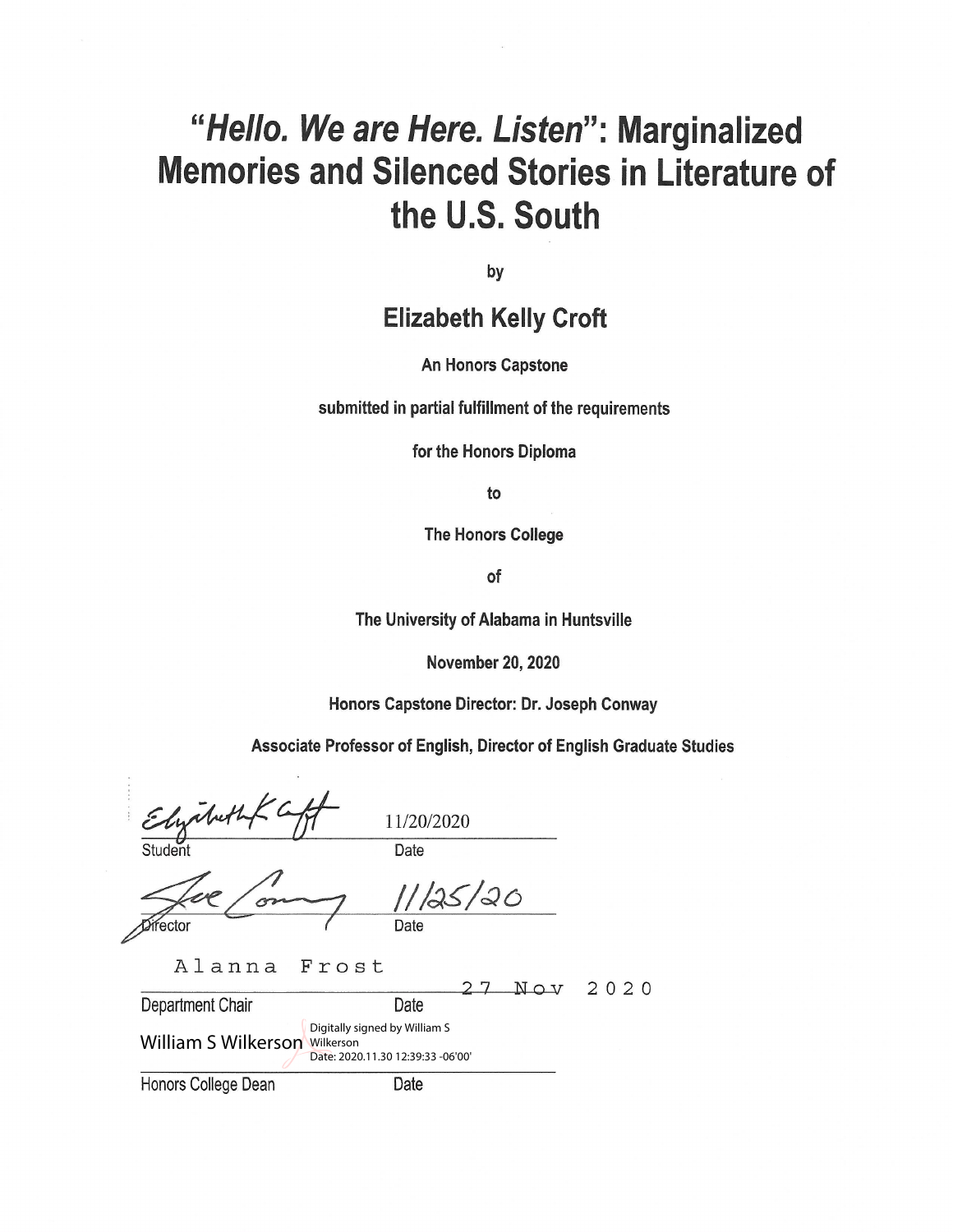

Honors College Frank Franz Hall +1 (256) 824-6450 (voice) +1 (256) 824-7339 (fax) honors@uah.edu

#### Honors Thesis Copyright Permission

#### This form must be signed by the student and submitted as a bound part of the thesis.

In presenting this thesis in partial fulfillment of the requirements for Honors Diploma or Certificate from The University of Alabama in Huntsville, I agree that the Library of this University shall make it freely available for inspection. I further agree that permission for extensive copying for scholarly purposes may be granted by my advisor or, in his/her absence, by the Chair of the Department, Director of the Program, or the Dean of the Honors College. It is also understood that due recognition shall be given to me and to The University of Alabama in Huntsville in any scholarly use which may be made of any material in this thesis.

 $Litzavett K. Cott$ Elizabeth K. Croft

Student Name (printed)

 $E$ lyabuth  $\zeta$  aff

Student Signature

\_\_\_\_\_\_\_\_\_\_ 11/20/2020

Date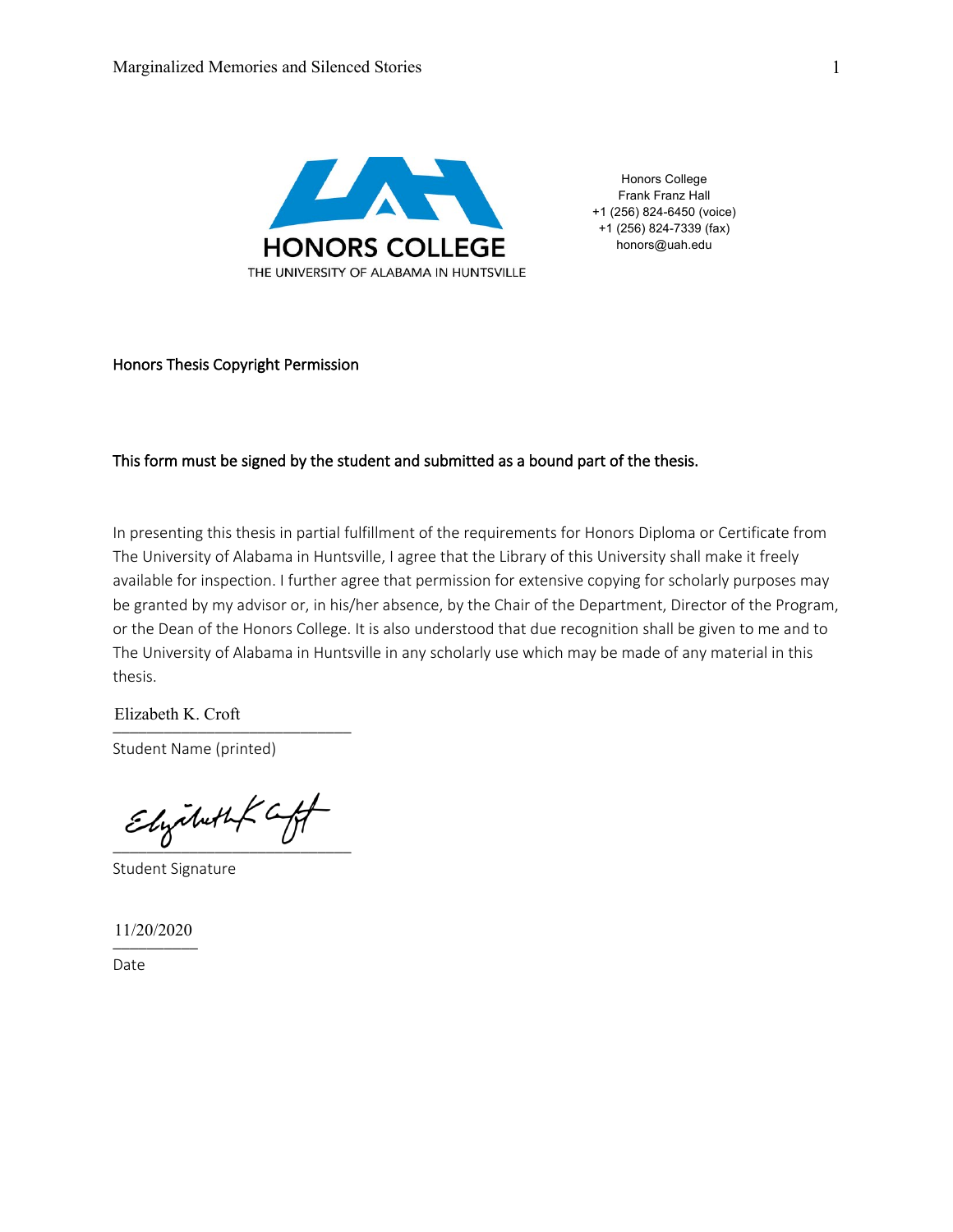### **Table of Contents**

| Abstract                                       |    |
|------------------------------------------------|----|
| Introduction                                   | 4  |
| Memory and Personal Trauma                     | 9  |
| Disrupting White, Heterosexual Cultural Memory | 30 |
| Conclusion                                     | 56 |
| <b>Works Cited</b>                             | 58 |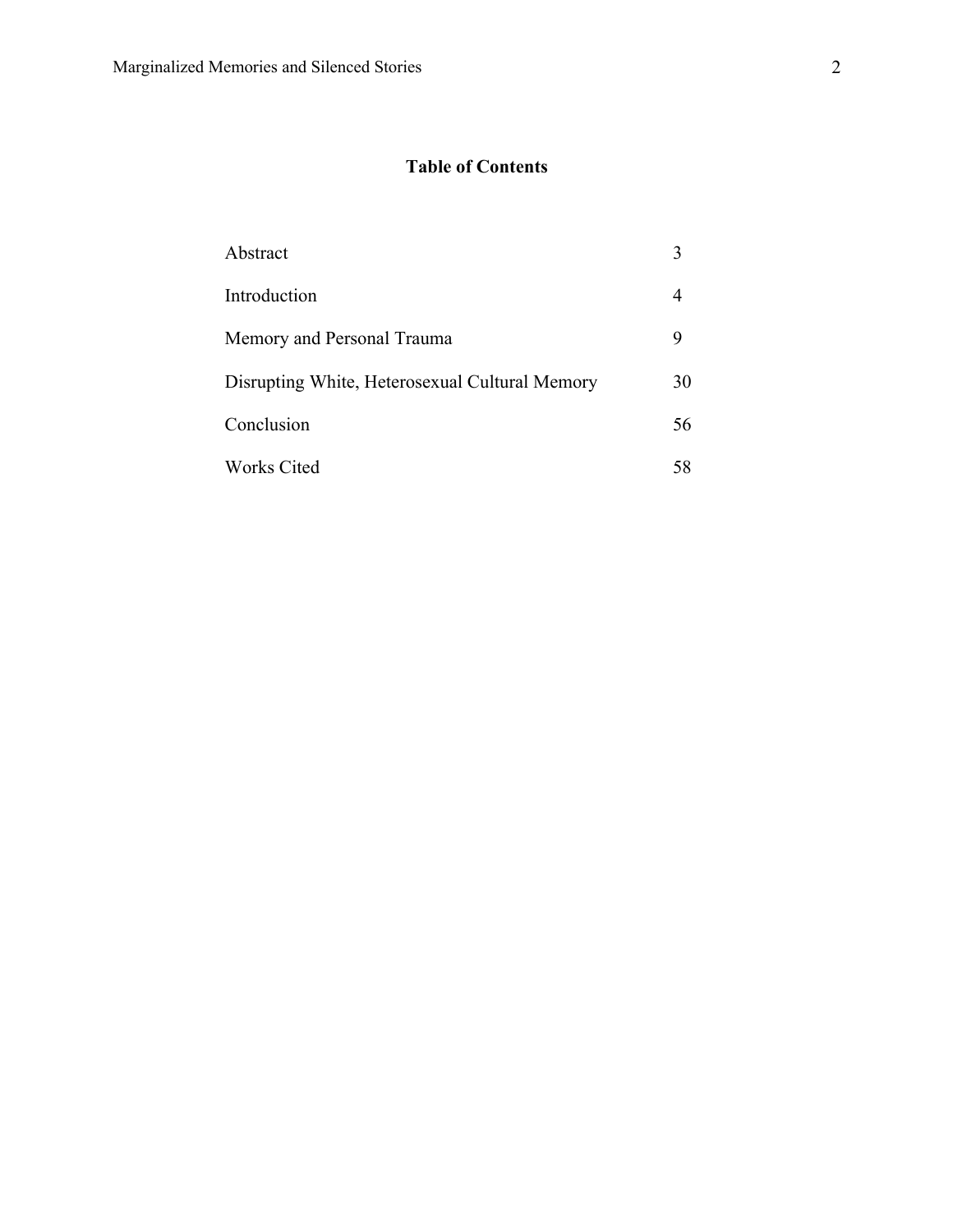#### **Abstract**

Recent controversy over the removal of Confederate monuments and flags has illuminated different understandings of the South's history and memory. While critics of removing Confederate memorabilia view statues and flags as benign, others recognize what type of history Confederate nostalgia represents: an exclusively white, oppressive history and memory. This thesis examines how similar conversations about memory play out in literature of the U.S. South, specifically in memoirs, poetry, and novels.

Using six texts, namely works by Sarah M. Broom, Matthew Griffin, Natasha Trethewey, and Jesmyn Ward, this thesis explores two categories of memory: personal and cultural/historical. Personal memory examines the way writers deal with memory on an individual basis in their families, daily choices, and interactions. Cultural and historical memory confronts continued Confederate nostalgia, and how that nostalgia has oppressed memories and stories of the African-American and LGBTQ communities. Writers of the U.S. South use personal memory to explore feelings of familial loss, grief, and trauma; these writers use cultural memory to rewrite the history of the U.S. South, reclaiming marginalized memories and silenced stories and resituating them in a central position in the region's memory.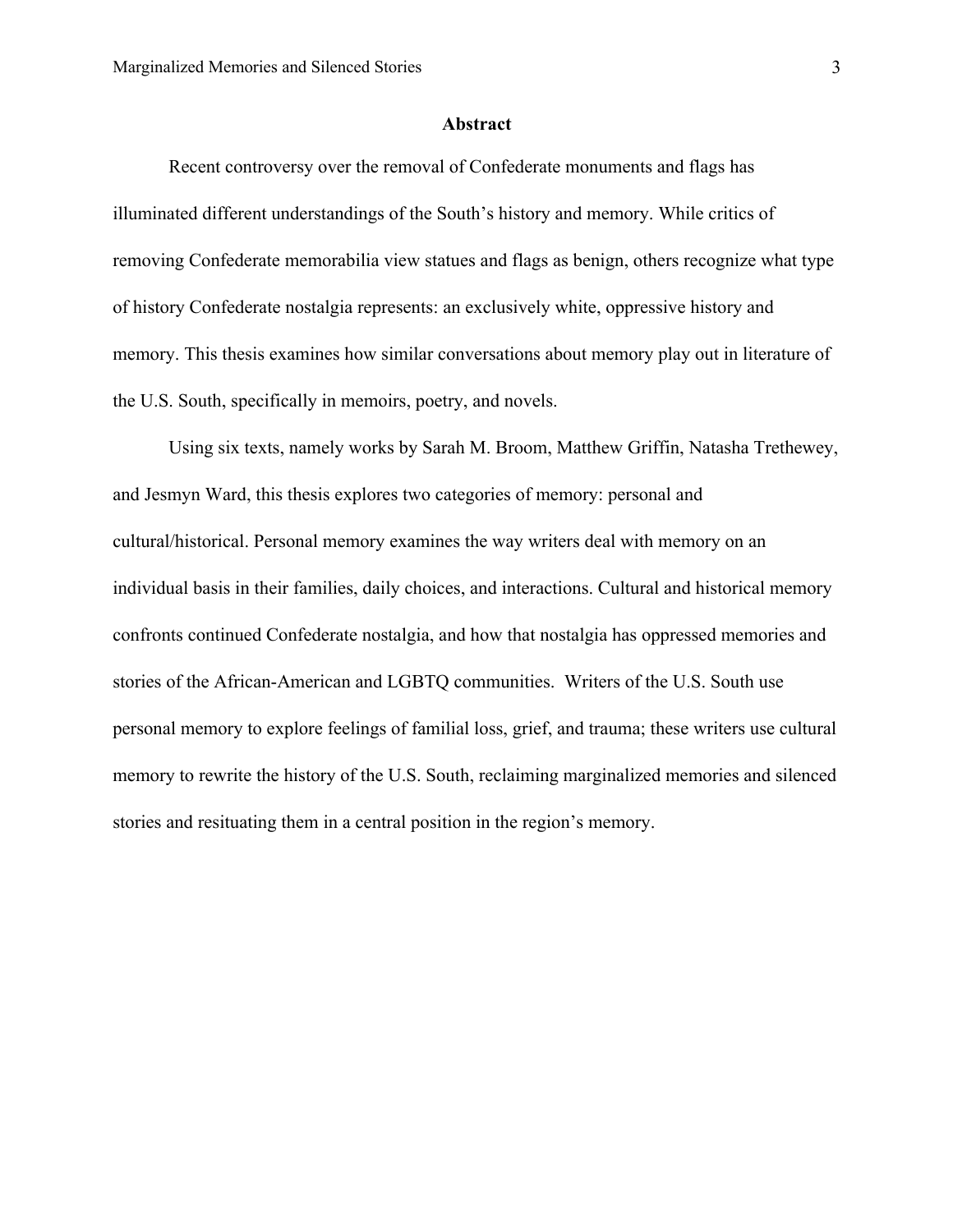#### **Introduction**

On Friday, October 23, 2020, history took place in Huntsville, Alabama in darkness. It was around 1:20 a.m., and the approximately thirty people gathered in front of the Madison County Courthouse cheered as a crane lifted the statue of an unnamed Confederate soldier off its base. By 3 a.m., when crews removed part of the monument's base, the crowd had dwindled. By the morning hours, when most Huntsville residents began waking up, crews had moved the statue to Maple Hill Cemetery, where they erected it (Gattis, "Confederate").

Interestingly, the statue is not the original. First erected in 1905 by the Daughters of the Confederacy, the statue was destroyed in 1966 when a wall fell on it during the demolition of old Cotton Row buildings. *The Huntsville Times* article from that day includes a picture of a woman bent over, touching the destroyed statue. This was Mrs. R.D. Moore, president of the Virginia Clay Clopton chapter of the United Daughters of the Confederacy. In a lawsuit against the demolition company, the United Daughters of the Confederacy were paid \$10,000, a new statue was carved, and in 1968, the statue was rededicated (Roop, "Huntsville's"). History restored.

On Madison County, Alabama's website, after clicking on the tab "History," one finds this description:

Soon Huntsville became a frontier metropolis - a flourishing cultural, commercial, and social center of "King Cotton's" realm. One thousand pounds of cotton per acre could be consistently harvested by the farmers of Madison County. The high cotton price was the financial backbone of a prospering city. The streets of Huntsville were dotted with the small offices of cotton merchants, lawyers, and bankers, most of which were located on the west side of the square facing the Courthouse. This area became known as "Cotton Row". Farmers brought cotton by wagon and cart to these merchants to be classified for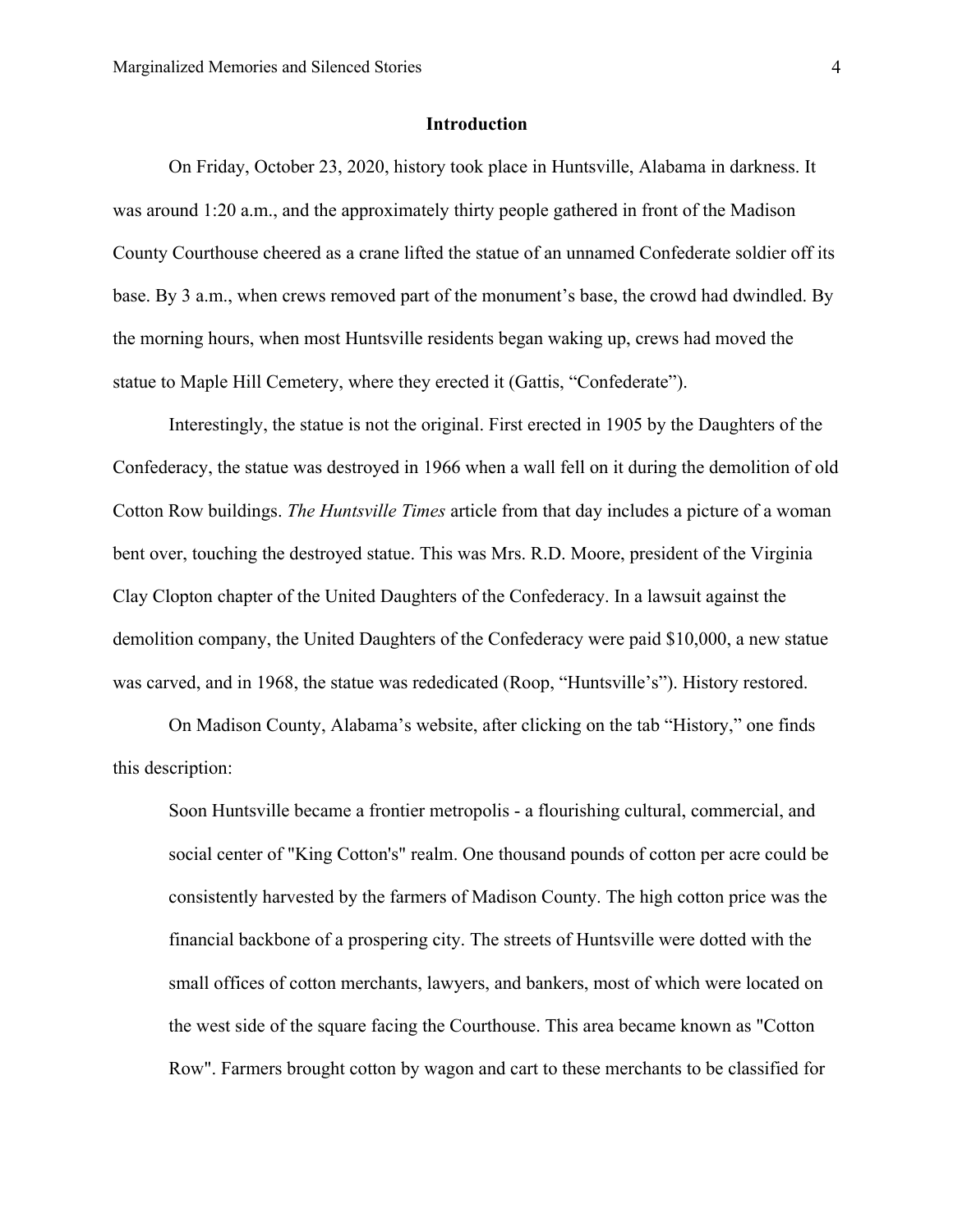staple and grade, and would then sell to the highest bidder. The town's economy was so dependent on cotton that the entire west side of the square was reserved for cotton wagons and carts (Richter-Haaser, "History").

The repetition of "cotton" in this description feels almost stifling. A legacy of cotton and the Confederacy: what could be more quintessentially, nostalgically, and oppressively Southern?

The story of this statue, erected by the Daughters of the Confederacy in a "social center of 'King Cotton's' realm," is, without question, a story of the South. The statue, as opponents of the removal of Confederate monuments often point out, is history. But such responses miss a crucial question: Whose history? Whose story? The statue answers with its inscription: "in memory of the heroes who fell in defense … of the principles that gave birth to the Confederacy" (Gattis, "Confederate"). The statue, then, tells a story, history, and memory, but it is an exclusive, oppressive, and white one.

Steven Hoelscher, in a study of Natchez, Mississippi, uses the term "white cultural memory" to refer to this type of memory in the South (657). "White cultural memory" is not confined to statues; recent controversy has erupted over the displaying of Confederate flags outside of courthouses and other public places. While some promote these statues and flags as "history," Margaret Bauer points out how problematic this history is: the Confederate flag "cannot be separated from the history of slavery" (71): a history of oppression.

In the middle of the night in Huntsville, Alabama, however, a different sort of history was made. While the removal of Confederate statues from prominent places does not immediately solve the South's problems, it suggests a recognition of them and a refusal to accept symbols of an oppressive and racist history. It is the removal of an exclusively white historical memory from a public place; it is, on the surface level at least, a hint of progress.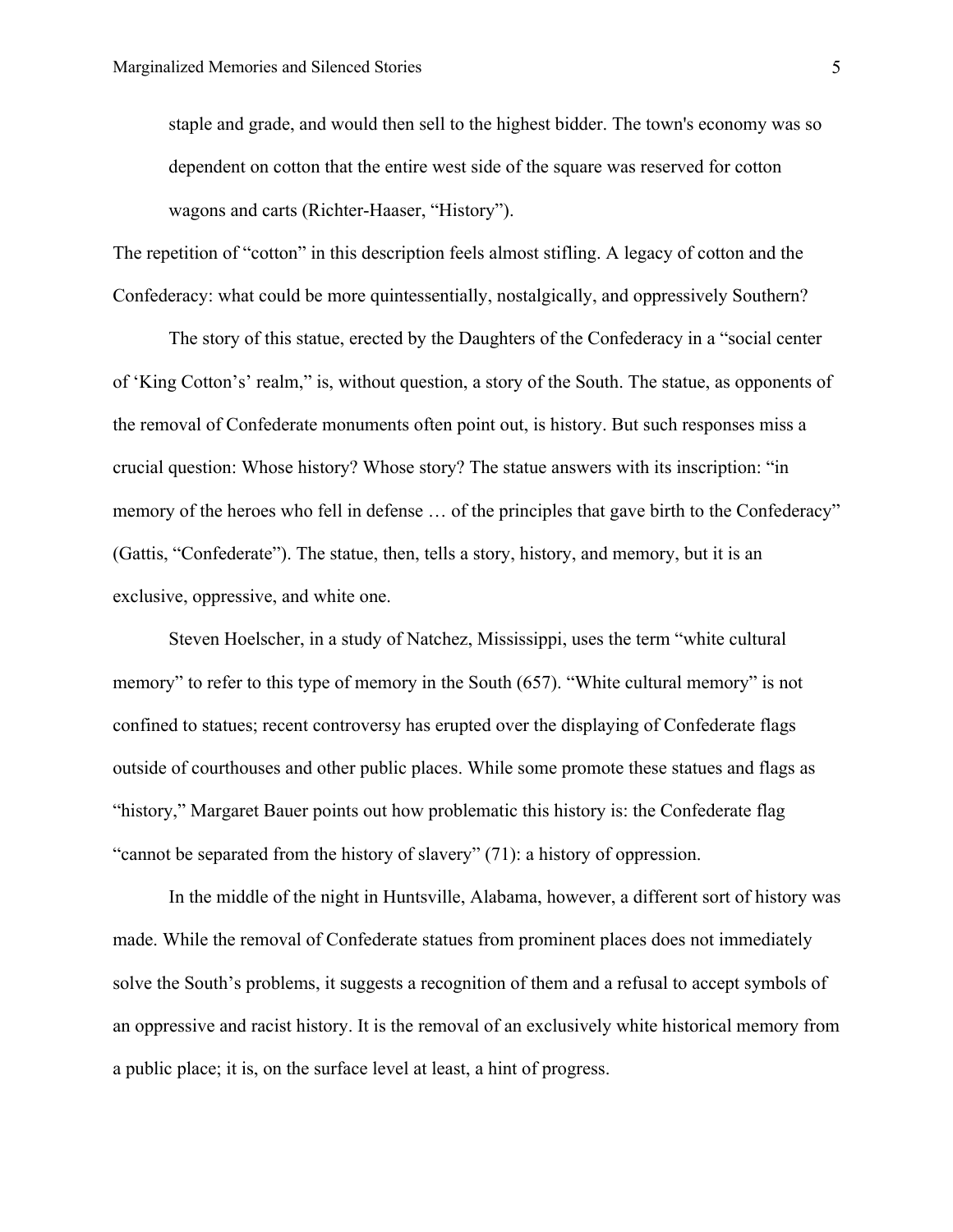The question remains, though, of what will take the statue's place: a symbol of racism and the oppression of the black community has been removed, but what will be erected instead? This question is crucial not only for politics and social justice, but for literature of the American South: how can representations of the South respond to the region's oppressive history? How can Southern writers, in their own act of memorialization, with their own monument, carve out a place for a more inclusive history? Jennifer Rae Greeson and Scott Romine point out other problems in their introduction to *Keywords for Southern Studies*, such as the difficulty of navigating "between the idea of the South and the social reality" of the South (2). In other words, in a region where Confederate nostalgia, moonlight and magnolia, persist, how does one look past such ideas and find the reality: poverty and white supremacy?

To answer these questions, this thesis will examine how writers of the American South utilize "memory" in their works. The thesis looks at six texts, all set in the American South, that deal with memory. These texts represent a variety of genres: namely the memoir, novel and poetry. To distinguish between different uses of memory, the thesis is divided into two chapters: personal memory and cultural/historical memory.

The first chapter on personal memory is divided into two sections: one on memoirs, and the other on a person/character's loss of their mother. Starting with memoirs, the thesis explores memory in Sarah M. Broom's 2019 memoir *The Yellow House*, set in New Orleans, Louisiana, which deals with themes like familial loss, poverty, and environmental racism. Many of these themes are continued in Jesmyn Ward's 2013 memoir *Men We Reaped*, which describes the loss of five young Black men in Ward's DeLisle, Mississippi community, including her brother Joshua. Transitioning to poetry and a novel, the chapter on Personal Memory examines Natasha Trethewey's 2006 poetry collection *Native Guard*, focusing on the poems about the death of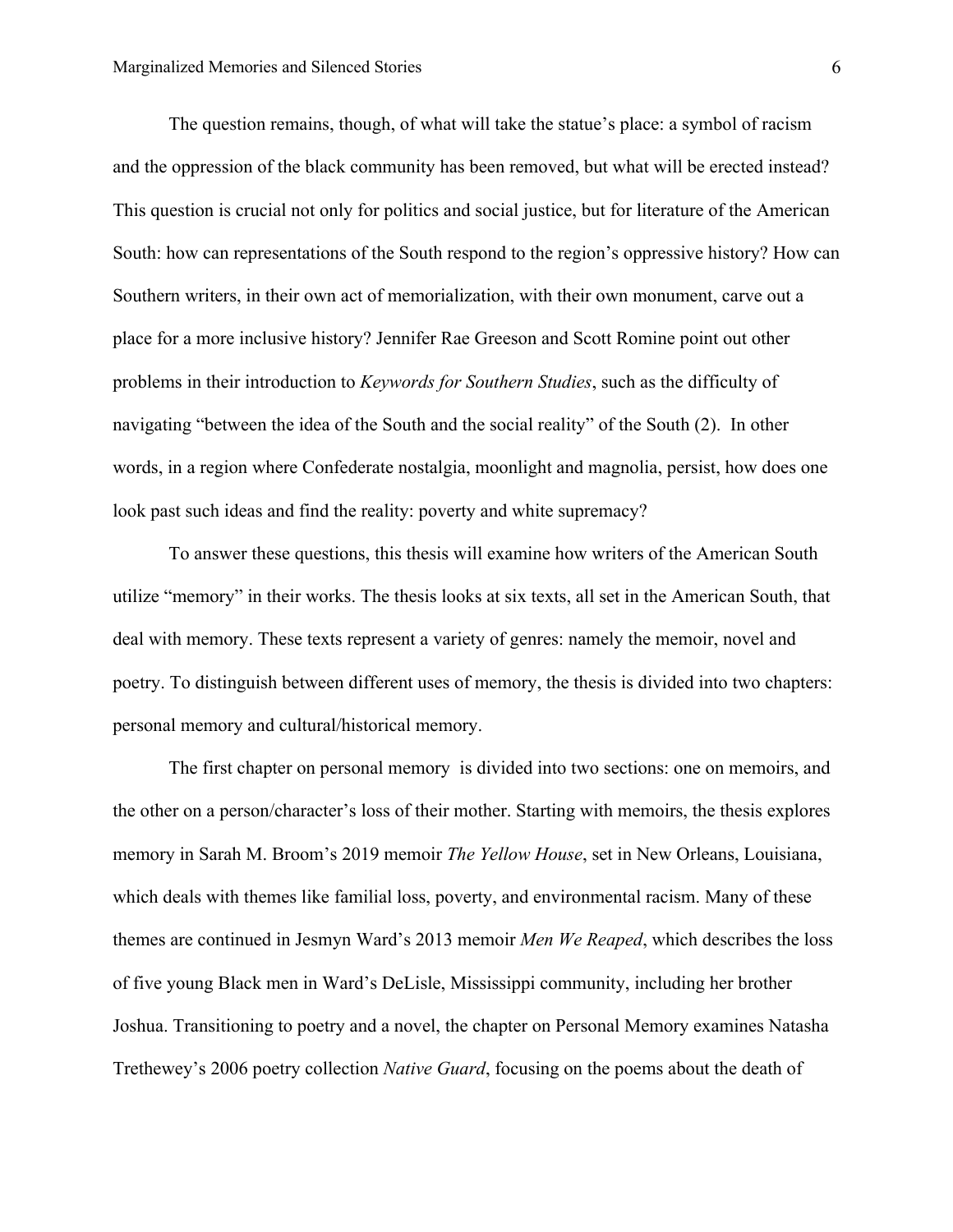Trethewey's mother. Building on the theme of loss, and also confronting themes of poverty and marginalization, the thesis considers Ward's 2011 novel *Salvage the Bones*, set in the fictional, rural Mississippi town called Bois Sauvage. The novel's protagonist, Esch Batiste, lost her mother years earlier, and her mother's memory affects how Esch views motherhood and love.

The purpose of this chapter on personal memory, and the diverse genres included in it, is to examine the ways memory functions on a very individual level for these writers: in other words, rather than focusing on the South's memory, this chapter looks at memory in individual writers/characters' everyday choices and interactions. It is important to note, however, that focusing on the personal does not mean the cultural and historical are not considered as well. Many of these authors, specifically in the memoir section, use personal memory to question the South as a whole's exclusively white and oppressive history.

That being said, themes of exclusion, oppression, and whiteness are dealt with most directly in the second chapter on Cultural or Historical Memory. Prejudice, as well, is a key theme in this chapter, and it is explored in Matthew Griffin's 2016 novel *Hide*, which tells the story of a gay couple living in North Carolina from the day they meet at the end of WWII to the present-day, 2016. This novel shows how the South's memory is not only white, but heterosexual: this couple lives in fear of the South's prejudicial laws, making memorialization, such as photographs, a risk. The thesis then revisits Trethewey's *Native Guard*, this time focusing on poems about the Civil War, segregation, and growing up biracial. The thesis ends with Ward's 2017 novel *Sing, Unburied, Sing*, which confronts themes present throughout all of the texts, such as marginalization, but also introduces themes of drug abuse and police brutality.

Of these six works discussed, five of them are written by African-American women. The other, *Hide*, is written by a male member of the LGBTQ community. Clearly, the thesis focuses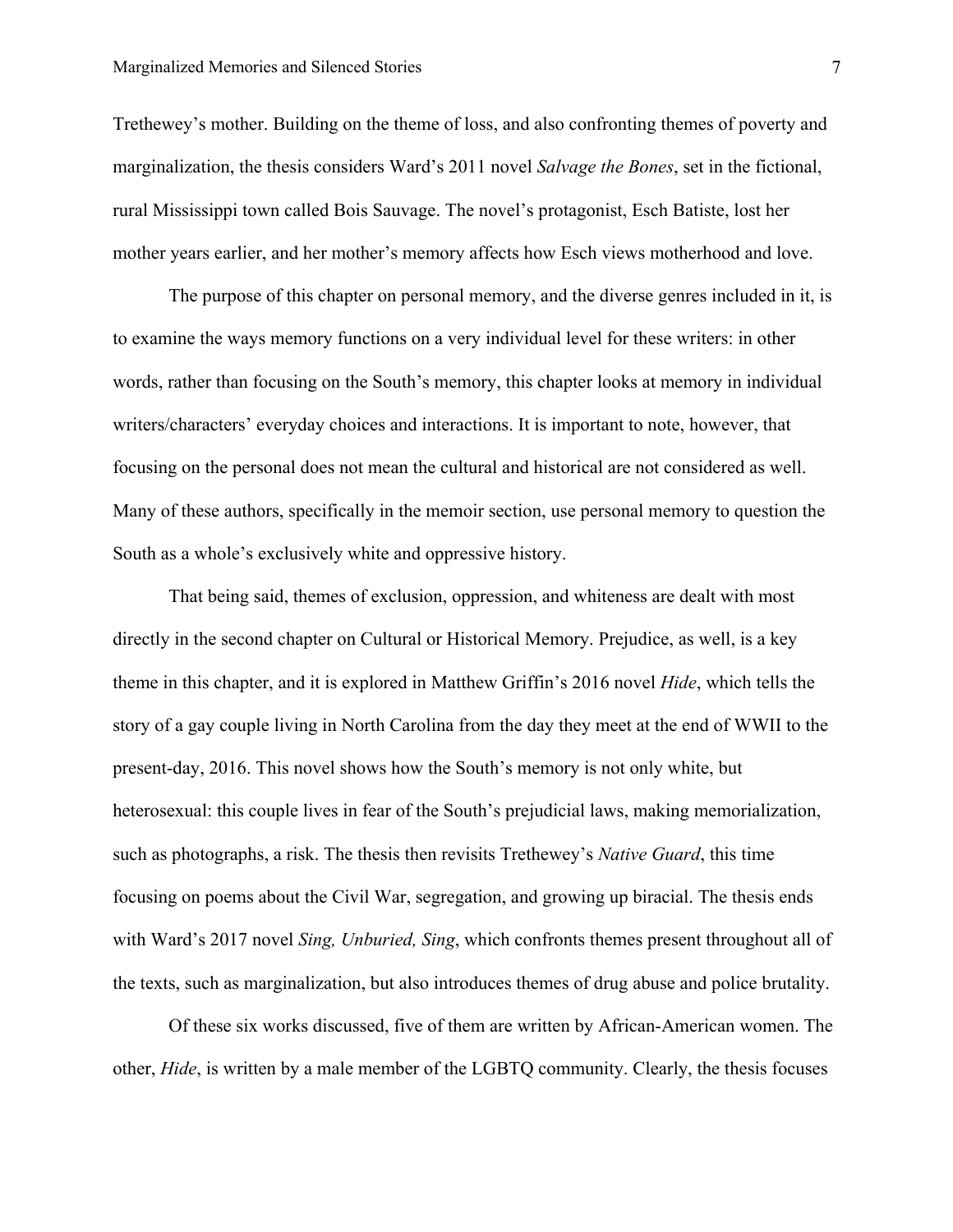primarily on the African-American experience, and considers the LGBTQ experience only briefly, meaning much research still needs to be done for queer studies in the South. Nonetheless, using all of these texts, the thesis argues that writers of the American South use personal memory to explore feelings of loss, trauma, and the power of home; these writers use cultural memory to rewrite the history of the American South, this time including marginalized experiences. Borrowing a term from Destiny O. Birdsong, these writers bridge the categories of "Personal" and "Cultural" by using literature to grant "inscriptive authority" (107) to those historically denied it: all of these texts speak to the centrality of marginalized memories and silenced stories to the American South's past, present, and future.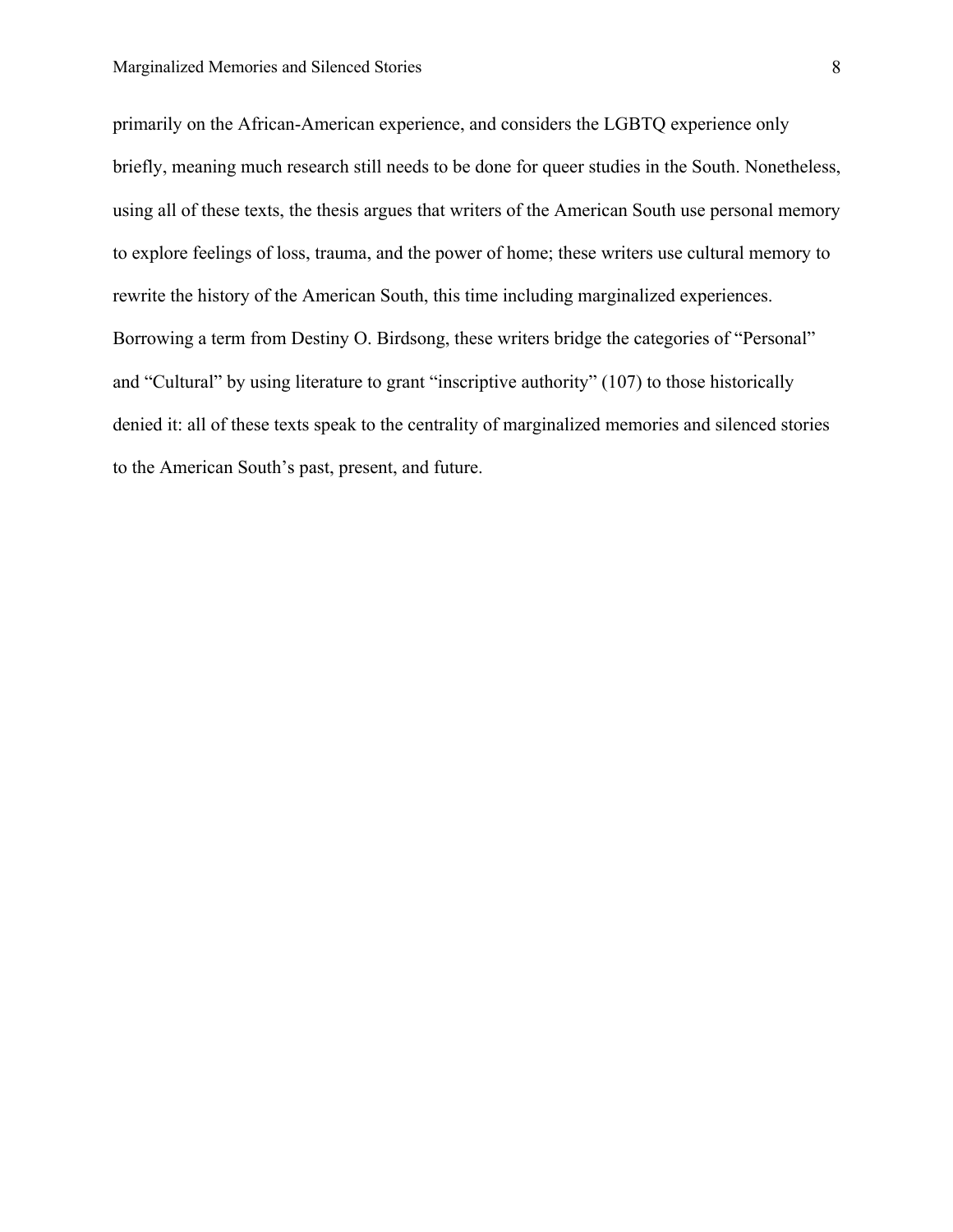#### **Memory and Personal Trauma**

#### **The Memoir and Contemporary Southern Studies**

Recent publications in literature of the American South include meditations on personal forms of memory, specifically those dealing with loss and grief. One such literary form that focuses on personal trauma is the memoir. As a traditional definition, the *Oxford English Dictionary* defines "memoir" as "autobiographical observations" and "a biography or autobiography" (2b, c), meaning the story of a person's life. Judith Barrington, however, in a handbook on creative writing, describes the memoir in terms of its difference from autobiography: "autobiography is a story *of* a life … memoir is a story *from* a life" (109). In other words, Barrington says, memoir "makes no pretense of capturing the whole span from birth to the time of writing," but rather narrows "on one aspect of a life and offers the reader an indepth exploration" (109). While it is important to recognize memoir's autobiographical nature, memoir does not always promise a detailed account of every moment of a person's life but often a specific theme or event that provides a focused lens into a person's experiences.

Autobiography and memoir seem reserved for those of special status, "important" people, whether "importance" is defined by fame or power. In examining memoirs about Hurricane Katrina, Joseph Donica notes that "the lives of kings and saints have long been considered worthwhile to spend time writing about, but it is only in the twentieth and twenty-first century, and especially in the past few decades, that autobiography has become an acceptable genre for the public to take up." Donica continues: "The question of who has the right to publish his or her story has implications for the question of who has a right to memory" (42). For southern studies, then, examining memoirs raises questions about whose story is being told, who is telling the story, and what is missing from the story.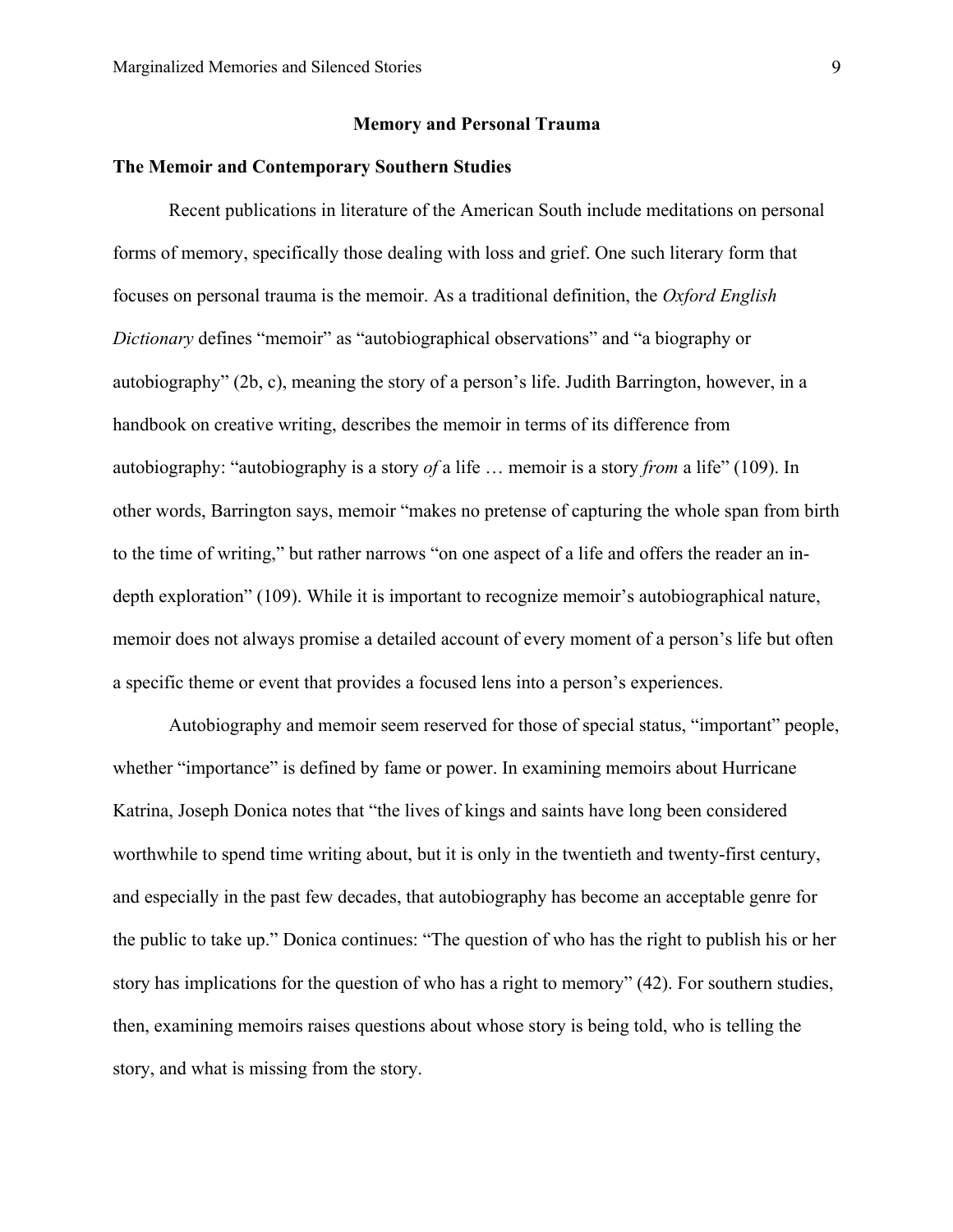Memoirs raise questions with broader connections to history and the United States' current sociopolitical climate; whose story is missing from mainstream media, or needs further exploring, and thus must be told in the form of memoir? Donica hints at these questions when describing memoir's distinctness: "No genre has the ability that memoir does to move us from the experience of privately reading personal recollections to considering the public context and social implications of these memories" (43). As Barrington suggested, then, memoir can transform from traditional autobiography to confront issues of broader, more public concern.

The issues of public concern in the United States recently have come out of the Black Lives Matter movement that brought worldwide attention to police brutality and racial inequality in the nation. Published in 2019 and 2013, respectively, the memoirs *The Yellow House*, written by Sarah M. Broom, and *Men We Reaped*, written by Jesmyn Ward, address themes of race, inequality, and representation, and as such are in direct tandem with the Black Lives Matter movement. These memoirs are set in the American South, and their exploration of feelings of loss, trauma, and grief speaks to larger issues of inequality and the marginalization of African-American experiences across America.

*The Yellow House* combines themes of personal memory with a history of New Orleans to produce a profound and intimate story of family, neglect, and representation. The memoir, told in four movements, details the history of Broom's African-American family, the effects of Hurricane Katrina, and the overall inequality of New Orleans. The book's title refers to the family's home, a shotgun house at 4121 Wilson Avenue in New Orleans East that was demolished after Hurricane Katrina.

Geography, such as the memoir's setting in New Orleans East, becomes a central theme for the text. While Broom begins the memoir by mentioning her brother Carl, the book's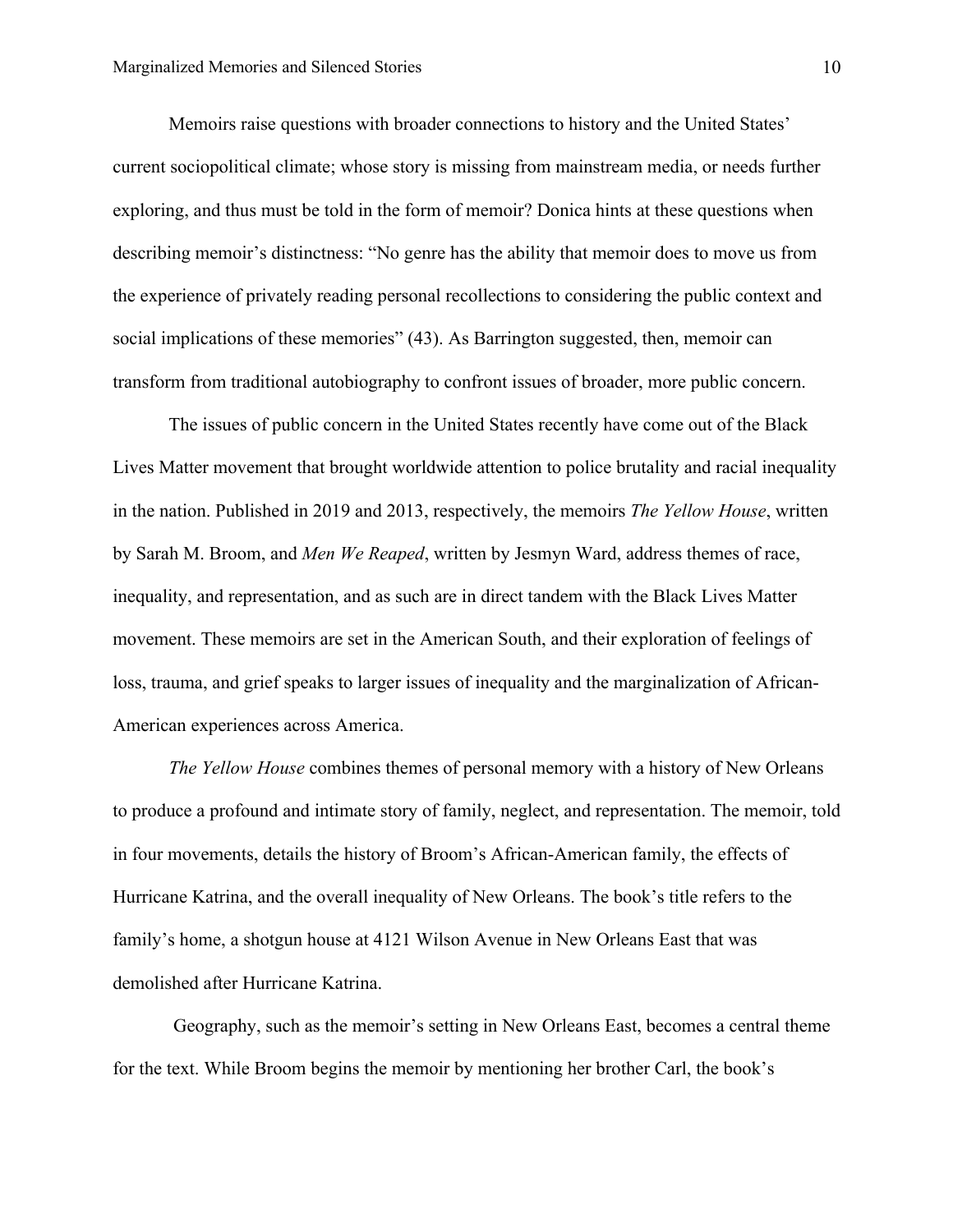prologue, tellingly titled "Map," focuses on the inequality and neglect present in New Orleans' geography and history. Broom searches a dozen histories of New Orleans for New Orleans East but to little success. In Broom's words, "mentions are rare and spare, afterthoughts. There are no guided tours to this part of the city, except for the disaster bus tours that became an industry after Hurricane Katrina" (4). New Orleans' French Quarter and tourism overshadow those areas of lower socioeconomic status and, significantly, those that are primarily African-American.

Additionally, Broom's mention of "disaster bus tours" related to Hurricane Katrina shows how disaster, and the memories of disaster for residents of New Orleans East, have been commodified for the tourist industry, making memories of disaster available for consumption for a certain price. However, this commodification raises questions about memoir: is a memoir, published and sold, not also a commodification, making memories available for a certain price? To a degree, yes, but the differences between the two are ownership, voice, and intent. "Disaster bus tours" suggest profits and showcase disaster without giving voice to those individuals of New Orleans East. By contrast, Broom's memoir takes ownership over her voice and experience, "selling" memory as a way to shed light on the experiences of New Orleans East more broadly.

Broom's memoir continues to use geography as a site for inequality through a specific city map, one given to her by Avis Rent-a-Car. This map, which Broom describes as "detailed," shows the French Quarter but not New Orleans East (5). This choice, Broom says, "is perhaps a practical matter. New Orleans East is fifty times the size of the French Quarter, one-fourth of the city's developed surface. Properly mapped, it might swallow the page whole" (5). A key aspect of this mapping is distance, or separation from the actual event; a map attempts to give guidance from a distanced, yet detailed, view. But, as the Avis map shows, this "detailed" view fails to show, to represent, the whole picture: an important region, New Orleans East, is neglected. As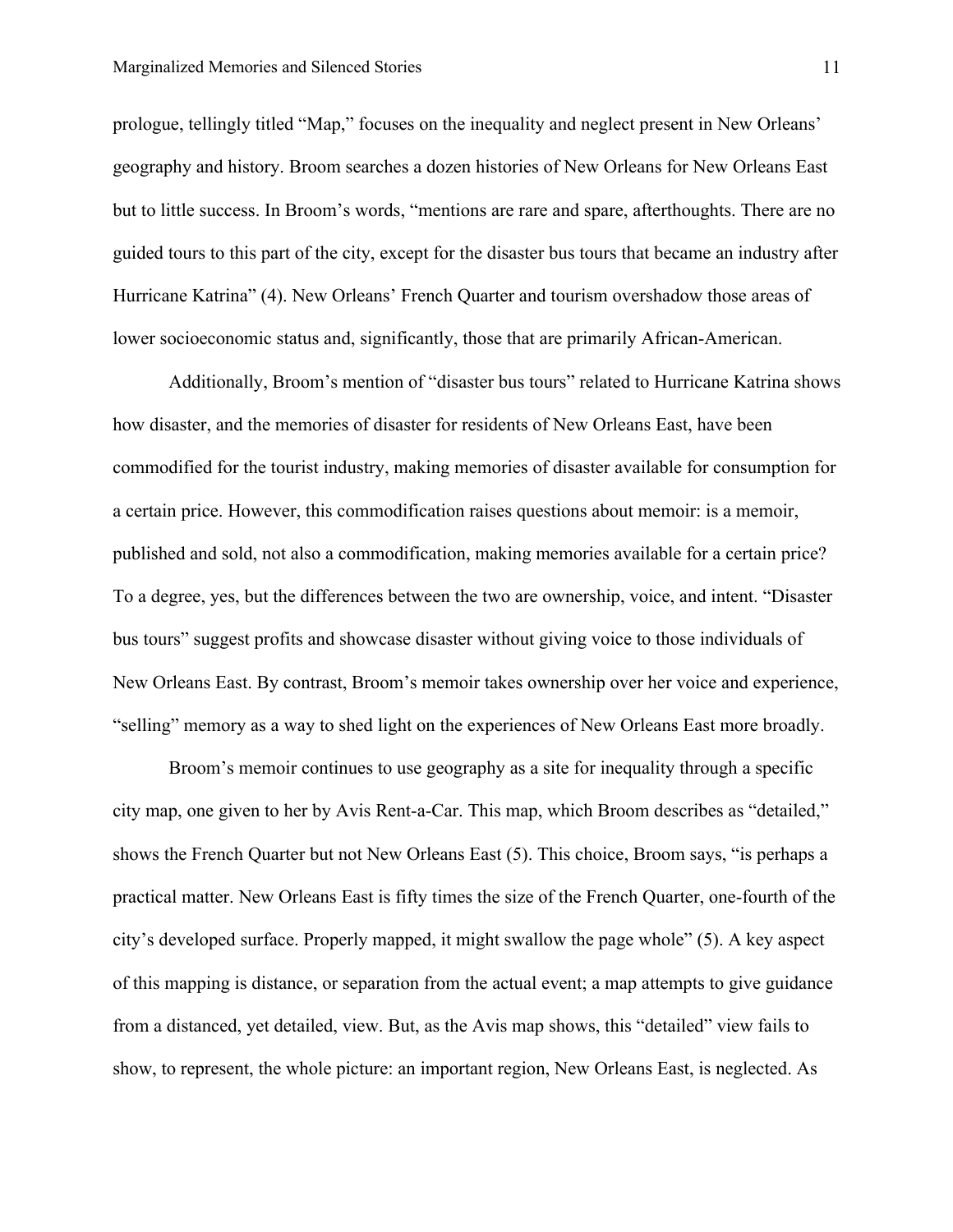Broom notes, "distance lends perspective, but it can also shade, misinterpret" (3). Broom makes a similar connection between distance/separation and perspective in her prologue with her brother Carl. Broom mentions aerial photographs and how, from such a separation, the Yellow House "would appear to sit in the Gulf of Mexico." Significantly, "from these great heights, [Broom's] brother Carl would not be seen" (Broom 3). In beginning her memoir with these themes of distortion, maps, and geography, Broom reflects the inability of New Orleans' history, specifically the mass packaged kind that Avis relies on, to accurately represent New Orleans East or, more personally, the life and character of her brother.

The prologue's focus on the racial inequalities of New Orleans introduces a key theme of the text: environmental racism. Robert D. Bullard states that "communities consisting of people of color continue to bear a disproportionate burden of this nation's air, water, and waste problems" (23). Broom's memoir echoes this quote when questioning the French Quarter's central place in the history of New Orleans: "how had one square mile come to stand in for an entire city?" A city whose greatness, Broom argues, "comes at the expense of its native black people, who are, more often than not, underemployed, underpaid, sometimes suffocated by the mythology that hides the city's dysfunction and hopelessness" (301). Rather than accept the "mythology" or mystique of New Orleans' French Quarter, Broom wants her reader to see the inequality such myth obscures. In other words, Broom's memoir wants to transform myth into reality.

Broom cites specific examples of environmental racism to enhance her memoir's confrontation of New Orleans' mythology versus its reality. Broom mentions the North Claiborne Overpass, which was part of a development boom in the mid-to-late 1900s in New Orleans East. According to Broom, this overpass decimated "much of the cultural and economic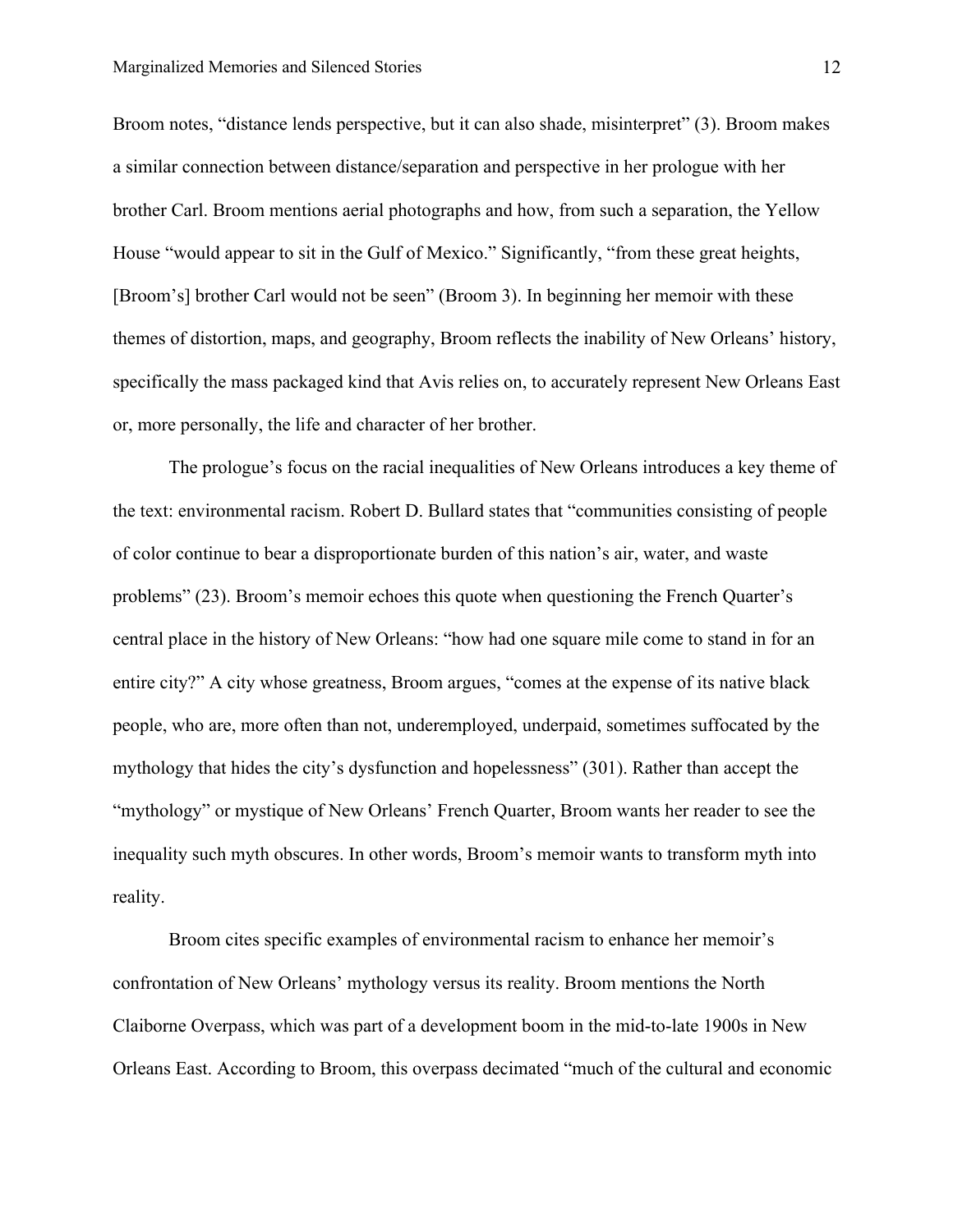life of historic black neighborhoods" (74). Broom's example is reinforced by Bullard, who states that "people of color are more likely than their white counterparts to live near freeways, sewage treatment plants, municipal and hazardous waste landfills, incinerators, and other noxious facilities" (23). Speaking directly about regions like New Orleans in the American South, Bullard references "cancer alley" in South Louisiana which is "an eighty-five-mile stretch along the Mississippi River from Baton Rouge to New Orleans" (25). This environmental racism both Bullard and Broom describe paints a different picture than New Orleans' website; dedicated to tourism, the website describes New Orleans as "the best city to visit for fun, parties, events and culture" ("Home"). Yet Broom's memoir asks: whose culture? And, these parties and events come at what price? New Orleans' culture marginalizes African-American voices and bodies which are, as Broom says, overworked and underpaid. In a New Orleans riddled with the mythology of its French Quarter and disaster bus tours, Broom wants her reader to go outside the French Quarter, step down off the bus, and view the reality of her community and the injustices it faces, including environmental racism.

Within this broader story of environmental racism and call for awareness of African-American experiences within New Orleans, Broom weaves an intimate story of personal loss, memory, and family. These feelings coexist in the house itself, meaning the house becomes a symbol or embodiment of personal memory. One such instance of personal memory involves Broom's father, Simon, who died six months after she was born. Broom says of the yellow house, "the house held my father inside of it, preserved; it bore his traces" (232). For Broom, then, the house becomes more than a structure but a living embodiment of her father and her father's memory.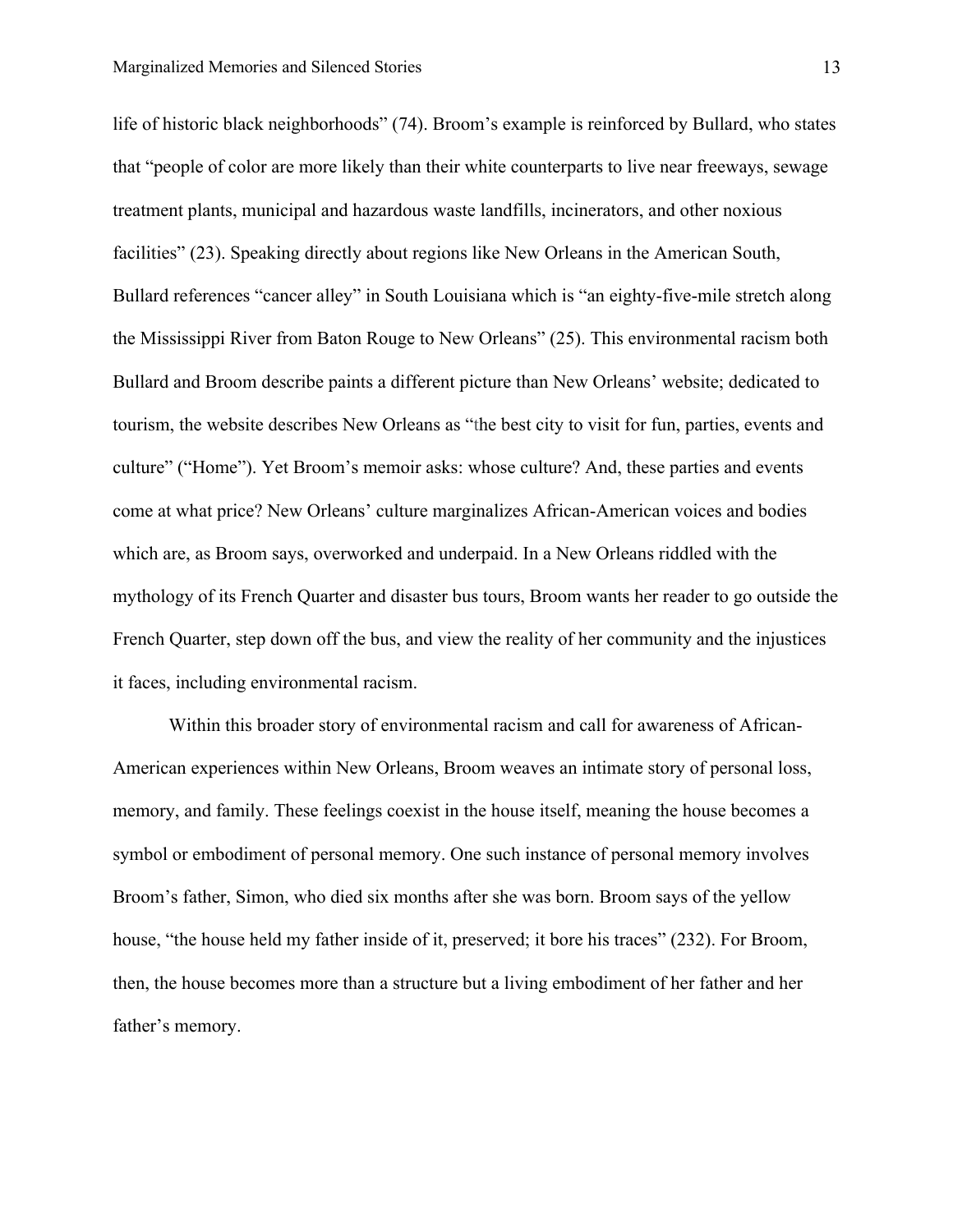Broom travels all over, including taking a job in Burundi, to find meaning, but her father's memory, embodied in the yellow house, is stronger, and Broom cannot escape this memory. Broom writes: "More and more I craved forgetting. I tried and failed" (237). In a letter to a friend, she decides that "I've got to go back to that raggedy falling-down thing and talk about my father. My father, the raggedy falling-down thing of my imagination" (253). Forgetting proved impossible: Broom writes that "distance only clarified; it could not induce forgetting," and that "remembering hurts, but forgetting is Herculean" (259, 237). In writing about the yellow house, Broom speaks to the power of loss and memory: no matter how far she traveled, the pull of the yellow house and the memory of her father it embodied was stronger.

Broom questions the importance or power of memory when the house, the keeper of her father's memory, is demolished. As Broom says of the house, "as long as the house stood, containing these remnants, my father was not yet gone. And then suddenly, he was" (232). For Broom, however, the demolition of the house did not mean the demolition of memory; rather, it reads more like a transfer. In the absence of the "physical structure" of the house, Broom says, "we are the house that bears itself up. I was now the house" (232). By extension, Broom is also now her father or the vessel of her father's memory. Broom expresses similar sentiments about her brother Carl, even describing Carl as "the keeper of memory" and his actions as "protecting it [the house] from dismemory" (366). Like houses, then, bodies as structures can become sites and embodiments of memory.

In writing this text of familial loss, feelings embodied in her family's home, Broom points to the importance of personal memory and, more broadly, themes of disempowerment and racial inequality. Broom's memories of New Orleans East bring awareness to a group neglected by New Orleans' history or, more broadly, America's history: an African-American family of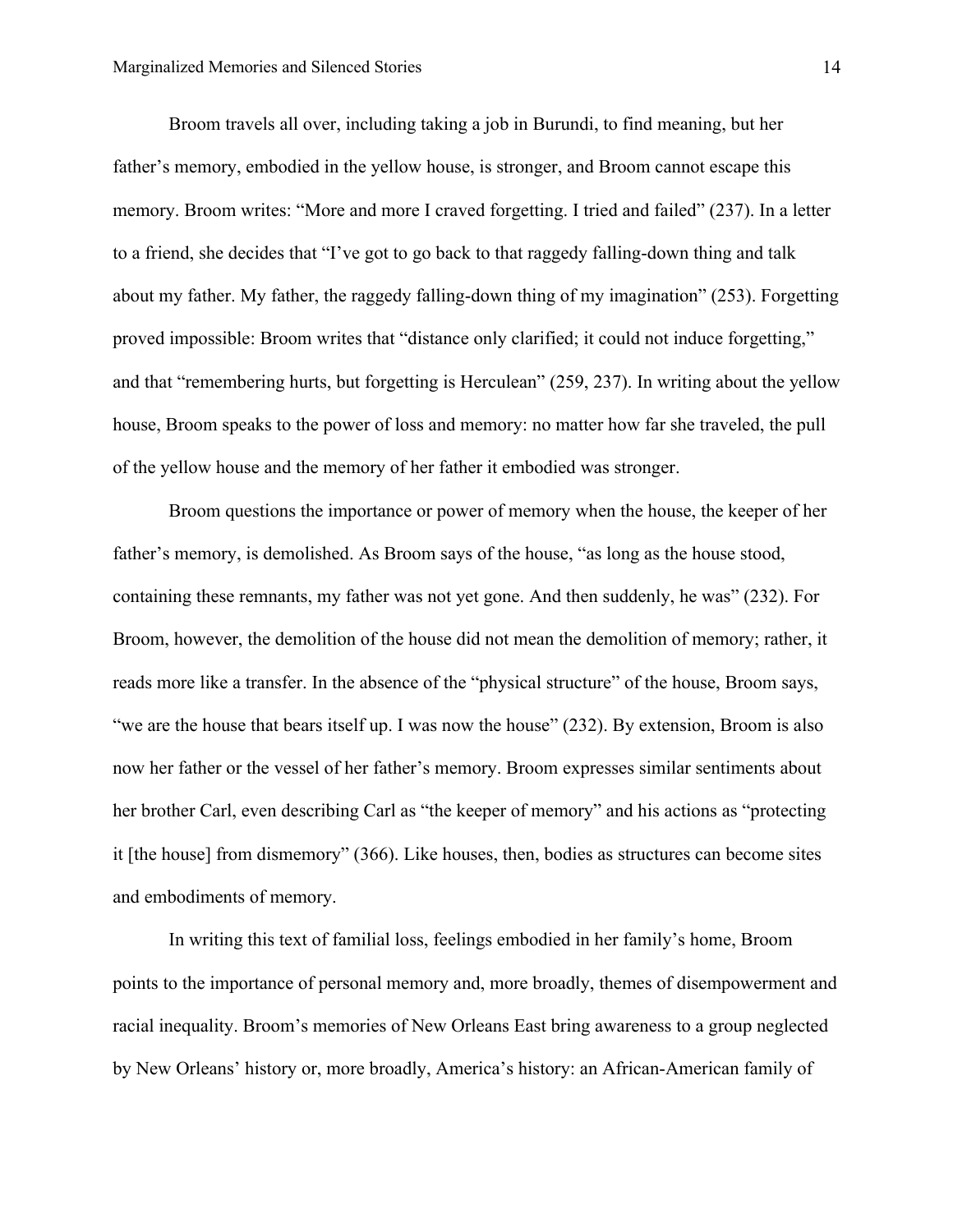lower socioeconomic status. Broom herself describes her examination of New Orleans' history as "a yearning for centrality, a leading role, so to speak, in the story of New Orleans, which is to say, the story of America" (301). Broom thus illustrates the relevance of memoir and its purpose for southern studies: to not only explore personal feelings of loss and family, but to cast light on the marginalization of African-American voices and stories within the broader story of America, and to bring awareness to themes like environmental racism among the African-American community.

Broom's memoir confronts memories of her father and examples of racial injustice in her community; similarly, in her 2013 memoir *Men We Reaped*, Jesmyn Ward uses memoir to confront the loss of five young Black men within four years in her DeLisle, Mississippi community, including her brother Joshua. As Ward puts it: "From 2000 to 2004, five Black young men I grew up with died, all violently, in seemingly unrelated deaths" (7). Because of these violent deaths, Ward often speaks of these men as ghosts, saying of these men, "the pain of the women they left behind pulls them from the beyond, makes them appear as ghosts" (14). However, Ward ensures that in viewing these men as ghosts, she does not overlook the most important part: "my ghosts were once people, and I cannot forget that" (7). Ward uses memoir to bring these ghosts back to life, allowing them to, as Ward says, "live and speak and breathe again for a few paltry pages" (8). Ward thus confronts not only their lives but the reason for their deaths, particularly "the history of racism and economic inequality and lapsed public and personal responsibility" (8). Memoir, what was traditionally a story of a person's life, becomes a broader critique of the South's discrimination.

Ward manifests much of the conflict and tension over racial injustice and the marginalization of African-American experiences in the dichotomy of Black/White, categories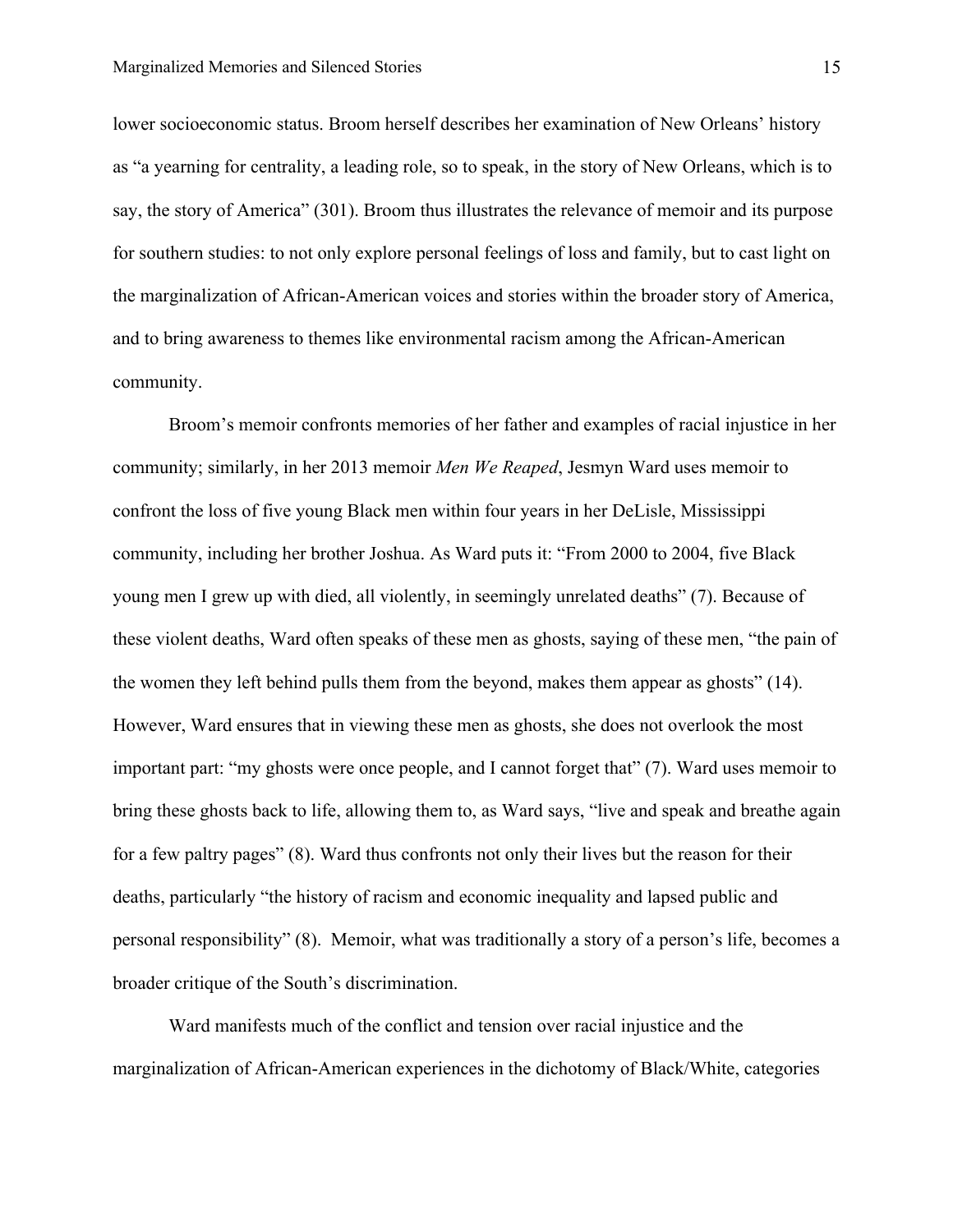that Ward capitalizes throughout the text. Such capitalization emphasizes the power of these categories; a young man in the American South is not black but Black, a characteristic that marks him as different from White. Ward remembers feeling this oppressive dichotomy with statements like, "*You're Black. You're less than White*" (195). Perhaps no instance illustrates the difference between Black and White as the death of Joshua, Ward's brother. In the summer of 2000, Joshua was killed by a drunk driver. Rather than vehicular manslaughter, the judge sentenced the drunk driver to five years in prison for leaving the scene of an accident. The driver was also ordered to pay Ward's mother \$14,252.27. As Ward says, "the man served three years and two months of his sentence before he was released, and he never paid my mother anything" (235). Such injustice seems unbelievable, but Ward breaks it down to Black/White: "The drunk driver was in his forties and White. My brother was nineteen and Black" (234). For Ward, then, the decision to capitalize Black/White in her memoir becomes more than a stylistic one; it is a profound illustration of the importance behind each category when living in the rural South: Black/White could literally mean death or life.

The combination of injustice and grief represented by Joshua's death, in addition to those of other young Black men Ward lost, produces a dichotomous relationship with home in Ward's memoir. Ward describes her DeLisle, Mississippi community as "this place that I love and hate all at once" with its antebellum mansions "our mother cleaned and whose beauty we admired and hated" (14, 231). Ward thus expresses this relationship in binaries or dichotomies like Black/White: DeLisle is a place Ward feels love/hate towards, admires/hates; DeLisle is a place of beauty/poverty or beauty/inequality. Ward also says of DeLisle, "I knew there was much to hate about home, the racism and inequality and poverty, which is why I'd left, yet I loved it" (22). Ward elaborates on this complex relationship with home when she writes of "yearning to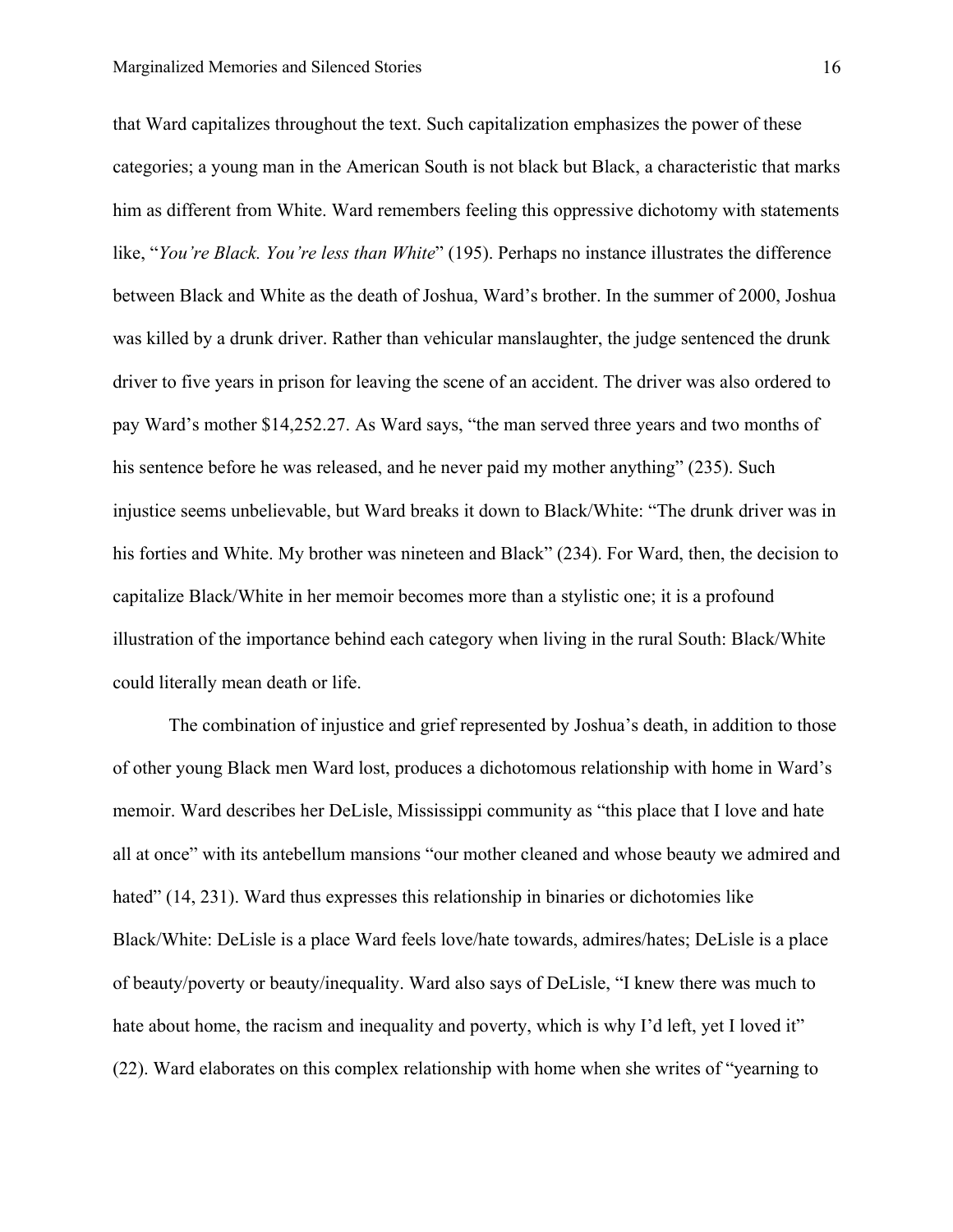leave the South and doing so again and again, but perpetually called back to home by a love so thick it choked me" (195). Ward's language here echoes Broom, who similarly traveled outside the American South to find herself, yet discovered that her father's memory and the yellow house were simply too strong. For both authors, then, the word "home," a place often associated with comfort and security, instead produces tension between a desire to escape the South and the pull of family and memory. In other words, both authors have a love/hate relationship with home and the American South more broadly.

Tied into Ward's feelings of love/hate towards her community and home is another binary: forgetting/remembering. A specific form of remembering in the text is the memorial shirt, which Ward describes as "most common at funerals for young people" (40). Ward also states that the memorial shirt, in the South at least, "has become as traditional as the repast" (40). The memorial shirt is first introduced early in the text, which begins in 2004 and works backwards, with the death of Rog, one of Ward's friends, who died of a heart attack. On Rog's memorial shirt, in addition to a picture of him, "there are pictures of the other dead young men: Ronald, C.J., Demond, Joshua," and two young men Ward was not close to (40). The wearing of these shirts, Ward says, is a way "the young memorialize the young" (40). Often, a "memorial" or the act of "memorialization" seems reserved for the very old or the very prominent. Scott Stroud and Jonathan Henson define memorials as "a cultural method of remembering those individuals and events that we think worthy of recollection" (282). When thinking of a "memorial," one often thinks of a statue or some public display. These memorial shirts, then, challenge the traditional idea of who/what is "worthy" of memorialization: these shirts memorialize young Black men of low socioeconomic status living in the American South, meaning individuals not typically given exposure.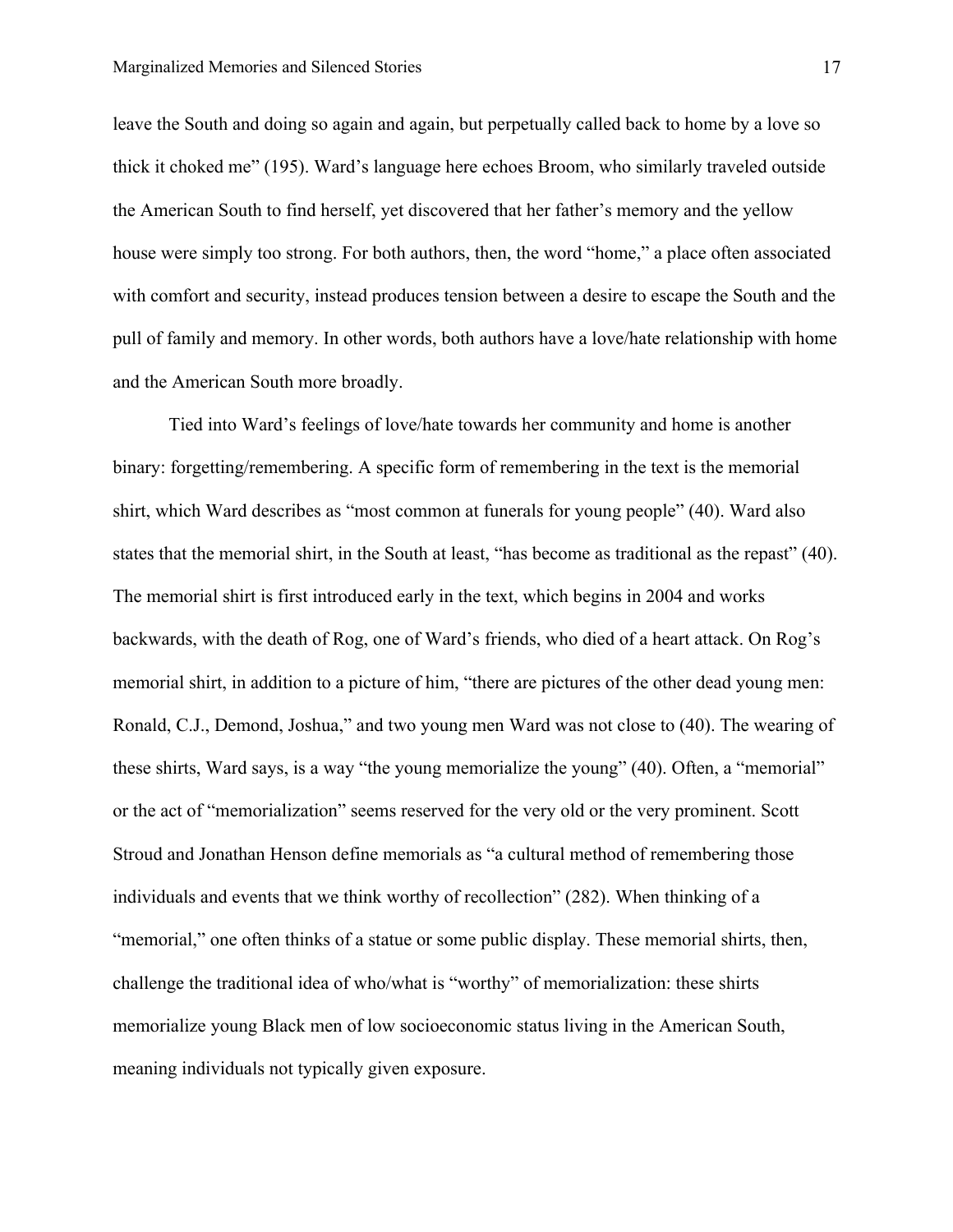Such memorialization casts light on recent calls for the removal of Confederate monuments. In a *Time* article, James Grossman, executive director of the American Historical Association, states that "it's not just that the statues represent white supremacy, but the purpose of building the statues was the perpetuation of white supremacy" (Aguilera, "Confederate"). Ward also writes of her brother Joshua and his friends going to school and fighting "white kids who wore rebel flag T-shirts" (186). Memorialization, then, is a powerful and contentious thing. The removal of those monuments suggests a nationwide, if not worldwide, refusal to memorialize a society of racism and inequality; on a more local level, the use of memorial shirts suggests a desire to celebrate the memory of young Black men, gone too soon, victims of violence and systemic racism.

The memorialization represented by the shirts is echoed in Ward's use of the memoir genre: memoir becomes a vehicle for remembering and ultimately memorializing these young Black men, but especially her brother Joshua. According to Ward, her purpose in writing this memoir is "to find Joshua" (249). Ward frequently expresses her grief towards Joshua's death and the fear of forgetting him: "As the years pass, I find my memory shrinking and adhering to photos" (241). Ward also feels "terror that I will forget who he [Joshua] was" (242). Ward not only tells the story of her life but searches for a form in which to memorialize Joshua's.

In describing the day Joshua died, Ward writes of "the last memory" her sisters Nerissa and Charine have of Joshua, and that "we grasp at minutes, seconds, milliseconds" (230). Ward's grief thus speaks to the inability of forms of memory such as photographs to encompass Joshua's life and the power of ordinary memories. Ward describes "the last real memory of Joshua," meeting him in the hallway of their house right before Ward left for New York for a job interview, and his disappointment at her leaving: "My brother did not want me to leave again, to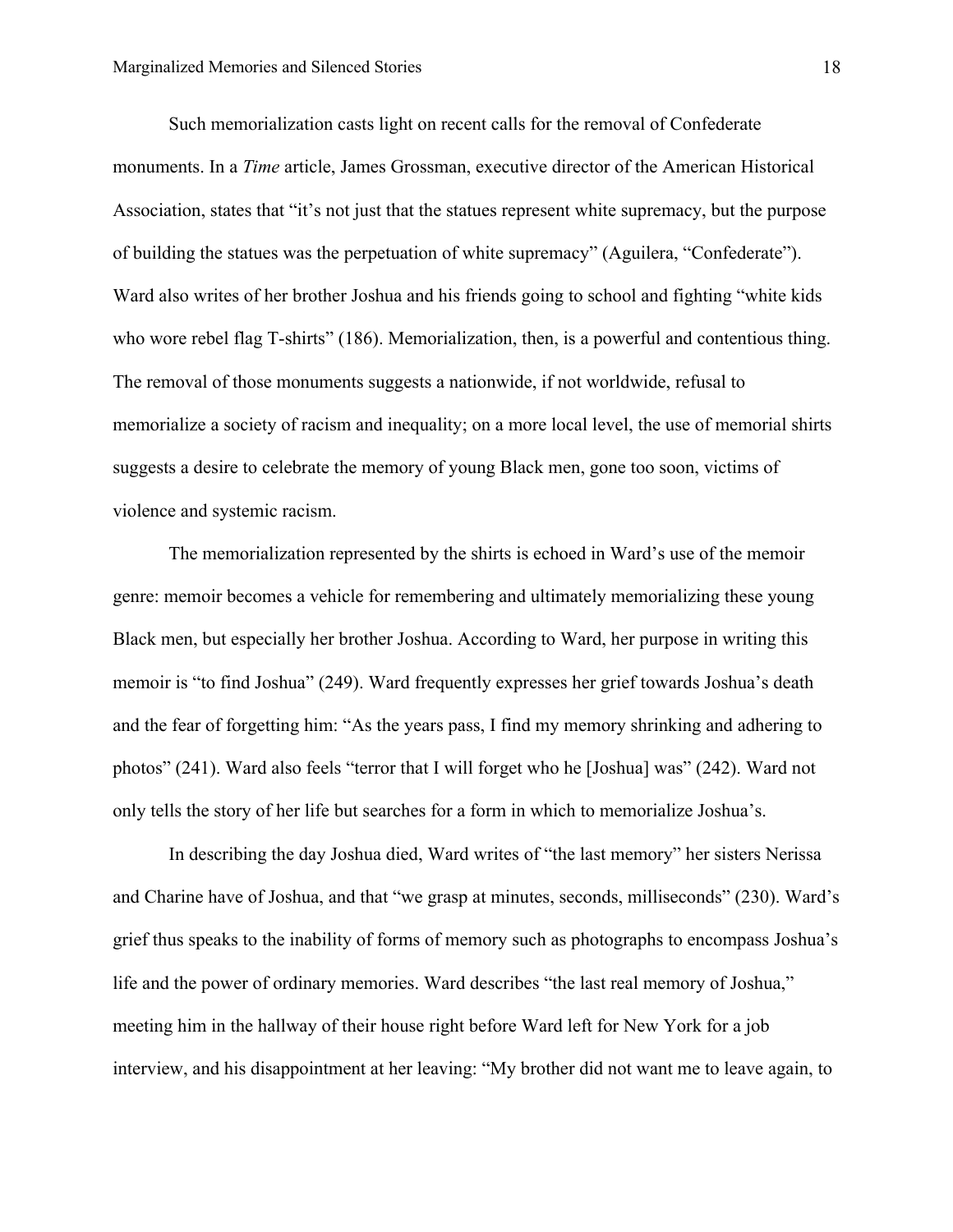lead" (226). Ward says of this memory: "I hate it. I cannot remember the last time I actually saw him. I only remember this" (225-26). Memory, then, is ephemeral; it fades. By contrast, Ward uses memoir to make permanent these fading memories, to conquer their loss, in a way, by writing them down.

In memorializing Joshua's life, *Men We Reaped* speaks to a broader memorialization of Black lives in the American South and their worth. Ward says of her community: "Most of the men in my life thought their stories, whether they were drug dealers or straight-laced, were worthy of being written about. Then I laughed it off. Now, as I write these stories, I see the truth in their claims" (69). In writing to find Joshua, then, Ward also "write[s] the narrative that remembers, write[s] the narrative that says: *Hello. We are here. Listen*" (251). Ward expresses similar sentiments about the power of and need for these stories in a recent essay, published after the death of her husband from a respiratory illness, likely COVID, a few months before the COVID-19 pandemic gained national attention. Ward, despite her grief, felt compelled to continue writing her next novel, which is about an enslaved woman who undergoes multiple losses and "who herself is sold south and descends into the hell of chattel slavery in the mid-1800s." Ward writes, "even in a pandemic, even in grief, I found myself commanded to amplify the voices of the dead that sing to me, from their boat to my boat, on the sea of time" ("On Witness"). Despite the grief that literary forms like memoir produce and confront, then, the story such memorialization represents becomes, for Ward, too important not to tell.

What is traditionally considered a story of someone's life, the memoir, becomes for Ward and Broom a confrontation of a society that has ignored and systematically oppressed the African-American community. Memoir counters a society that has repeatedly refused the memorialization of African-American lives in favor of Confederate monuments or flags. Both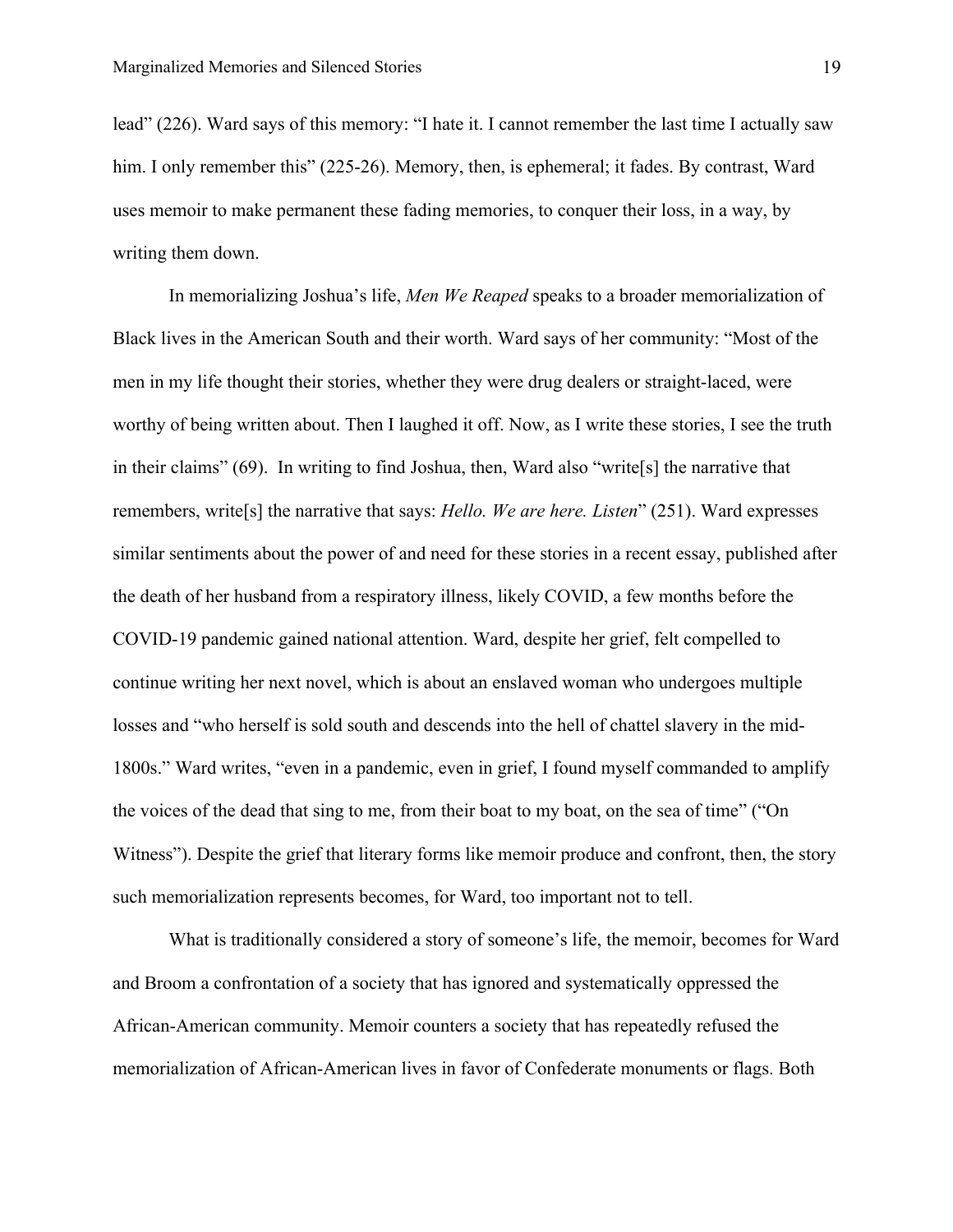Broom and Ward thus transform the traditional meaning of the memoir, its focus on autobiography, and use the genre not only as a retelling of their lives but as a cry for awareness and an assertion of the central role African-American experiences should have in the story of the South and, by extension, America. For southern studies, then, the memoir illustrates the power of memory in exploring themes such as family, community, and feelings of loss, but also in raising questions about Confederate memorialization and racial inequality in the American South.

#### **The Loss of the Mother in Contemporary Southern Studies**

A key theme for memoirs and contemporary southern studies is the loss of family members, whether that be Broom's father Simon in *The Yellow House* or Ward's brother Joshua in *Men We Reaped*. Beyond memoir, other works of contemporary southern studies confront a similar loss: the loss of the mother. In Natasha Trethewey's 2006 poetry collection *Native Guard*  and Ward's 2011 novel *Salvage the Bones*, a daughter's loss of her mother, and the subsequent memories of her mother, become significant for each woman/character's understanding of her life in the American South.

Trethewey's *Native Guard* is divided into three parts: one about her deceased mother, the next about Mississippi and the Native Guards, a division of African-American soldiers during the Civil War, and ending with a section about her own experiences as a biracial child in Mississippi. While Parts Two and Three become significant for a later discussion of cultural memory, Part One is significant for a discussion of personal memory with Trethewey's memories of her mother.

Trethewey questions, even critiques, forms of memory like photographs. "Photograph: Ice Storm, 1971" details one such photograph, which includes both her mother and stepfather. In this poem, Trethewey describes "the tired face of a woman, suffering, / made luminous by the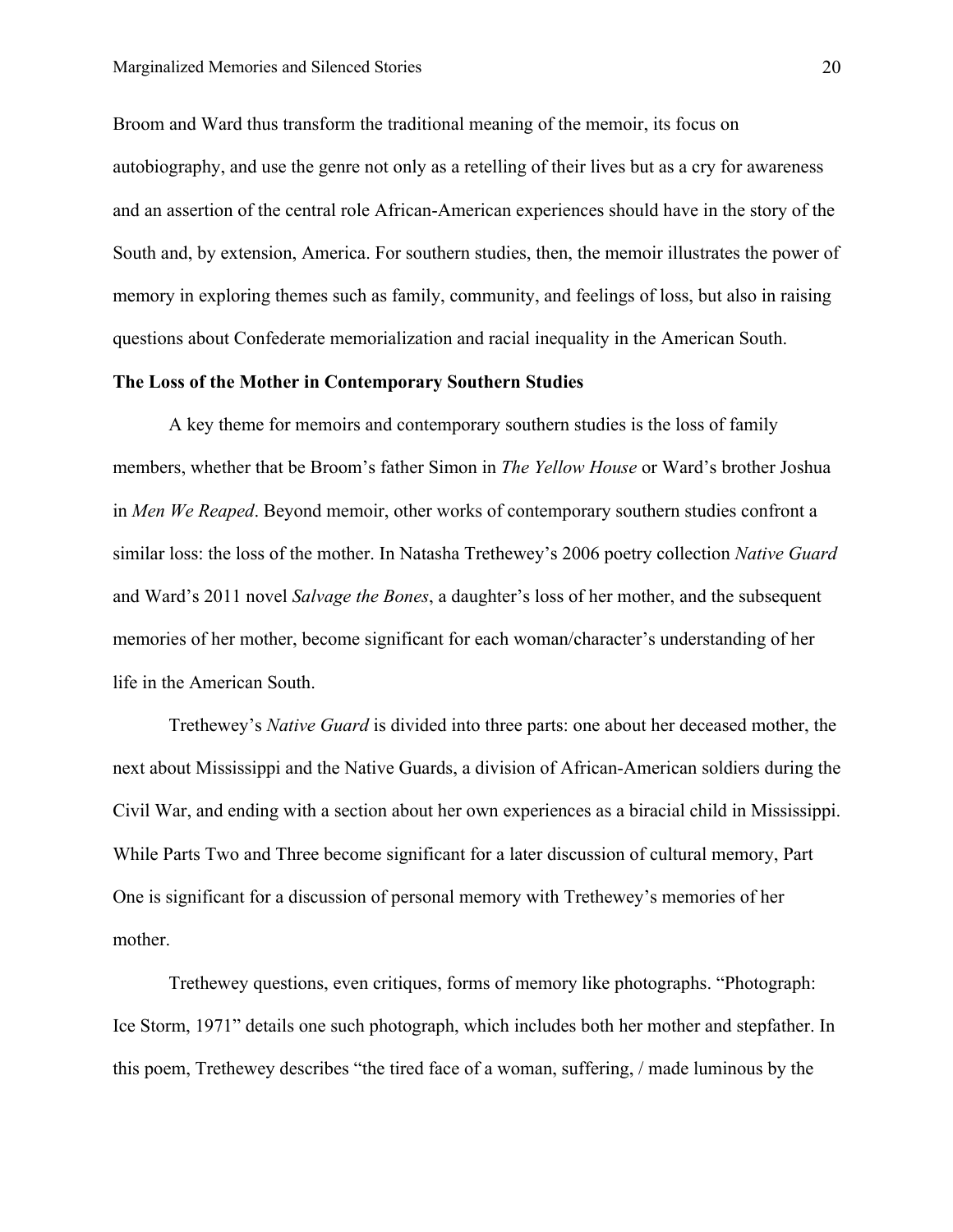camera's eye" (10). Trethewey, then, highlights the limitations of a photograph; the camera fails to capture the exhaustion of the woman and instead gives her a false sense of life. Giorgia de Cenzo describes how "the camera's eye can give only a limited perspective of what was captured in an ephemeral moment" (26), meaning a photo speaks without words, giving only a splitsecond glimpse into a person's life. Trethewey asks of the photograph, "why on the back has someone made a list / of our names, the date, the event: nothing / of what's inside—mother, stepfather's fist?" (10). Trethewey describes how the photograph, and the writing on the back of it, fails to embody an accurate memory; the photograph is a distortion, a manipulation of memory into something false. De Cenzo says that this photograph "tells nothing about what was hidden behind this representation of happiness" (26). By contrast, writing this poem allows Trethewey to uncover what is hidden; while the photograph cannot represent "the storm that drives us inside / for days, power lines down, food rotting / in the refrigerator" (Trethewey 10), Trethewey can in her poem. In a way, "Photograph" becomes a different representation of memory, a way for Trethewey to speak truth into the inadequacies of a photo.

Trethewey adds to memory's complexity in "What is Evidence" by including her mother's trauma and artifacts different from photographs. A striking part of this poem is the title, which does not include a question mark. By not posing "What is Evidence" as a question, Trethewey seems to already know the answer or, perhaps, the answer is unknowable. The poem focuses on acts of hiding and covering up evidence. Speaking of her mother, Trethewey describes "the fleeting bruises she'd cover / with makeup" and "the quiver / in the voice she'd steady" (11). These are not the true evidence of her mother's suffering, nor is "the official document" or "the tiny marker / with its dates, her name, abstract as history" the evidence of her death (Trethewey 11). Rather, the evidence is "only the landscape of her body—splintered /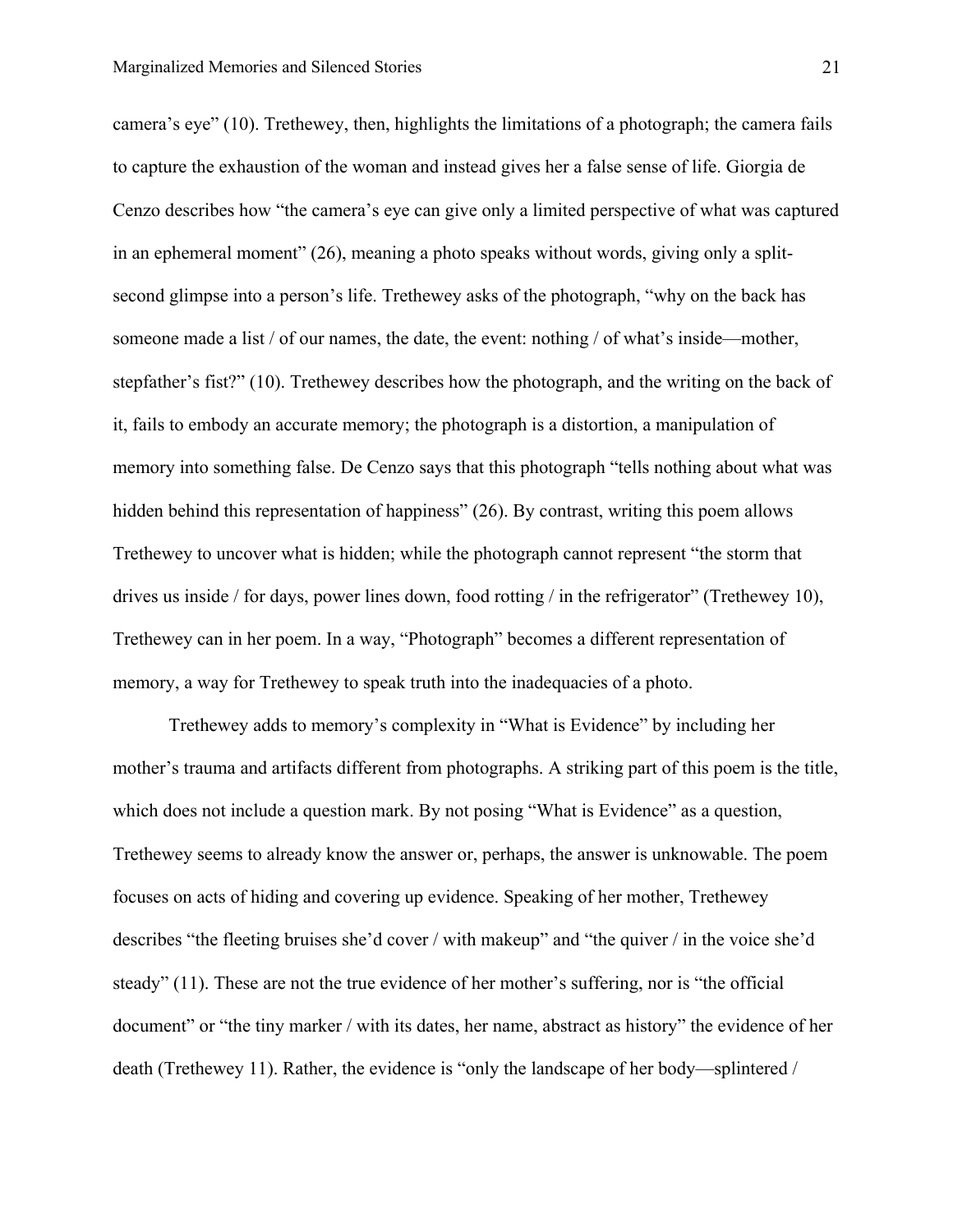clavicle, pierced temporal—her thin bones / settling a bit each day, the way all things do" (Trethewey 11). Thus, forms of memory that supposedly tell the story of her mother's trauma and, ultimately, her mother's death, are ephemeral: the bruises are covered, the quiver is steadied, the official document is "fading already," and the grave marker is "abstract" (Trethewey 11). In addition to photographs, these external forms of evidence, of memory, fail to tell the whole story.

Instead, her mother's body, with its broken bones, becomes the site of memory in which the evidence cannot be covered up, cannot fade. Tellingly, though, these forms of evidence are internal—only her mother's bones are concrete. De Cenzo claims that in focusing the reader on "the landscape" of her mother's body, "Trethewey is here evoking the image of her mother's tortured and defaced body as a touchable representation of all the century-long humiliations, tortures, whipping, lynching suffered by black Americans. Even if the memory of their names had been lost in the Middle Passage, their history was actually written on their bodies" (27). In De Cenzo's words, "the poet's mother becomes a sort of spiritual manifestation of history" (27). These connections add to memory's complexity: what were once thought pieces of evidence, forms of memory without bias, such as "the official document," "the tiny marker," or the physical evidence of trauma, "the fleeting bruises," are just that: fleeting. What is not fleeting, not ephemeral, is the internal: the parts of Trethewey's mother underneath the skin like her bones, the places no one can reach. Such conclusions have implications for the power of memory and stories. While external forms of "evidence" may not speak truth, memories can be locked away internally until one wishes to write them down as Broom and Ward have done in memoirs.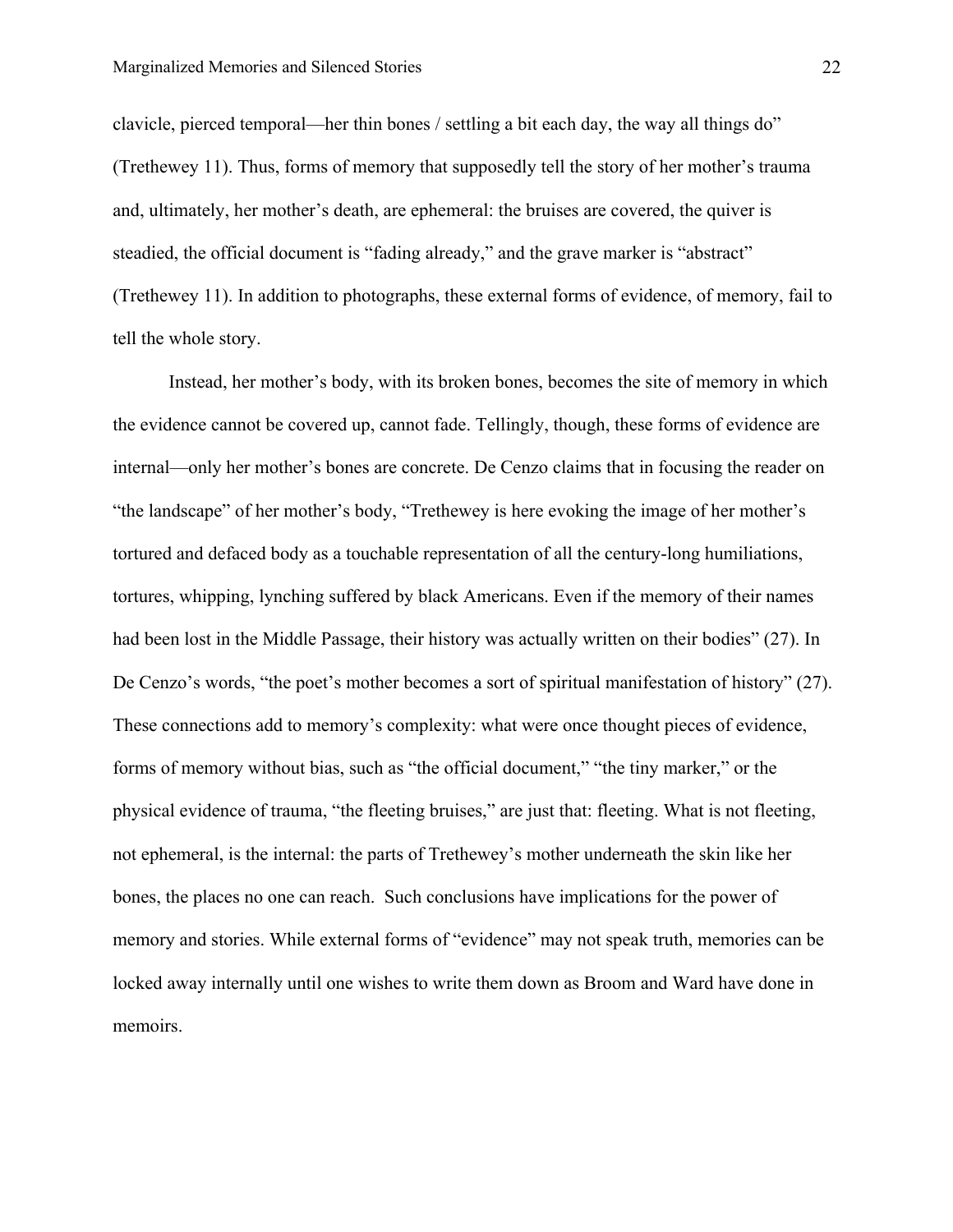Part of the trauma for Trethewey regarding her mother's death comes not only from memories but the absence of memory, something Trethewey explores in "Myth." As Trethewey writes of her mother, "I was asleep while you were dying" (14). De Cenzo describes the implications of this absence of memory for Trethewey: "she could not witness that moment of passage from life to death" (28). Because she did not witness her mother's death, Trethewey writes of her mother as being in-between life and death: "it's as if you slipped through some rift, a hollow / I make between my slumber and my waking" (14). Trethewey writes that "in dreams" her mother lives, but when Trethewey tries "taking / [her] back into morning" (14), Trethewey's mother is not there. In place of memory, then, is the constant cycle of grief and the attempt to bring her mother back to life.

The poem's structure reinforces this constant cycle of grief, in addition to its ultimate futility. The poem is, according to De Cenzo, "a palindrome sequence: the same lines of the first stanza are repeated backwards in the second one, as in a mirrored image" (28). The structure of the poem, then, reflects the cycle of grief Trethewey experiences and how the absence of memory as witness to her mother's death produces and enhances such feelings. In an interview with *The New Yorker*, Trethewey describes the poems of *Native Guard* as "not about how she [her mother] died or our lives. They were elegy. They were about my grief. They were about me living with a loss and not how it came to be" (Chotiner, "How Natasha Trethewey Remembers"). Ultimately, then, "Myth" is a description of grief and its relentlessness.

Scholars often connect "Myth," this story of grief and its relentless cycle, to mythology, suggested by Trethewey's "Erebus" (14), which the *Oxford English Dictionary* defines as "a place of darkness, between Earth and Hades" ("Erebus"). Specifically, De Cenzo writes that "Trethewey recreates the myth of Orpheus and Eurydice" (28). However, the connection of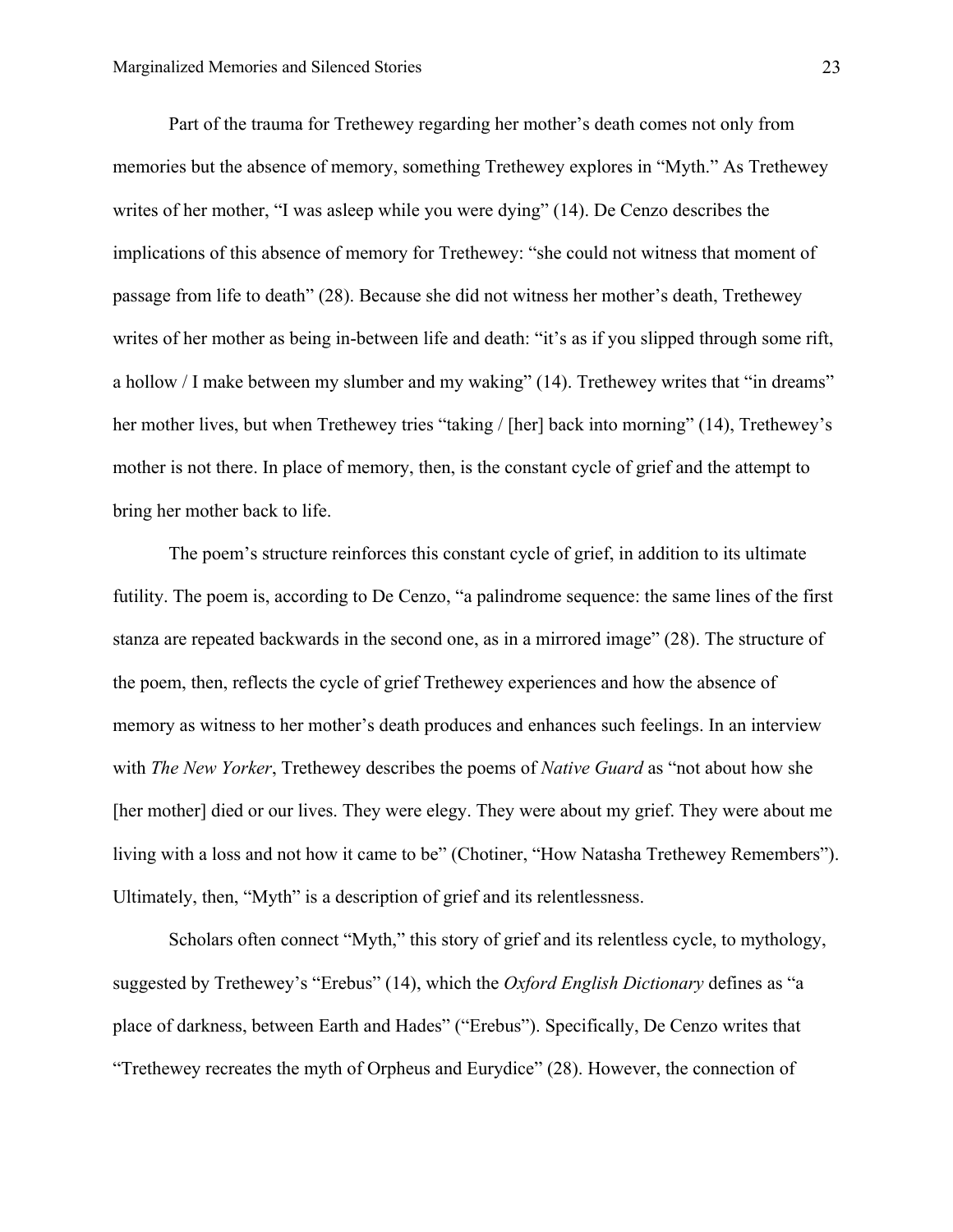"Myth" to dreams, and the connection between dreams and memory, has not been explored as extensively. Trethewey writes of her mother, "in dreams you live" (14). In a study on dreams, Katherine Macduffie and George A. Mashour state that "in waking … We are restricted to formulating projections based on events and rules of logic derived from previous experience. In the unique neurobiological environment of sleep, however, this restriction on cognition falls, creating the possibility for more novel thought" (195). In referencing "the Erebus I keep you in" (14), or the place between Earth and Hades, in relation to her mother, Trethewey could also be talking about the time between sleep and waking when illogical, novel thought conforms to "rules of logic": the freedom of dreams allows Trethewey's mother a possibility of life that waking, with its reality and logic, does not.

The importance of dreams for understanding "Myth" also comes from a dream's ability to bridge three states: "experiencing the present, processing the past, and preparing for the future" (Macduffie and Mashour 195). Macduffie and Mashour state that "a dream serves as a temporal bridge across these three domains, which appear as overlapping windows, not as a continuous time line" (195). A dream allows Trethewey to experience the present loss of her mother intertwined with memories of her mother and the future uncertainty of what life will look like without her. However, such experiences overlap; they are not continuous, allowing Trethewey to experience the evidence of her mother's life in memories simultaneously with the uncertain reality of her passing. Such possibilities shed light on why Trethewey's grief and this dream sequence is cyclical: the possibilities of interweaving past and present, the novel, radical forms of cognition available in dreams, give Trethewey a witness to her mother's life unlike anything afforded in reality.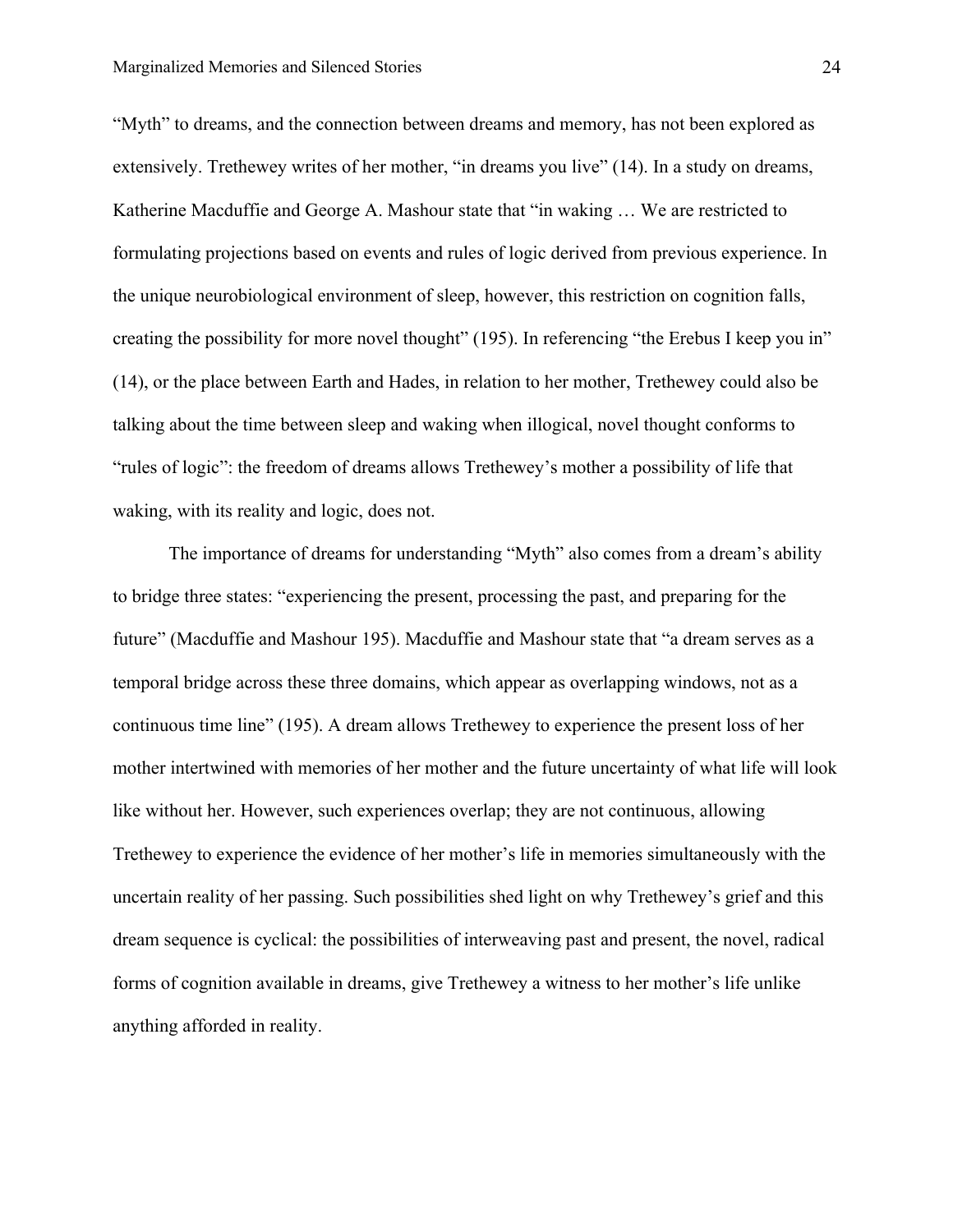With Part One of *Native Guard*, then, Trethewey explores how personal memories of her mother, whether they come in photographs or dreams, interact with trauma and grief. "Photograph: Ice Storm, 1971," "What is Evidence," and "Myth" all speak to different forms of memory and, ultimately, their inability to provide a true witness to her mother's life. A photograph does not tell the whole story; types of evidence once thought reliable, like official documents or physical marks, can be covered up; the radical possibilities offered in dreams fade in reality. Thinking of memoir and memorialization, *Native Guard* becomes a different way, a new form, for Trethewey to provide a witness to her grief and her mother's life. *Native Guard*  thus, like *The Yellow House* and *Men We Reaped*, is a personal testament to trauma and grief interwoven with a tangible, permanent embodiment of memory.

Trethewey's loss of her mother and her relationship to her mother's memory become important for understanding *Native Guard* and how Trethewey experiences grief; the importance of a mother's death and her daughter's memory for contemporary southern studies continues in Jesmyn Ward's novel *Salvage the Bones*. Set in the fictional town of Bois Sauvage in rural Mississippi, *Salvage the Bones* tells the story of the Batiste family in the twelve days leading up to and after Hurricane Katrina. The protagonist, Esch Batiste, is fifteen years old, a literaturelover, and pregnant. She is surrounded by her older brothers Randall, a basketball player, and Skeetah, a dog-lover, her younger brother Junior, and her drunk and abusive father Claude ("Daddy") Batiste. Esch, after the death of her mother while giving birth to Junior, lives with no female companionship with her family in the Pit.

Esch's memories of her mother are related to food and comfort. Esch remembers: "Mama taught me how to find eggs" (Ward 22). Later, Esch observes Skeetah placing his hand on China "as careful as Mama used to take biscuits from the oven" (Ward 110). Esch also remembers her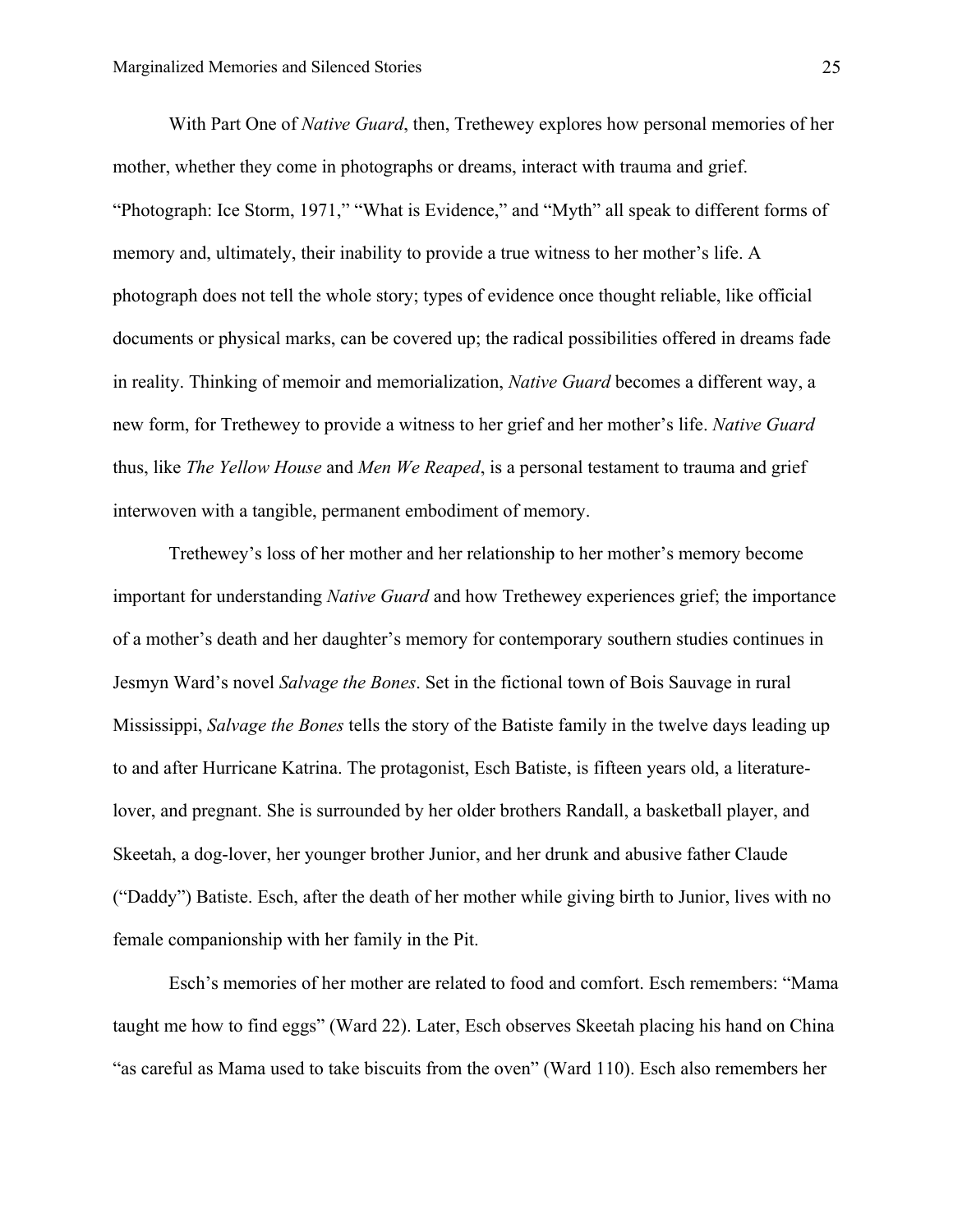mother "pulling greens in the small garden plot she kept behind the house" (Ward 110). Mary Ruth Marotte describes these scenes as memories of Esch's mother "fortifying and guiding" the family (209). To reinforce this image of Esch's mother as provider/sustainer/comforter, Esch often positions her memories of her mother as before/after her mother's death or, as Marotte terms it, "what was and what is, between memory and reality" (210). For example, Esch remembers how "when we were younger and Mama had to get us up in the morning for school, she would touch us on our backs first … she would softly tell us to wake up, that it was time for school. When she died and Daddy had to wake us up, he wouldn't touch us. He'd knock on the wall next to our door, hard: shout, *Wake up*" (Ward 115). When her dad begins knocking down the chicken coop, Esch remembers how "it used to have Mama's clothesline tied to it with the other end fixed to a pine tree. After Mama died, Daddy moved the clothesline to a closer tree, but he didn't tie it tight enough, so when Randall and I wash clothes and hang them out with wooden clothespins, the line sags, and our pants dangle in the dirt" (Ward 108). Marotte points out that these before/after memories such as the clothesline show how "without Mama, they [the Batiste family] are ineffectual and stymied, unable to care for themselves or one another in any satisfying manner" (209). Perhaps most importantly, though, these before/after memories show how Esch continues to grieve her mother's loss and her mother's absence in the day-to-day.

These before/after memories and the loss of comfort from her mother produce complicated understandings of maternity for Esch, who often questions what motherhood or even love looks like in the face of her mother's loss. Esch's understanding of motherhood and love is complicated by China, Skeetah's dog, who has just given birth. After China kills one of her puppies, Esch thinks: "China is bloody-mouthed and bright-eyed as Medea. If she could speak, this is what I would ask her: *Is this what motherhood is?*" (Ward 130). Near the end of the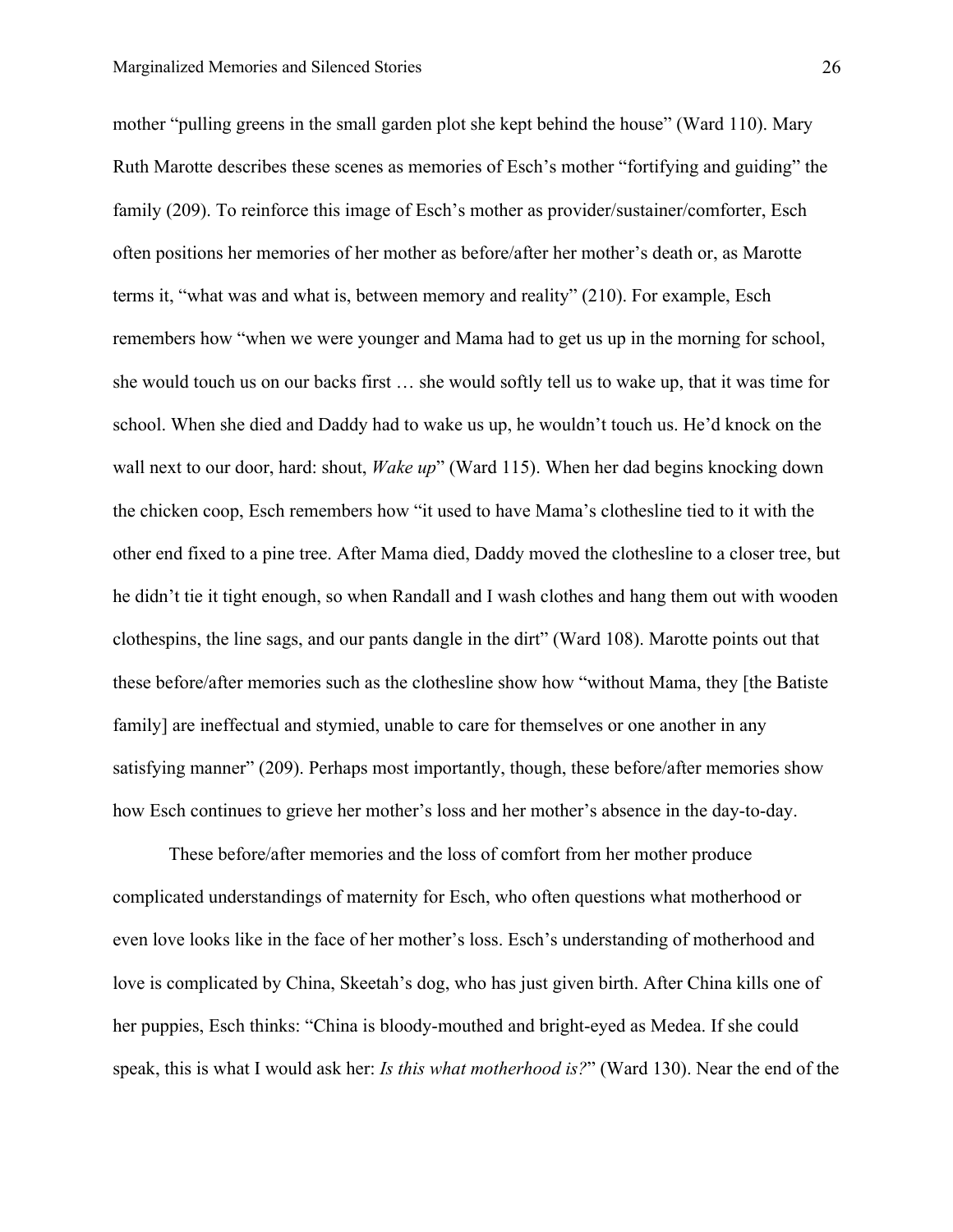novel, Esch also likens motherhood to disaster when she describes Hurricane Katrina as "the mother that swept into the Gulf and slaughtered" (Ward 255). While this comparison could speak to rebirth after Katrina, what becomes significant for memory is how, in the absence of her mother, Esch's understandings of motherhood become associated with violence: Esch's mother died giving birth to Junior; China killed her own puppy; Esch discovers she is pregnant days before a hurricane, impending disaster.

Esch's complex and often violent understanding of motherhood or love is lived out in her relationship with Manny. In the absence of her mother's comfort, Esch seeks comfort with Manny, her brother Randall's friend and the father of her baby. However, Manny is abusive and does not show Esch the kind of love and comfort she seeks. Esch thinks, "this is love, and it hurts. Manny never looks at me" (Ward 94). Manny's continual dismissal of Esch and refusal to see her, in addition to his physical and verbal abuse, starkly contrasts the tenderness shown between Skeetah and China. Esch's inability or refusal to see Manny as he is connects to her inability to—or refusal to—initially recognize her pregnancy. Marotte writes that "the absence of a maternal figure, the distance Esch has from her body, and the lack of education she has received by community experts all explain Esch's inability to recognize her pregnancy earlier" (212). The same, especially her mother's loss, could be said for Esch's inability to recognize earlier that Manny does not provide the love and comfort she seeks. Left with only memories of her mother, and living without any female influence in the Pit, Esch seeks out love and comfort in the only place she understands it to be: violence. Manny's abusive behavior likely does not strike Esch as odd because she associates love/motherhood with violence, as seen in China's killing of her puppy and Esch's likening of Hurricane Katrina to a mother. However, faced with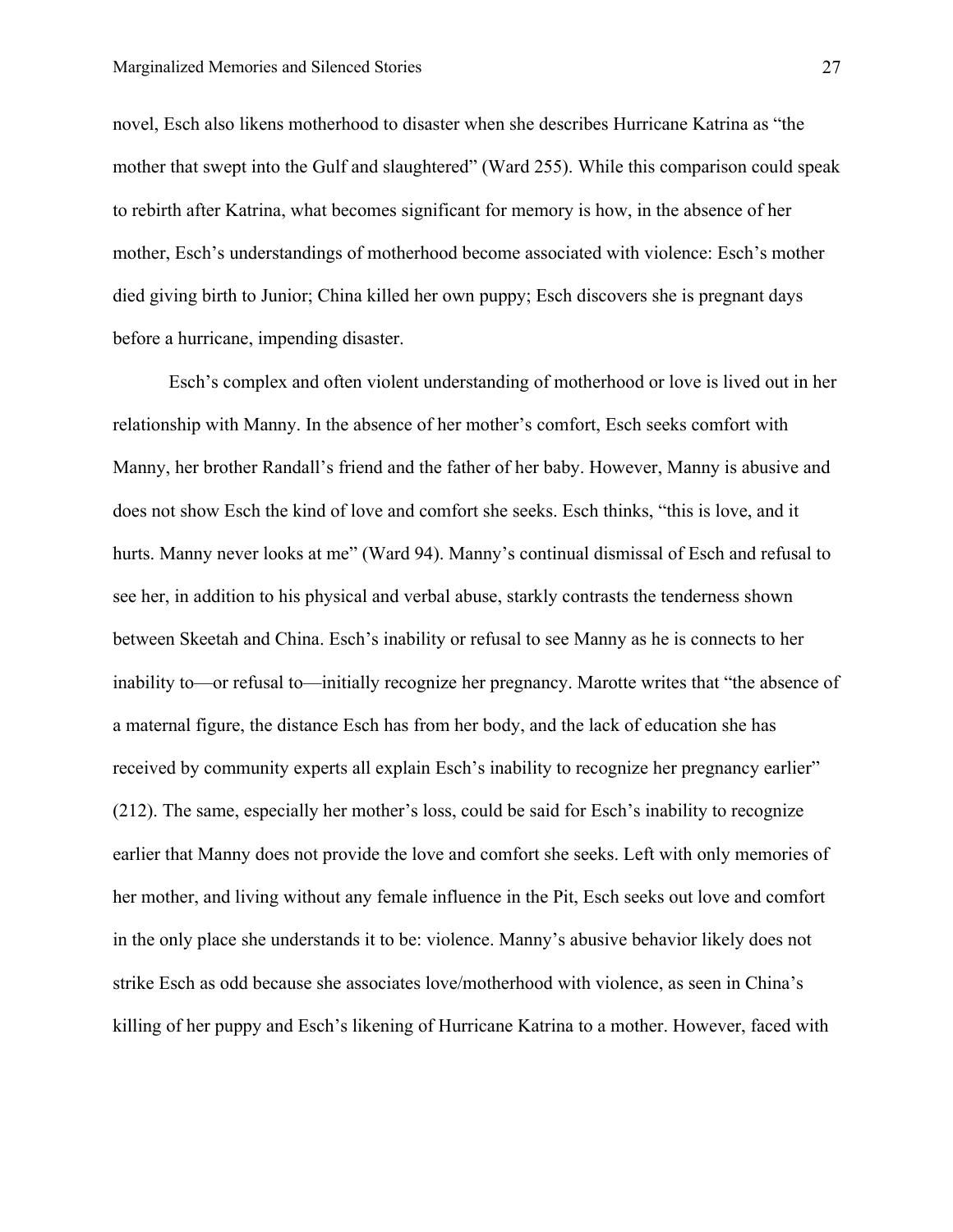the reality of her pregnancy, memories of her mother's comfort, and Skeetah's affection for China, Esch begins to realize that Manny does not offer her the love she wants.

Ultimately, Esch's recognition of Manny's inadequacy and abusive behavior leads to her acceptance of her role as a mother. Manny follows Esch into the girls' bathroom at the high school. During intercourse, Esch becomes determined to make Manny look at her, to really see her. She repeats: "He will look at me... He will look at me ... He will look at me" (Ward 145-46). When Manny notices Esch's stomach, he begins "looking … seeing" Esch, and "he knows" that Esch will be a mother (Ward 146). However, once Manny knows the truth, he turns away from Esch and runs out of the bathroom: he rejects her. During this scene, Ward describes how one of Esch's mother's hair clips fell into the toilet, which Esch flushes (146). Such an action could represent the impermanence of her mother's memory, its fragility, or perhaps Esch's transition into her mother's role as provider and comforter. Whatever the case, in this scene, Esch confronts Manny's inability to meet her needs. Esch is becoming a mother, and she wants Manny to love and accept her on this journey. Christopher W. Clark says of this scene: "By 'making them know,' Esch desires to assume the role that she sees occupied by other females … Her violent outburst becomes a stark declaration of who and what she wishes to be seen as, and by whom" (351). Who/what Esch wishes to be seen as is a young woman worthy of love and support who is becoming a mother. As Manny sees Esch for who she really is, the opposite also seems true; Esch realizes that Manny does not and will never show her the love she hopes for, allowing Esch to step into her role as mother, finding comfort in herself.

In her mother's absence, Esch's journey to this acceptance of who she is is long and complex. She and her family find comfort only in memories of her mother, and in reality, Esch seeks comfort in Manny, who is abusive. The fact that Esch stays in this relationship speaks to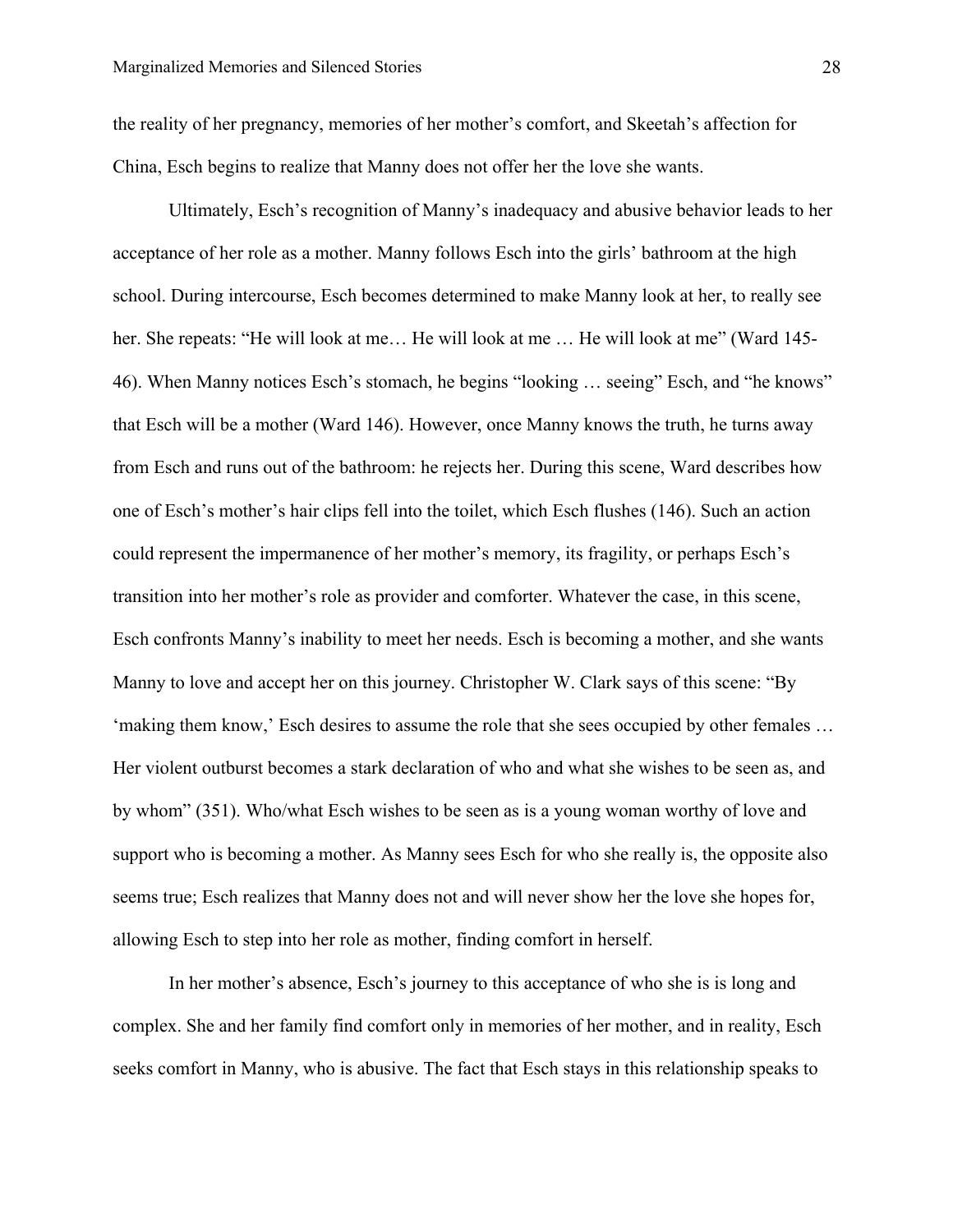her mother's absence and the desire for comfort and love that absence produces. Ultimately, however, Esch finds comfort, love, and acceptance not in Manny but in herself and the role as mother she will fulfill. In portraying Esch's story this way, Ward also details the racial injustice woven into the life Esch lives, specifically the poverty and isolation of Esch's family. Esch is left with memories of her mother because her mother gave birth to every child in her bedroom, not in a hospital; Esch has no other source of comfort because the family lives in the Pit, surrounded by junk and isolated from others. In other words, Esch does not have access to the social structures that would provide her with information about birth control, abusive relationships, or simply give her support and answers. Like with her memoir *Men We Reaped*, Ward uses memory in *Salvage the Bones* not only to explore personal trauma and grief but racial injustice.

Understanding personal memory for southern studies, then, is an understanding of grief, trauma, and loss. For all of these texts, memory and memorialization become the sites for confronting trauma and exploring how such trauma has affected individuals/characters on a personal and local level. However, these texts, in addressing personal memory, also analyze how such memories highlight racial injustice in the South and the need for African-American stories. Thus, memoir, poetry, and fiction all have one central purpose: to memorialize the experiences of African-American families.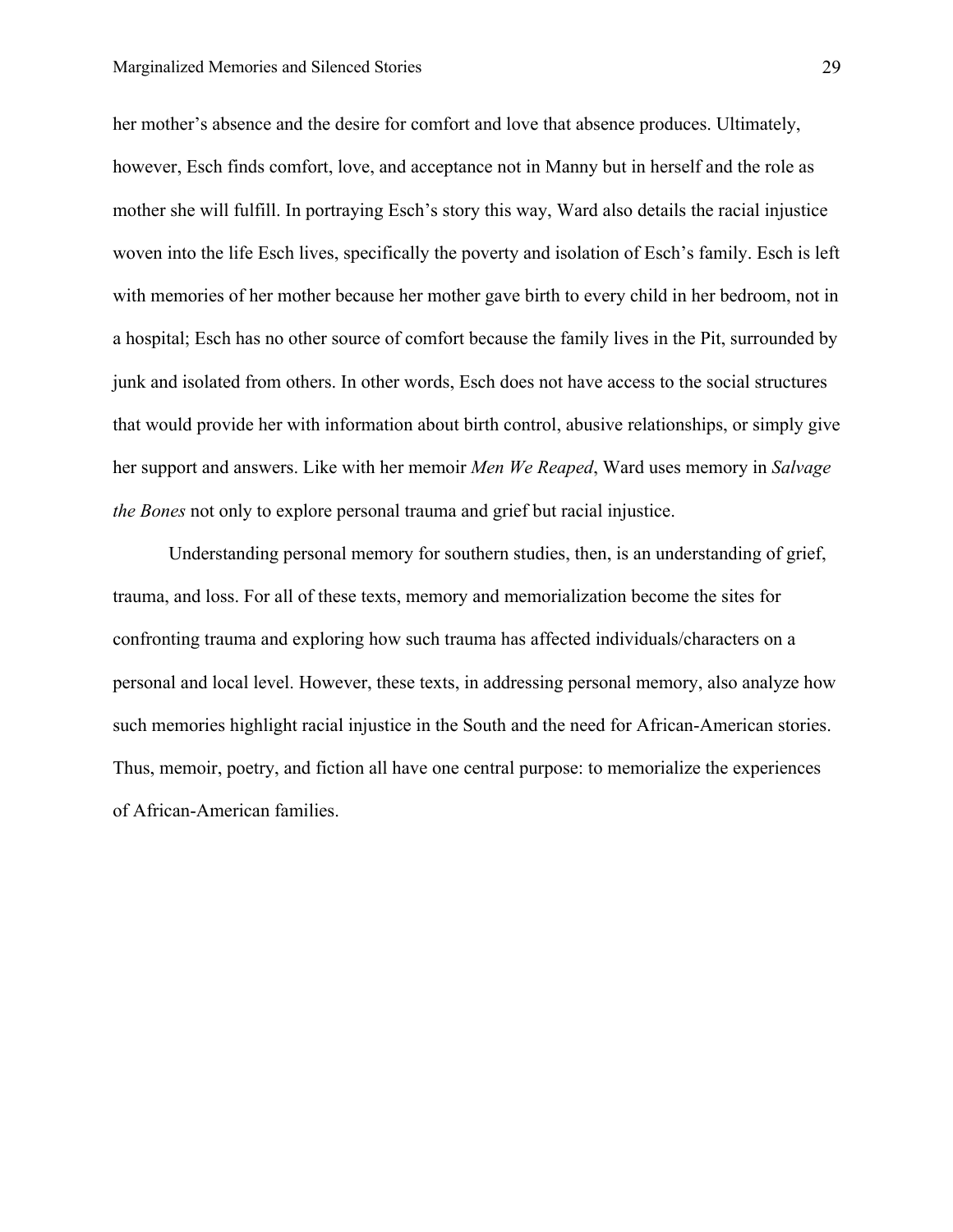## **Disrupting White, Heterosexual Cultural Memory in the American South Rewriting History**

In their confrontation of personal memory, Broom, Ward, and Trethewey's works also address historical and cultural memory through themes of disempowerment and the marginalization of African-American voices. Specifically, all three cite the absence of African-American experiences within the larger story of America and the nation's history. As Patricia G. Davis puts it: "southern memory shares another key feature with national memory: the marginalization of the historical experiences and contributions of non-whites, with the corresponding valorization of whiteness as essential to American identity" (17). Thinking of the American South, this marginalization has clear connections to the region's remembrances of the Civil War: the representation of a romantic, pre-Civil War South and its plantation lifestyle continues to be influential today, whether that be in plantation tours or *Gone With the Wind*. As mentioned in the introduction, Steven Hoelscher uses the term "white cultural memory" to refer to memories of the Civil War in the South (657).

Going a step further, "heterosexual" can also be added to "white cultural memory" to emphasize the exclusionary nature of the South's cultural, historical, and public memory. The need for defining memory this way becomes obvious considering that, in discussing memory within the contexts of the Civil War and race, memory's relationship to queer studies in the South has not been explored as extensively. This thesis, then, while drawing on earlier work about white cultural memory and the Civil War, also explores memory's relationship to the LGBTQ community of the American South. *NBC News* reported in 2018 on the Invisible Histories Project, which documents the history of the LGBTQ community in the Deep South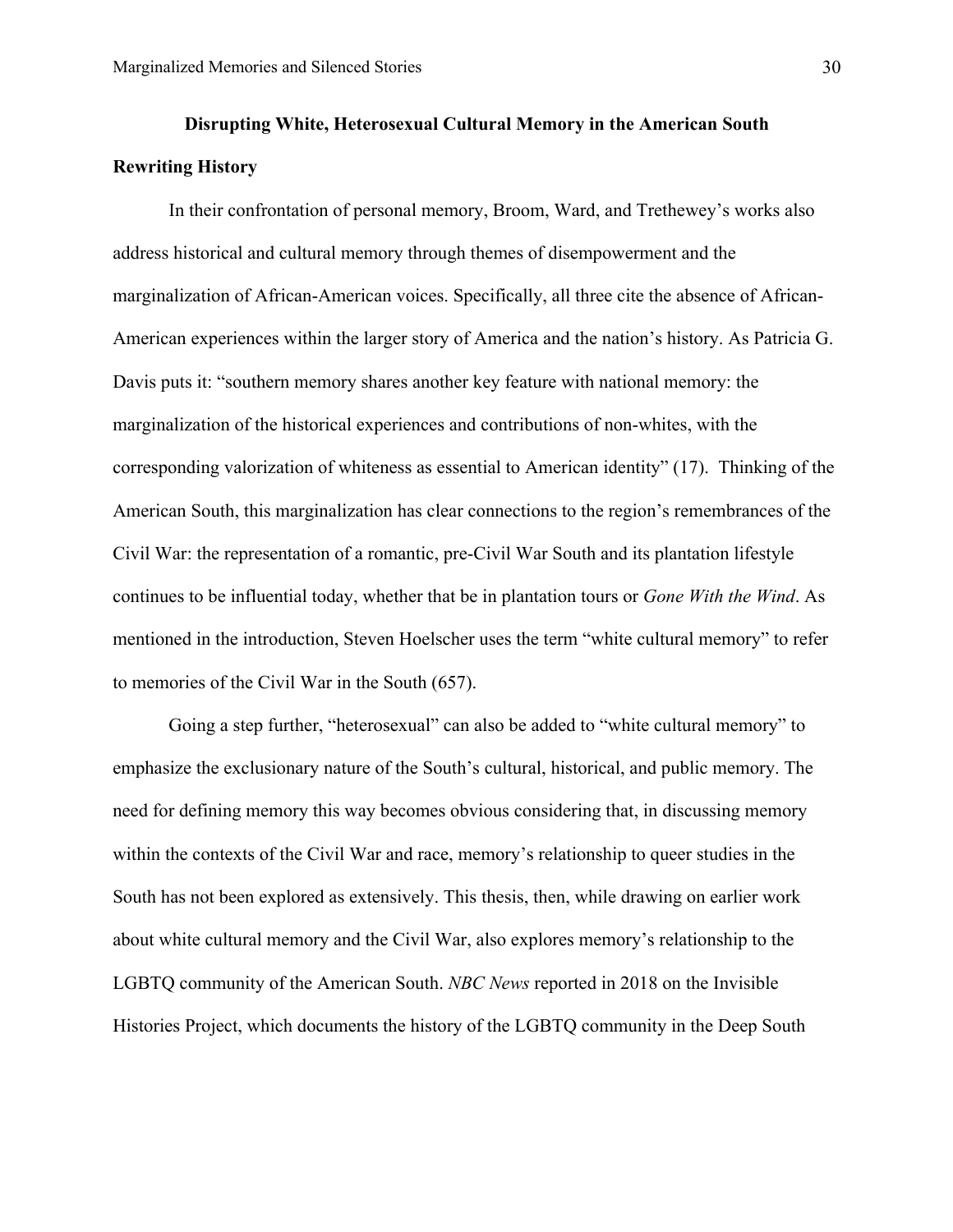("New project"). The project reflects the importance of memory and queer studies for contemporary southern literature and for countering the region's dominant history/narrative.

While homophobia has been pervasive throughout the United States, "the South's history of … religious fundamentalism," as E. Patrick Johnson puts it (2), makes it an especially important, even unique, region for examining attitudes towards the LGBTQ community. As an example, Kenneth D. Wald and Allison Calhoun-Brown describe how religious conservatives "defeated the proposed equal rights amendment to the Constitution" in the early 1970s (207). This amendment prohibited "sexual discrimination by the states and the federal government." Significantly, "all southern states except Texas and Tennessee," states where there was a high concentration of evangelical Protestants, refused to ratify the amendment (Wald and Brown 207).

Thus, while it is important to recognize that discrimination based on sexual orientation is not exclusive to the South, the importance of religion produces a distinct opposition to the LGBTQ community in the South based on conservative views or traditionalism. Wald and Calhoun-Brown elaborate: "the politics of gay rights also highlights the impact of religion as a societal institution and the influence that it has on the social order. Opposition to gay rights is primarily rooted in moral and social traditionalism … Religion is a major source of this traditionalism" (326). That being said, the South is not the only place where traditional or conservative religion exists in the United States, and all religious people in the South are not and have not been conservatives. Nonetheless, a region where, according to the Pew Research Center's Religious Landscape Study, 76% of adults identify as Christian means religion has and still plays a key role in understanding the South's history in relation to the LGBTQ community ("Adults in the South").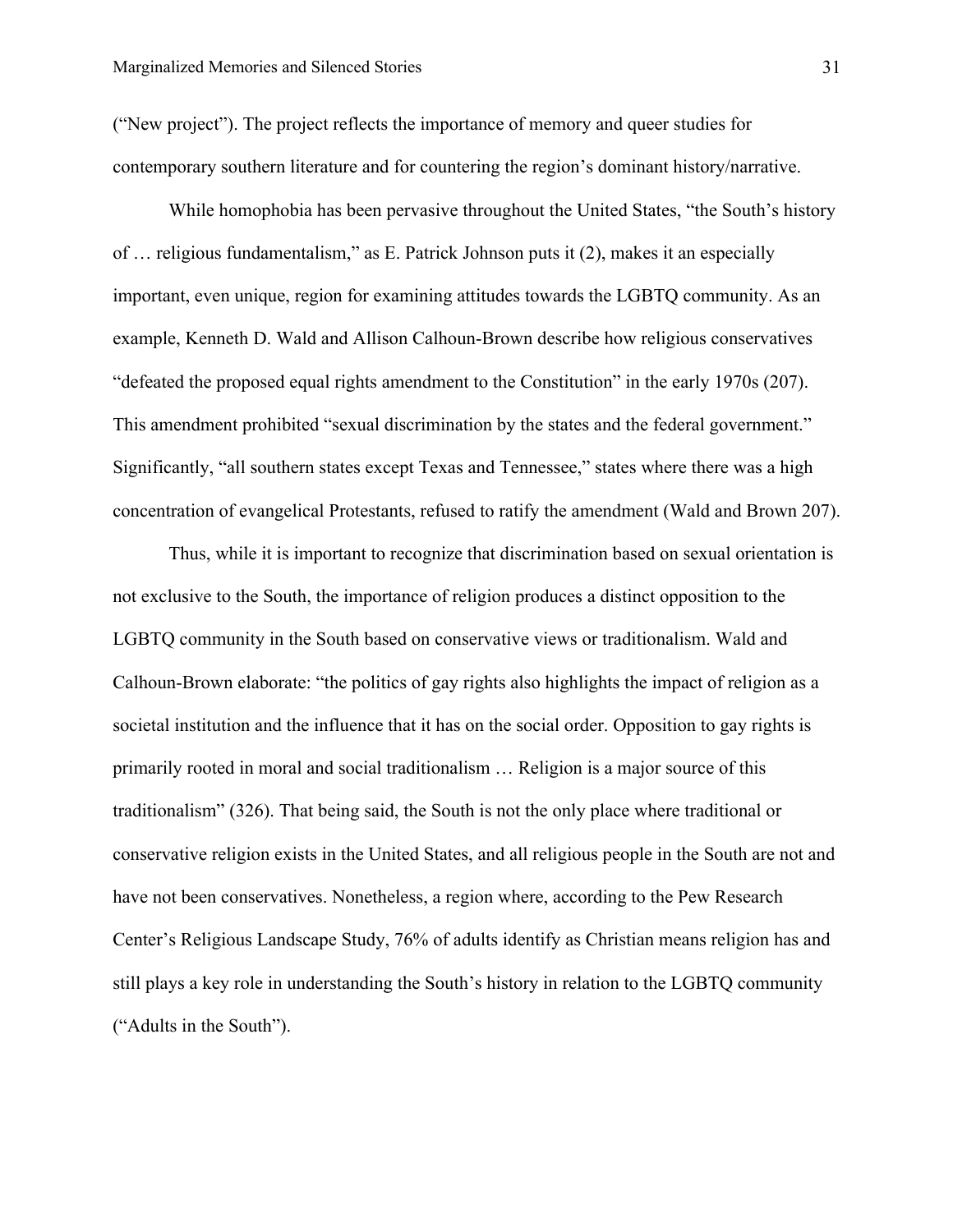As an example of the relationship between memory and queer studies for the South, Matthew Griffin's 2016 novel *Hide* explores memory's complexity for a gay couple who wants to be remembered in a time when it is illegal for them to exist. *Hide* tells the story of Wendell and Frank, who meet in North Carolina at the end of World War II. Wendell is a taxidermist and Frank is a WWII veteran who later finds work at a denim plant. *Hide* tells their story from the moment they meet until present day, in 2016, as older men, when Frank gets sick and starts losing his memory.

*Hide* tells the story of two men who pursue a relationship in a region and nation that calls it illegal. Wendell remembers stories "of men being arrested, sometimes in parks, in seedy bars, in public restrooms, sometimes behind the closed doors of homes, behind hotel curtains" (Griffin 121). Wendell also recalls newspaper stories about these men, with the *New York Times* using language like "*perverts*" and "*unnatural relations*" (Griffin 121). But in the South, Wendell says, "even that was too specific, too close to describing some actual thing. When those men were arrested, it was for *crimes against nature*, as though they'd been caught kicking up a public flower bed. That's how truly unspeakable it was: we didn't have the words" (Griffin 122). This language ultimately influences how the men view each other and their relationship, with Frank telling Wendell, "They could lock us away for sixty years. It's a crime. We're criminals." Wendell responds, "We're not criminals" (Griffin 113), but Frank sees this response as naïve, "blissfully ignorant of the laws of our state" (Griffin 113). The region's prejudice connects to Wendell's descriptions of his town, comparing it to "a museum, something fragile and important that had to be preserved, kept from all the grubby hands that would want to touch it" (Griffin 19). Later, Wendell mentions that Frank worked in "Confederate Mills" (Griffin 24). Diction like "preserved" and "Confederate" suggest Frank and Wendell's town, and the South more broadly,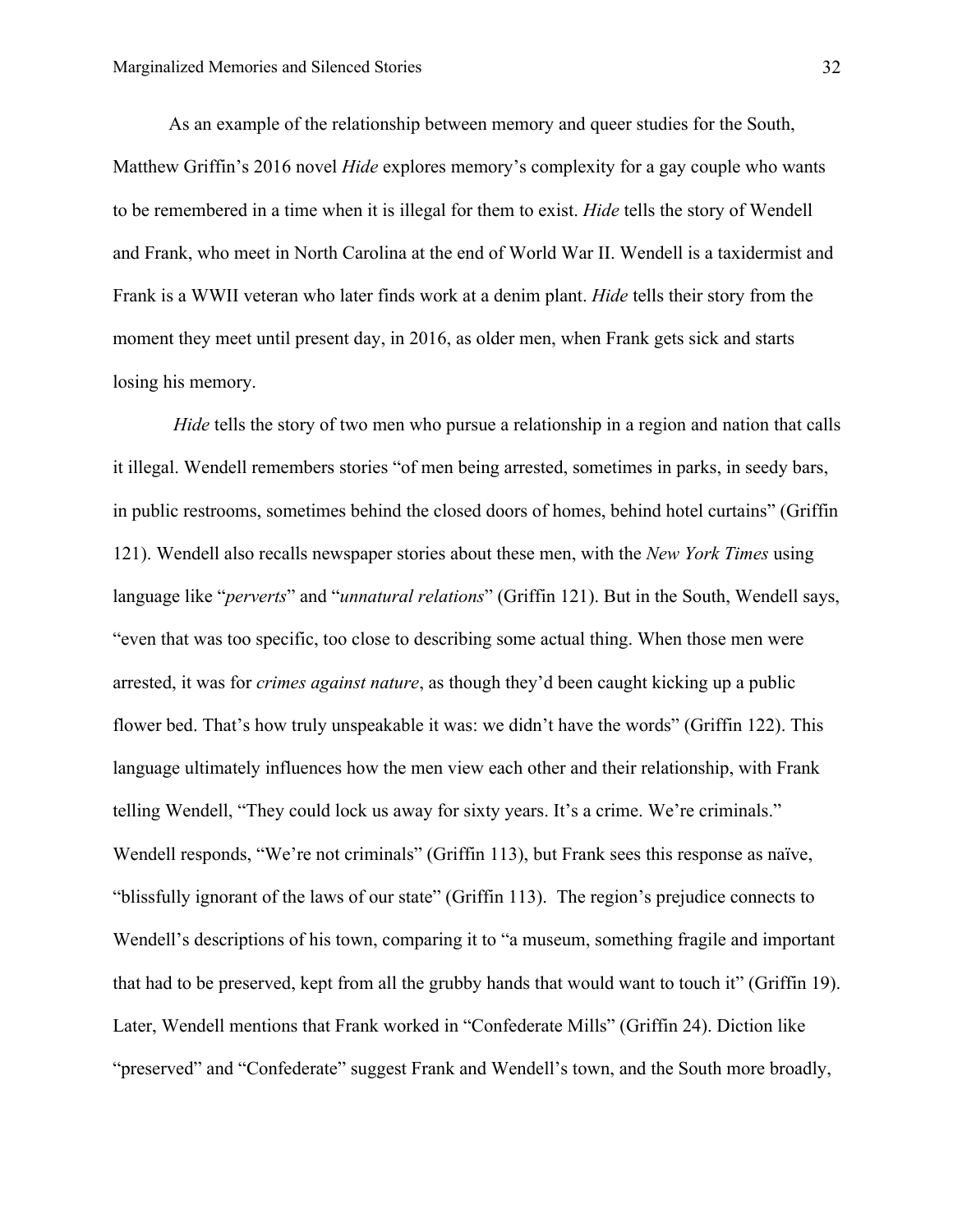is stuck in the past, stuck in its prejudice, producing fear and uncertainty about their future for Frank and Wendell.

This fear and uncertainty becomes obvious in Frank and Wendell's day-to-day lives, specifically in their peril at being seen together in public or even private, at their home. Wendell comments that "any time we had a repairman over, I had to close the shop and pretend to be a neighbor who'd come to let him in while Frank was at work … you never knew if the airconditioning man might turn out to be a second cousin Frank had forgot about, or if the plumber was an old classmate who might snoop around a little" (Griffin 32). Even the privacy of their home, then, does not offer them much security. A similar situation occurs at the grocery store. Wendell says of Frank: "at least he lets us take the same car now. We used to have to drive separate, and not stray from our own designated territory of vendor stalls" (Griffin 43). Wendell's descriptions of their lives, then, both private and public, suggest an undercurrent of anxiety; what is an everyday, simple task like calling a repairman or getting groceries becomes for the two a potential threat.

Even after the LGBTQ community becomes more "accepted" in the South, and Frank and Wendell do not face the same threat from the law, the memories of prejudice and threats are simply too strong for Frank and Wendell to socialize openly in the present-day of 2016. Like Esch's before/after memories of her mother's death in Ward's *Salvage the Bones*, Frank and Wendell have before/after memories of "change" or "progress" in attitudes towards the LGBTQ community. Such "progress," however, is not reflected in Frank and Wendell's behavior. In the present-day, as older men, Frank collapses and Wendell calls an ambulance. While in the ambulance together, Wendell notes that "Frank and I are careful not to look at each other too much" (Griffin 4); at the hospital, Wendell tells the desk attendant that he is Frank's brother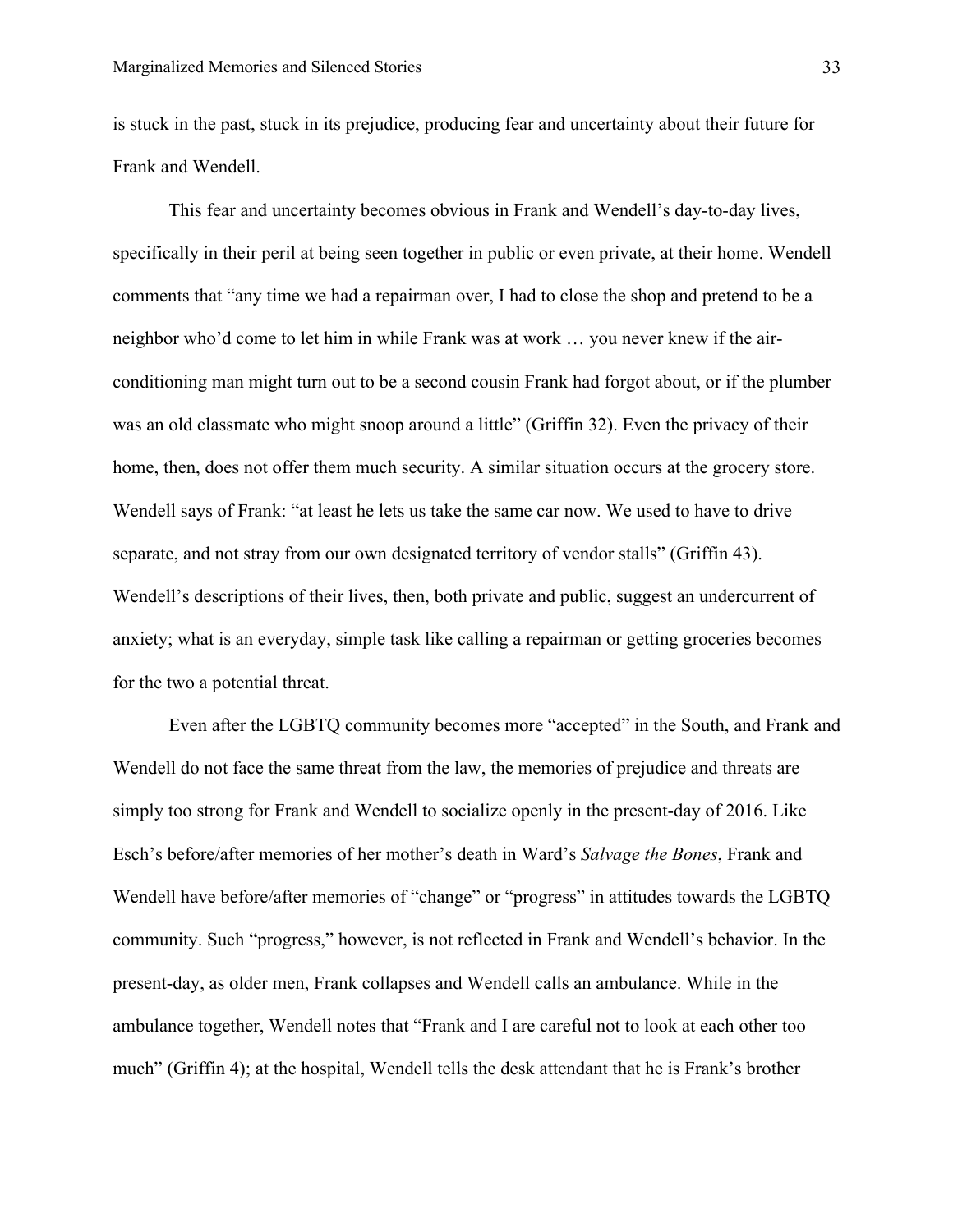because it "saves us all the ugliness of some kind of scene" (Griffin 4). Later, Wendell comments that when Frank dies, "and left me the house and all his money, the story to anyone who asks is that we were very dear friends" (Griffin 107). Such descriptions question what "change" or "progress" means or looks like on a personal level. While acceptance may have come politically, or nationally, meaning their relationship is no longer illegal, clearly Frank and Wendell do not experience these feelings of "acceptance" in their everyday lives. Rather, memories of prejudice and danger are simply too powerful to forget.

Perhaps the most striking example of memory's power comes when Wendell, in the present-day, hires two young men to mow their lawn without Frank's knowledge. Frank panics at seeing the two boys on their lawn, telling the boys to leave. Frank desperately says of Wendell: "He's my brother, in town for a visit. He don't even live here, he's just—," to which Wendell replies, "Frank … They don't care. Nobody cares. It doesn't matter anymore." But Wendell's response does not faze Frank, who continues to insist that Wendell "don't live here … He don't" (Griffin 239). Later, after Frank frantically asks who the boys were, who they knew, and tells Wendell it is dangerous, Wendell says: "It's okay. We're safe" (Griffin 243), but the reassurance is not reflected in Frank's behavior, or even Wendell's at times. Frank and Wendell's story, then, challenges the meaning/experience of "acceptance" or "change"; clearly, for Frank and Wendell, memories of prejudice and threats from the law prove stronger than any form of progress, meaning the two rarely feel safe, even in the present-day.

Despite not feeling safe, in both past and present-day, Frank and Wendell took a beach trip early in their relationship, a trip that ultimately heightens the significance of memory for the two. They took pictures of each other but ensured that "we're not together in any of the photographs" (Griffin 75). Wendell continues: "It was reckless enough just to walk out in the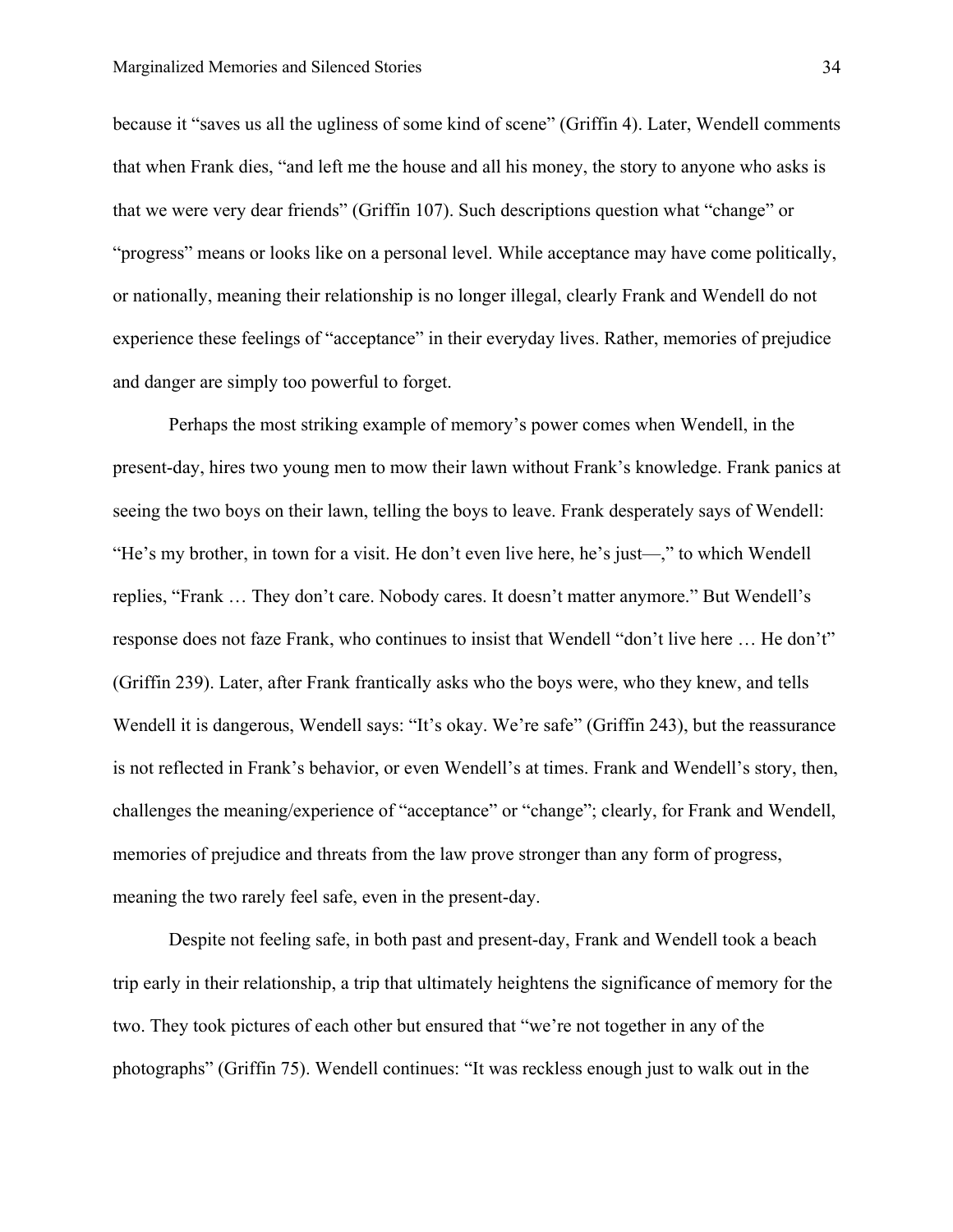open and the sun like that without going and asking some stranger, who might not turn out to be one after all when you got close enough, to take our picture" (Griffin 75). Griffin's use of photographs as a representation of memory here echoes the importance of photographs for Trethewey; the photographs depict a brief, fleeting glimpse of an experience but leave out important details. A photograph of Trethewey's family did not show her mother's trauma; these photographs of Frank and Wendell, never together in any of them, do not show the depth of their relationship.

Griffin, like Trethewey, also raises questions about evidence. Wendell says of these photographs, which they still have in a cedar box: "they're the only real evidence that any of it ever happened, that we were ever even in the same vicinity. The rest we got rid of, if it ever existed at all. We never wrote each other love letters, anything someone might find, and he never came to my shop at the same time two days in a row, or by the same path through the downtown streets and alleys" (Griffin 76). In "What is Evidence," Trethewey suggests the flimsy nature of forms like official documents; in this case, photographs similarly are not strong evidence. None of these photographs have Frank and Wendell in the same frame, meaning none show them embracing. In other words, the photographs could just as easily have been of two friends; they're not evidence or proof of Frank and Wendell's love/relationship. Additionally, Griffin's use of "evidence," diction suggesting a crime, highlights how dangerous tangible, physical representations of memory like these photographs are for Frank and Wendell. Typical forms of memory, then, keepsakes like photographs or love letters, are denied to Frank and Wendell by laws and prejudice in the South, or the nation as a whole, calling their relationship a crime.

The importance of memory in *Hide* is enhanced by Frank's loss of it. In losing his memory, Frank becomes obsessed with fruitcake and leaves fruitcake wrappers everywhere.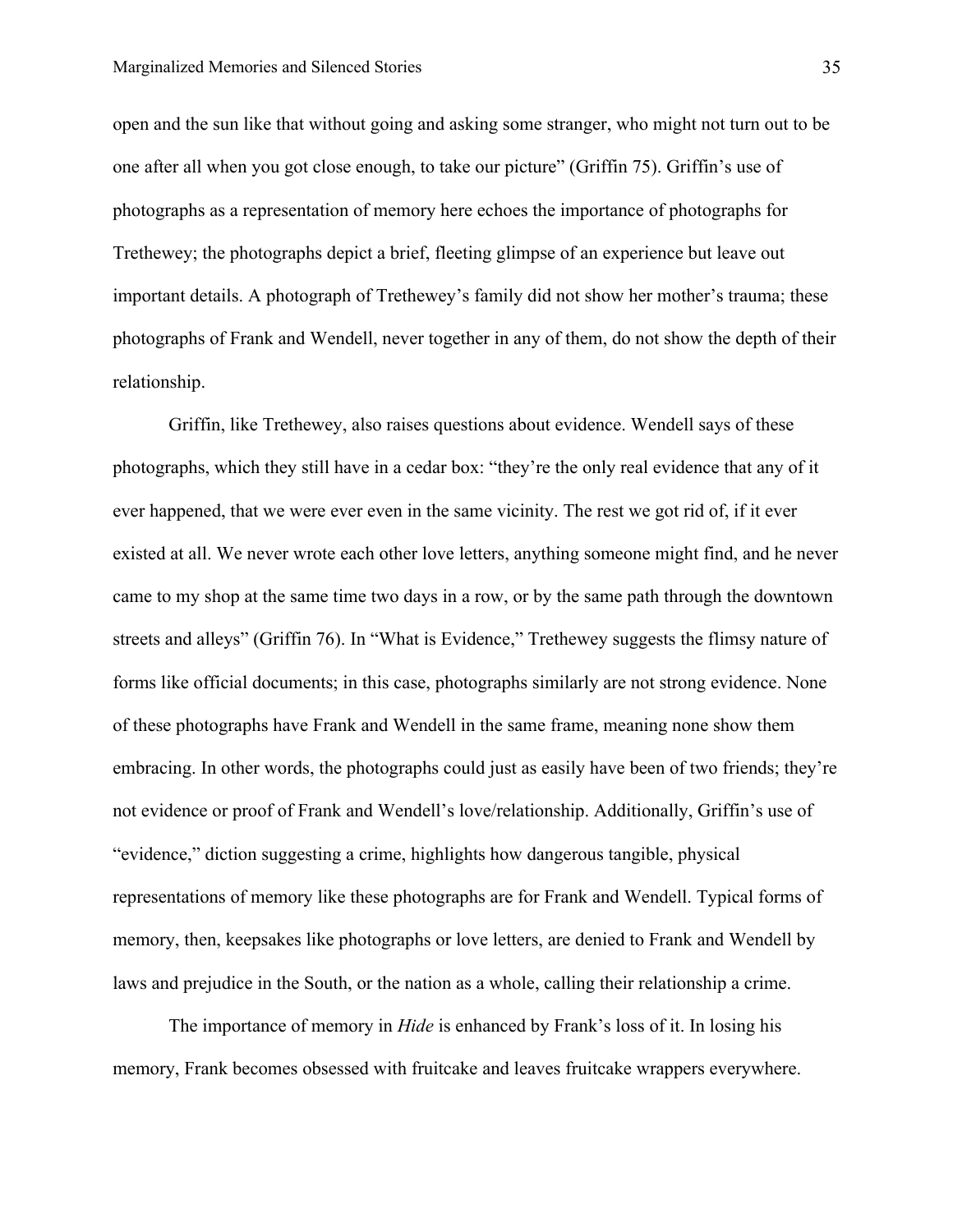When Wendell retrieves the cedar box full of photographs from the beach and other memorabilia, the only physical embodiment of memory Frank and Wendell have, he realizes that Frank has replaced everything in it with fruitcake wrappers. Wendell says, "all I find is fruitcake wrappers, as if they were pushing themselves through every little gap in his [Frank's] memory" (Griffin 224). In having Frank presumably throw the photographs away, destroying the cedar box, Griffin thus denies Frank and Wendell any form of tangible memory, emphasizing how outside interests silence Frank and Wendell's ability to memorialize their relationship.

In losing his memory, Frank not only destroys the cedar box, the only physical "evidence" of their relationship, but begins inventing new memories of the life Frank and Wendell could have led. One such memory is that of Frank's mother, who died early in their relationship and who Wendell never met. As Frank is losing his memory, he begins speaking of his mother as if she is both alive and familiar with Wendell. Frank says that his mother "already thinks you're [Wendell's] a heathen." When Wendell states that Frank's mother has been dead for decades, Frank replies: "What an awful thing to say. My mother adores you" (Griffin 181). The creation of these memories is heartbreaking and revealing: Frank imagines a time in which he and Wendell do not have to, as the title of the novel reflects, hide, but can openly and safely interact not only with the public but with Frank's family.

In addition to his mother, Frank also invents memories of the couple's child, which they never had. Frank keeps talking to a person named Lorraine, and when Wendell asks him who that is, Frank replies, "Our daughter" (Griffin 222), who Frank says is six. Such creations/inventions are a product of getting older, yet they likely reveal Frank's inner thoughts or desires. Frank, in creating these memories, vocalizes his wish for experiences he and Wendell never had access to: interacting with his family with Wendell as a couple, or having children.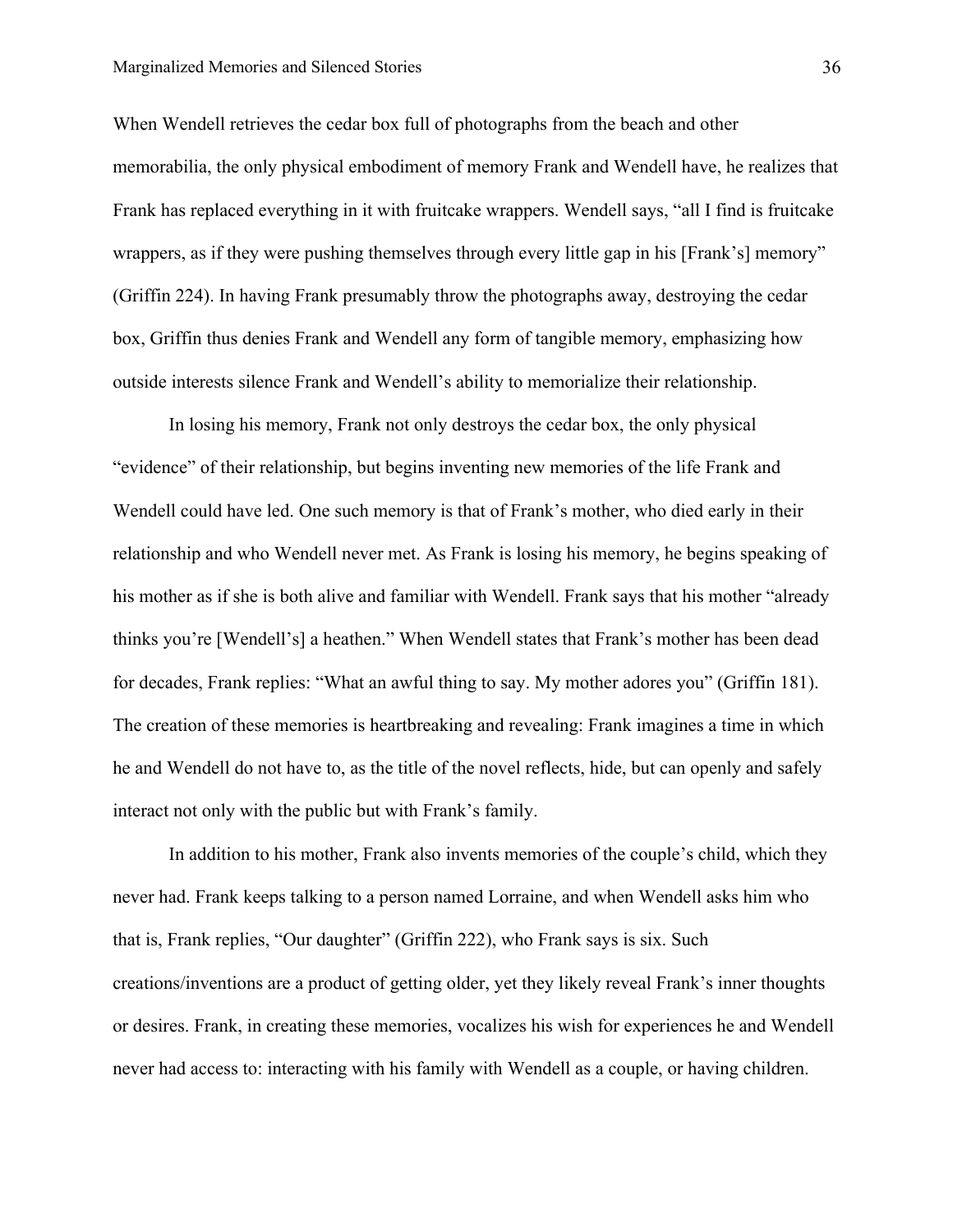Losing his memory, then, allows Frank to find memories that his reality as a gay man in the South has denied him.

Something different, however, happens for Wendell, who becomes frustrated and hurt at the life Frank "remembers." Wendell tells Frank: "whatever life it is you think you remember … whatever life it is you think you had, I don't want to hear one more word about it" (Griffin 227). Wendell immediately apologizes, but the reader wonders what he is apologizing for: the harsh statement, or the pain behind it from not being able to give/experience the life that Frank, to some degree, wanted.

Frank's creation of these imaginary "counter memories" is an extension of the novel's own broad and general countermemory to the South's historical and cultural memory. Claire Whitlinger notes the relationship between countermemory and silence, and describes "memory's inverse—silence, denial, and social forgetting" (650). *Hide* speaks into the South's, or the nation's, history, giving voice or a countermemory to those silenced. However, Frank's countermemory is more local, almost; these are feelings or desires that Frank has silenced within his relationship with Wendell, perhaps out of guilt. It seems logical that Frank silences those desires out of love for Wendell and a wish not to hurt Wendell's feelings.

These "counter memories" are similar to Trethewey's "Myth," where dreams offer Trethewey the possibility of a radical, impossible reality, including one where Trethewey's mother is still alive. Here, Frank's memory loss leads to the formation of an alternate, imagined reality where he and Wendell are an integral part of Frank's mother's life, and where they have a child. These counter memories are distinct from Trethewey in that Frank's imaginary memories bleed into reality; Frank talks to Lorraine, the couple's imaginary six-year-old daughter. In other words, while Trethewey leaves her mother in the dreamscape, and cannot take her into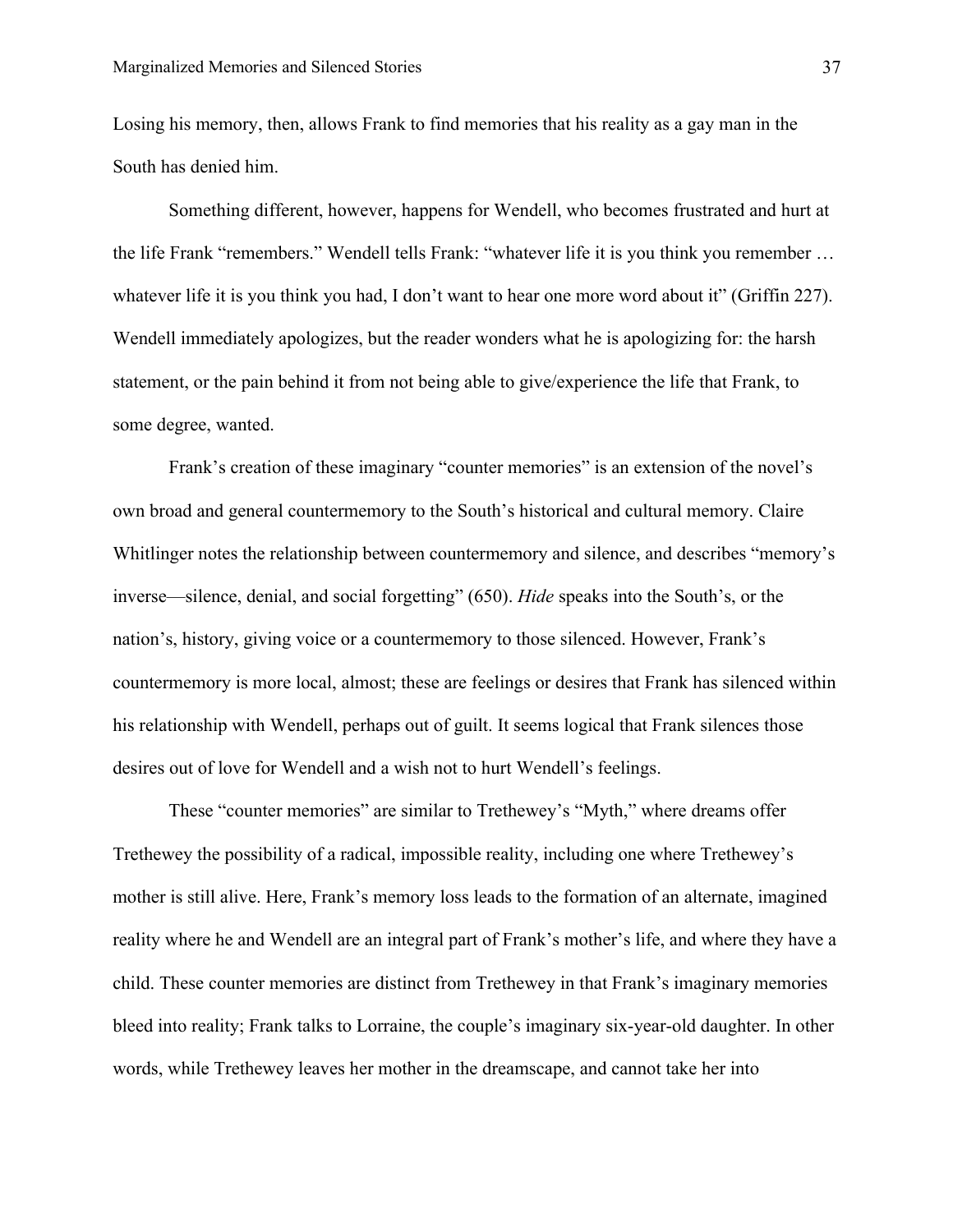morning/reality, Frank's memories come alive in a sense, asserting themselves as ghosts, almost: as apparitions of Frank's deepest, most silenced, wishes.

The destruction of the cedar box, of any physical "evidence" of Frank and Wendell's relationship, becomes part of a broader absence of memory of the two. Prejudice, fear, and uncertainty deny the two any possibility of memorializing their lives. Wendell comments: "And when we're gone, nobody will remember any of it. Nobody will see our photos and marvel that we, too, were young once; nobody will wonder about the things we never told them. It will be as if none of it ever happened" (Griffin 114). Wendell also posits inheritance as a representation of memory: "We've got plenty of money and nobody to leave it to when we go" (Griffin 126). No one, then, will carry on what Frank and Wendell leave behind, whether that be memories of them through photographs, memories of them as family members or friends, since they live in such isolation, or memories that live on through inheritance or children.

Griffin's *Hide* thus speaks to questions of who and what a culture remembers. Griffin denies Frank and Wendell any hope of memorializing each other by the end of the novel, going so far as to destroy the cedar box, the only physical form of memory the two had left, and by having Frank lose his memory. This denial seems brutal, yet it becomes symbolic of the South's prejudice and its refusal to memorialize the experiences of the LGBTQ community living there. Writing *Hide*, then, allows Griffin to, in essence, rewrite the history of the American South, this time including the experiences of a gay couple.

The need for Frank and Wendell's story, and its connection to the American South, is seen not only in the past, however, but in the region's present and future. *GLAAD* reports that "across the board people in the South showed more discomfort with LGBT people than those in the U.S. overall" ("LGBT Life in the South"). Meanwhile, a study cited by *The Atlantic* in an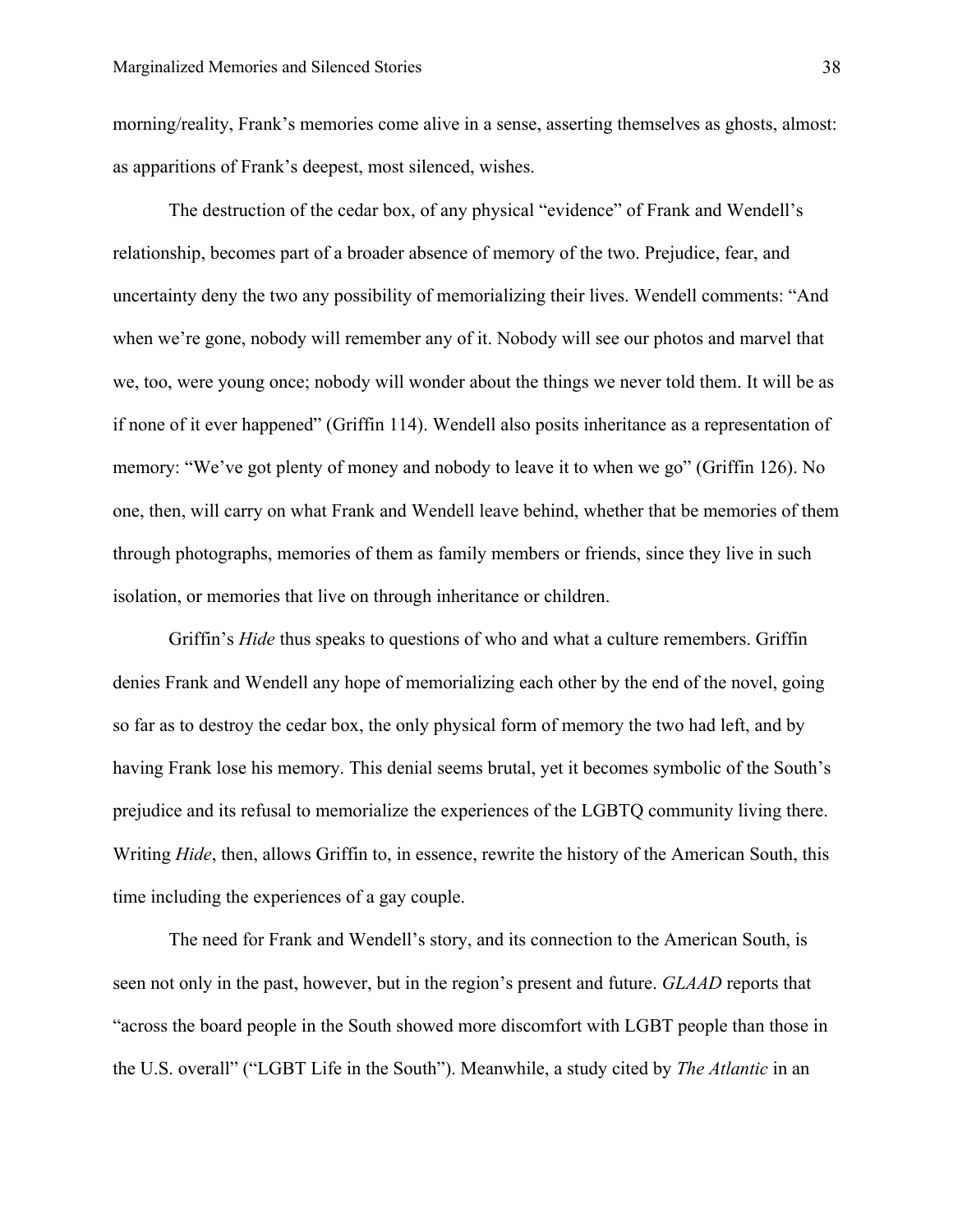article about LGBTQ rights in the U.S. finds "that lesbian, gay, and bisexual people reported much higher rates of being bullied, fired, or denied a job, promotion, or lease compared with heterosexual people" (Green, "America Moved On"). Such reports reinforce Frank and Wendell's uncertainty about openly sharing their relationship, even in the wake of "progress" or "change" in their present-day: 2016. Those reports also suggest that for southern studies, understanding how a region's, and nation's, memory and history has marginalized the experiences of the LGBTQ community, and seeking to resituate those experiences and stories at the forefront of southern history and literature, is paramount.

Griffin rewrites the history of the American South, this time including the experiences of the LGBTQ community; similarly, Natasha Trethewey's *Native Guard*, also discussed under Personal Memory, becomes central for reinterpreting and ultimately rewriting the history of the American South or the United States broadly, this time including the experiences of African-Americans. A key theme of *Native Guard* is photography: the implications of a photo, including what is not captured by the camera, as seen earlier in Trethewey's "Photograph: Ice Storm, 1976" or even in *Hide*'s erasure of Wendell and Frank's relationship in photographs.

In "Scenes From a Documentary History of Mississippi," told in four parts, Trethewey examines the relationship between photographs and southern history. The poem's first part, "King Cotton, 1907," describes a photograph of a parade on the main street in Vicksburg. The town, including black children, is waiting for the arrival of President Roosevelt. The emphasis in this poem, however, is the presence of flags and cotton. Trethewey writes of "words on a banner, *Cotton, America's King*" and continuously repeats two lines: "flags wave down" and "great bales of cotton rise up from the ground" (21). In an essay on why she writes about the South, Trethewey specifically mentions cotton as a motif that is "intertwined with that constant desire to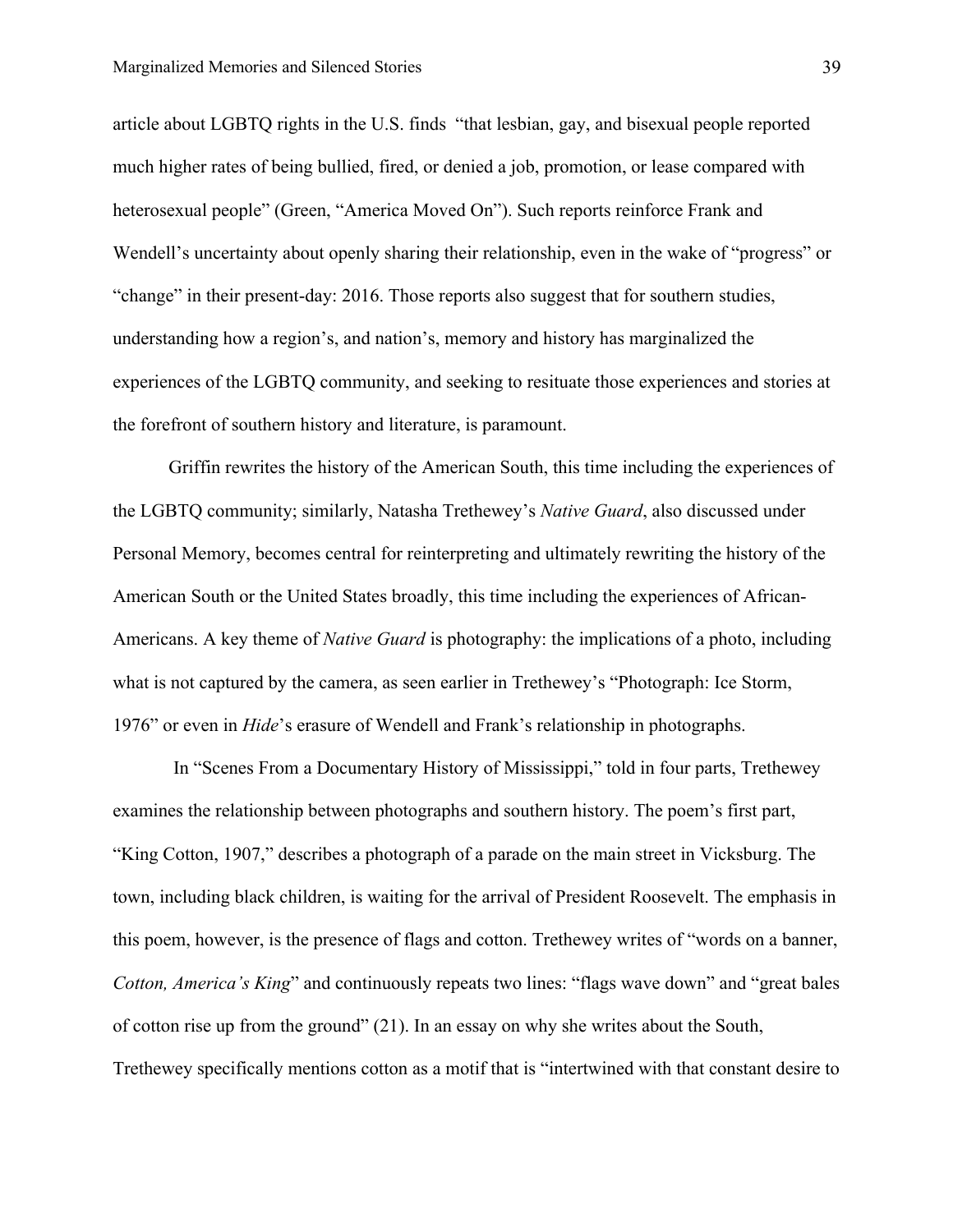circle back" (237), a circling or cycle of revisiting history echoed in Trethewey's description of the cotton in relation to black children: "cotton surrounds them, a swell, a great mound / bearing them up, back towards us" (21). For Trethewey, then, repetition of symbols like cotton and flags, presumably made of cotton, serve as oppressors of those black children, limiting their space and ability to function. Additionally, the repetition of "flags wave down" and "bales of cotton rise up" evoke images of enclosure, even suffocation; the flags coming down and the bales rising up leave these children with nowhere else to go, trapping them in these oppressive symbols.

Simultaneously, however, these symbols become reasons for Trethewey to circle back to these children and their stories. Trethewey writes that the banner proclaiming "*Cotton, America's King*" has "the sound of progress" (21). Key, though, is the word "sound"; a sound is ephemeral, fleeting, meaning whatever progress King Cotton represents is flimsy. Trethewey here echoes Griffin's *Hide* and its investigation of the flimsy nature of words like "change." Official representations of progress like laws do not reach Wendell and Frank on an individual level in their personal lives; similarly, any promises of change are not felt by these black children or their families. Further, it is the black children who "stare out at us" (Trethewey 21), presumably through the photograph, although it could as easily be history. Rather than give Roosevelt the prime place in this photograph and narrative, it is the black children who stare out at its viewers, who demand the viewer's attention.

Trethewey similarly uses a photograph as a site for reexamining history in the fourth part of "Documentary History": "You are Late." In this poem, a young black girl wants to enter the "*Greenwood Public Library for Negroes*," but she is locked out (Trethewey 24). The poem's diction describes the girl as separate, with limited access; the library door is "just out of reach" (Trethewey 24). Trethewey wants to tell the girl to wait, "but this is history: she can't linger. /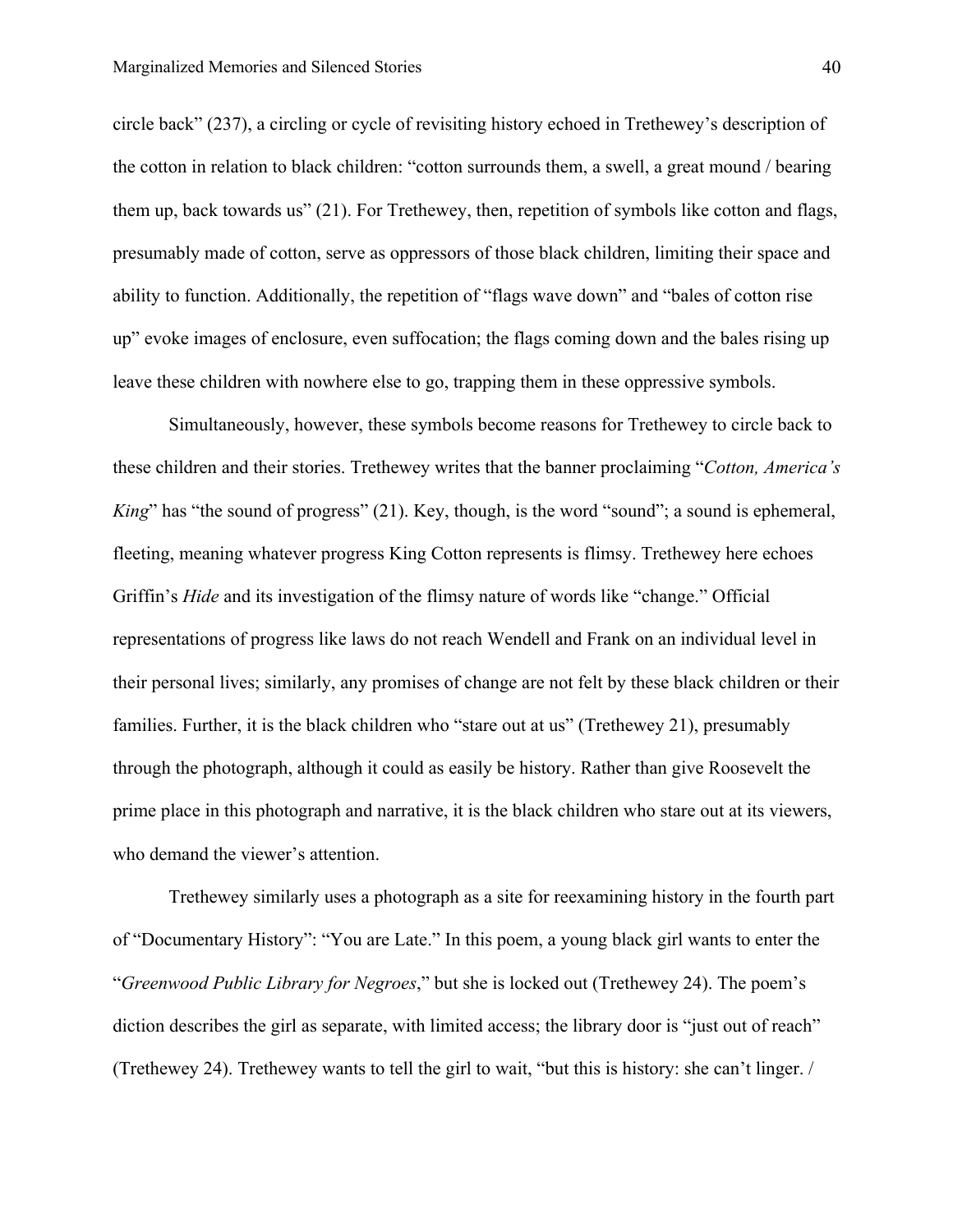She'll read the sign that I read: *You are Late*" (24): late not just for the library, however, but history more generally and symbolically. As Jill Goad writes, "the closed library, indicative of the lack of resources allocated to black-only establishments, also predicts a future where her academic pursuits … will be frustrated because she was born black and female in the South" (279). The poem thus centers on segregation, equal opportunity, and silenced voices/experiences.

Beyond "Documentary Scenes," photographs as mediums or symbols of memory become significant in "Pastoral" as well. In "Pastoral," which takes place in a dream, Trethewey poses for a photo with the Fugitive Poets, a group of poets that included John Crowe Ransom and Robert Penn Warren. Four of them, including Ransom and Warren, later became known as the Agrarians, and they promoted the Old South's rural lifestyle and past. Jennifer Ritterhouse characterizes Agrarianism as "an all-male as well as all-white movement" (106). The photo in "Pastoral" distorts reality in favor of this agrarian past: rather than the Atlanta skyline, the photographer uses a backdrop of "a lush pasture, green, full of soft-eyed cows" (Trethewey 35). Further, the photograph cannot represent the cows "lowing, a chant that sounds like *no, no*"; its viewer cannot hear "Robert Penn Warren, / his voice just audible above the drone / of bulldozers" (Trethewey 35). This photo, then, depicting an agrarian, pastoral landscape, hides signs of industrial progress like Atlanta's skyline and noise from bulldozers, reflecting the Fugitive Poets' understanding of a mythic South and its Confederate, rural past. Like Trethewey's "Photograph: Ice Storm, 1976" and even *Hide*, "Pastoral" explores a photograph's shortcomings: these emblems of memory rarely tell the whole story.

Additionally, "Pastoral" examines the poet's role or place in the photograph as a biracial woman among a group of white men. Trethewey writes: "*Say 'race,'* the photographer croons. I'm in / blackface again when the flash freezes us" (35). Rather than biracial, these men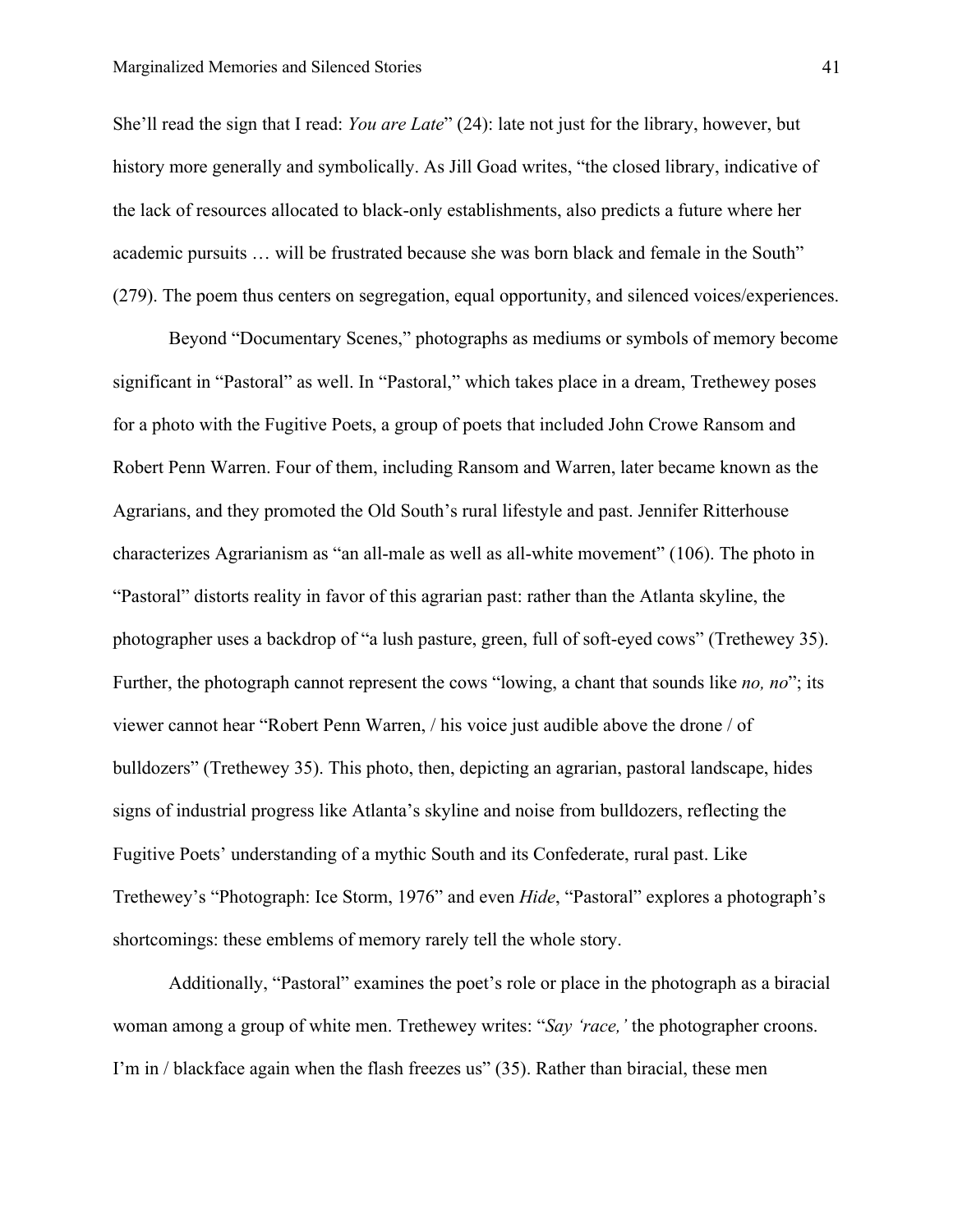automatically view and depict Trethewey in "blackface"; she cannot be in the middle, in a chasm between black and white. As Goad puts it: "the photograph … reflects the ingrained belief in southern culture that a person can be white or black but not both" (275). In accordance with this racial ambiguity Trethewey represents, the poet's presence among these prominent, white male writers raises questions about her ambiguous status in southern literature; her attendance suggests she is accepted, yet in the photograph, she is not seen as an equal but instead depicted in blackface, a choice, Goad argues, that "makes her a prop, comic relief not to be taken seriously or the result of a half-hearted gesture to make southern literature's prominent voices more racially diverse" (275). While examining how a photograph can distort, then, "Pastoral" also sends a warning regarding diversity as a half-hearted gesture rather than a full-fledged desire for inclusivity.

Trethewey continues to show in "Blond" how being biracial in the American South has implications for photographs and the region's history. In this poem, Trethewey receives "a blond wig, a pink sequined tutu, / and a blond ballerina doll" as a child for Christmas (39). Her mother takes a photograph of Trethewey wearing her gifts. What's striking about this photograph, however, is its whiteness; Trethewey's black mother takes the picture, excluded from the scene, while Trethewey's white father is in it, although "almost / out of the frame" (39). The picture, with Trethewey in her blond wig, white doll, and white father, reflects only her whiteness, meaning her biracial identity is obscured in this memory. As a child, Trethewey did not notice this misrepresentation. She writes of her doll: "I didn't know to ask, not that it mattered, / if there'd been a brown version" (39). Trethewey's use of "not that it mattered" suggests that, given the choice between white and black, she would have chosen white, just as her parents had. Goad contends that "what the brown version represents does not matter in the social order. That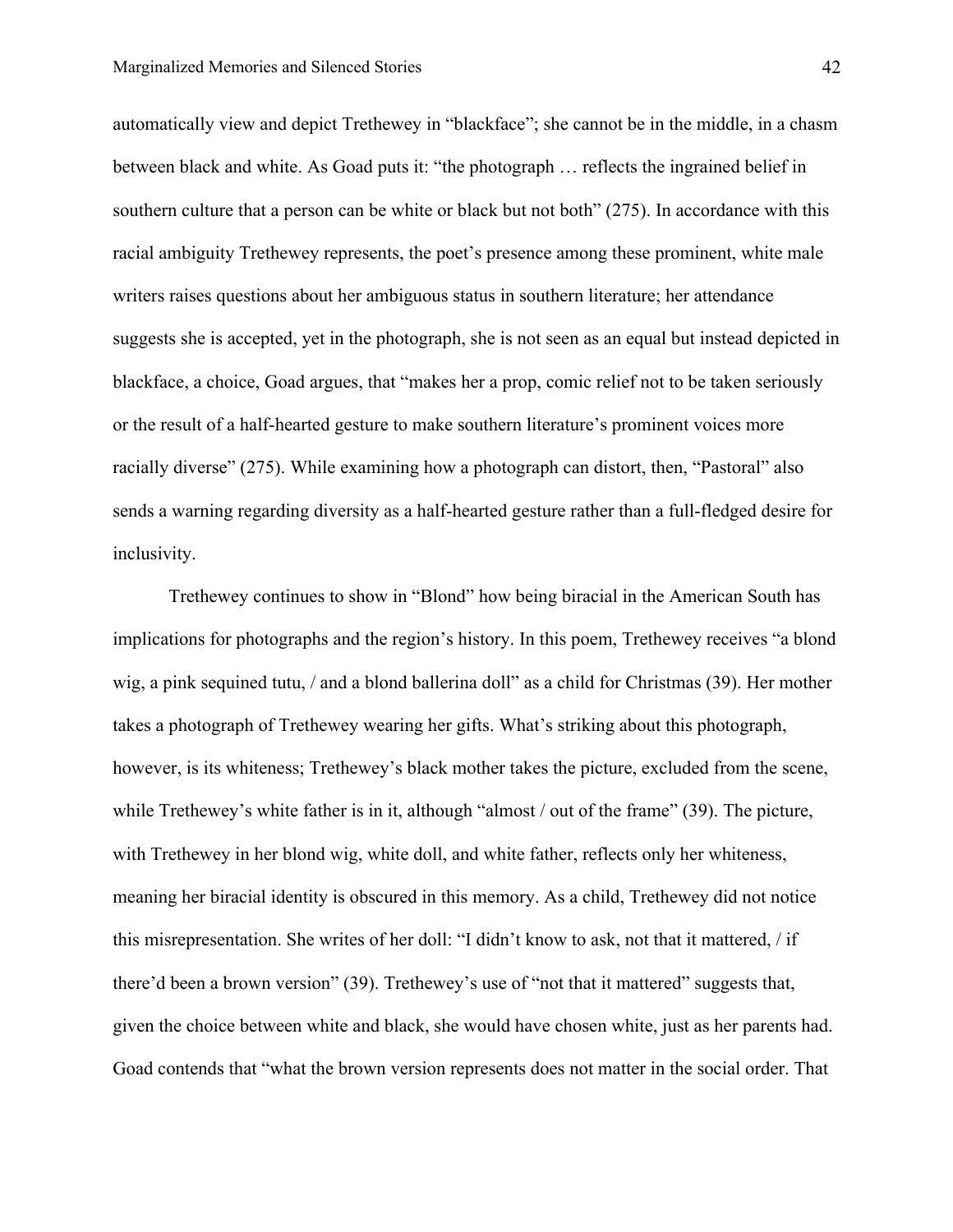Trethewey's parents selected this costume shows their understanding of a culture centered on white privilege that their daughter cannot enjoy but can at least try on" (275). Significantly, however, it seems as if Trethewey, as a young girl, would also have chosen this snapshot of white privilege, perhaps sensing even as a child the higher place on the social order it gave her.

Trethewey's childhood as a biracial girl in Mississippi, and the exclusion of stories like hers from southern history, becomes part of the broader marginalization of black stories in favor of dominant narratives of "King Cotton" and whiteness. Extending her analysis, Trethewey examines a specific period of southern history and the absence of black experiences in it: the Civil War. A prominent example comes in "Southern History," in which a history teacher tells one narrative of the Civil War South: "*Before the war, they were happy* … / *The slaves were clothed, fed, / and better off under a master's care*" (38). The class watched *Gone with the Wind,* which the teacher says is "*History ... of the old South*" (38). Trethewey also evokes in this poem the blackface mentioned in "Pastoral," that of the black figure as comic-relief or a prop: "On screen a slave stood big as life: big mouth, / bucked eyes, our textbook's grinning proof" (38). Diction like "textbook" and "proof" echoes "official" forms of evidence explored in Trethewey's "What is Evidence." Just like "official" forms of evidence like headstones or documents do not tell the whole story, here, "official" forms of history like textbooks have their own narratives and their own motives.

Interestingly, as well, "Southern History" focuses the reader not only on the history teacher pushing this narrative, but the poet, Trethewey. The textbook is "a lie / my teacher guarded. Silent, so did I" (Trethewey 38). Earlier in the poem, Trethewey writes that, rather than contradict their teacher, "No one raised a hand, disagreed. Not even me" (38). In this way, "Southern History" convicts not only the history teacher but Trethewey, complicit in the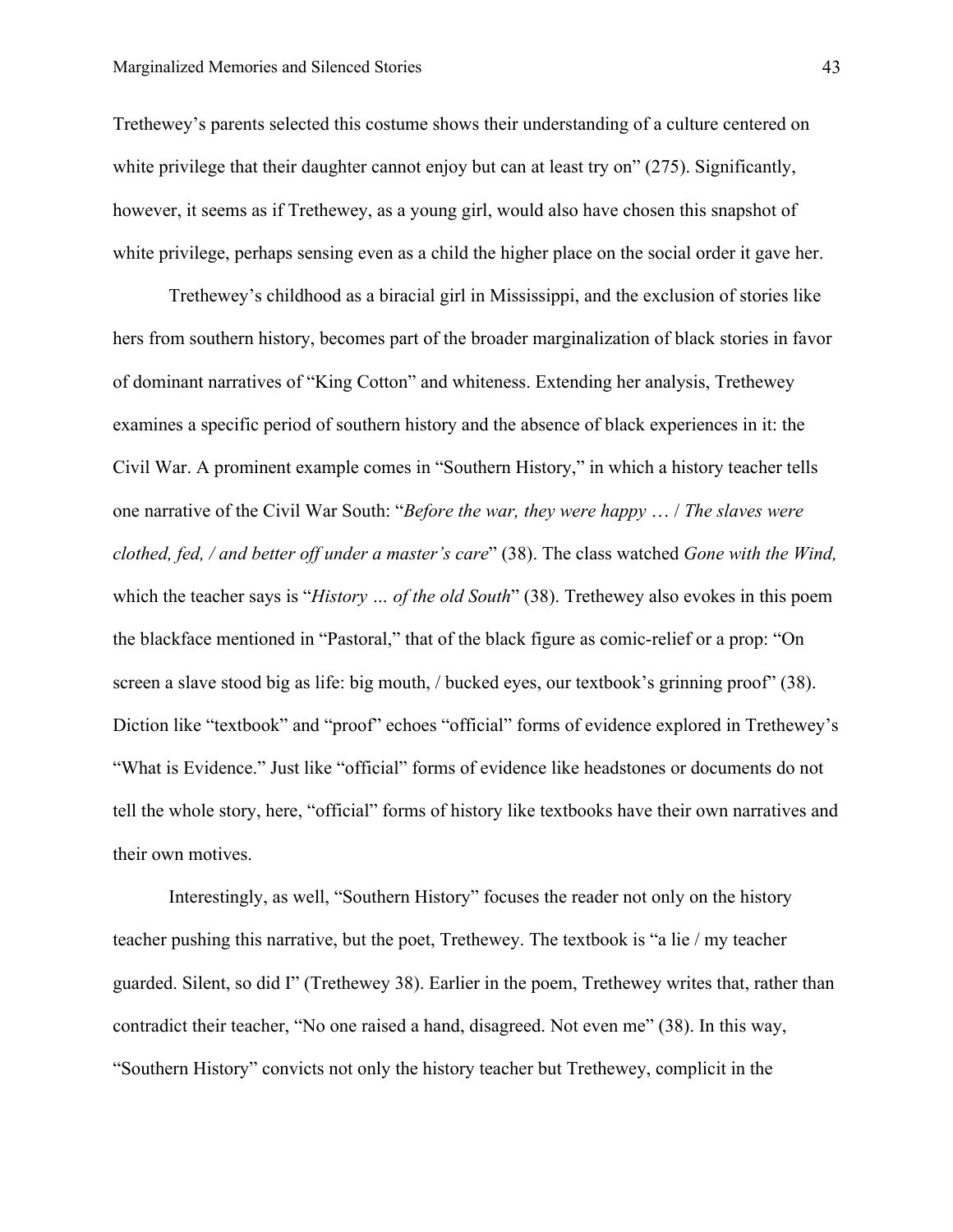teacher's crime. As Destiny O. Birdsong states: "the speaker's failure to confront [the teacher's] fictions ultimately authenticates them" (104). Thus, "Southern History" speaks not only to how the region's history marginalizes and distorts the role of black individuals in the Civil War, but warns of how silent complicity in these narratives can be equally as damaging.

In "Native Guard," Trethewey challenges the narrative of "Southern History" by rewriting it, this time including the experiences of black individuals, specifically black soldiers. The titular poem, "Native Guard," references an "all black Civil War regiment." Although these soldiers "had been ordered to protect Ship Island, a fort just off the coast of … Mississippi, there were no monuments there to commemorate their presence" (Birdsong 105). "Native Guard," then, becomes its own monument to these men. A primary way Trethewey does this is by writing the poem in first-person. Birdsong describes this choice as "ceding the narrative voice to the soldier," an act that "transfers the power of the record-keeper back to the previously silenced historical subject. Even more important, [Trethewey] enacts a powerful interrogation of silence" (105). Through this soldier's voice, the reader learns of his decision to write down his experiences: "I now use ink / to keep record, a closed book, not the lure / of memory—flawed, changeful—that dulls the lash / for the master, sharpens it for the slave" (Trethewey 25). By describing memory as "flawed, changeful," the soldier recognizes memory's injustice and even foreshadows his eventual erasure from the South's memory of the Civil War, or the transformation of his role in the Civil War from courageous soldier to slave, perhaps a caricature in blackface.

In transferring the narrative voice of the poem to the soldier, Trethewey goes further by performing a role-reversal: the black soldier/narrator begins writing letters for illiterate Confederate soldiers. This choice places the black soldier in a position of power to write history.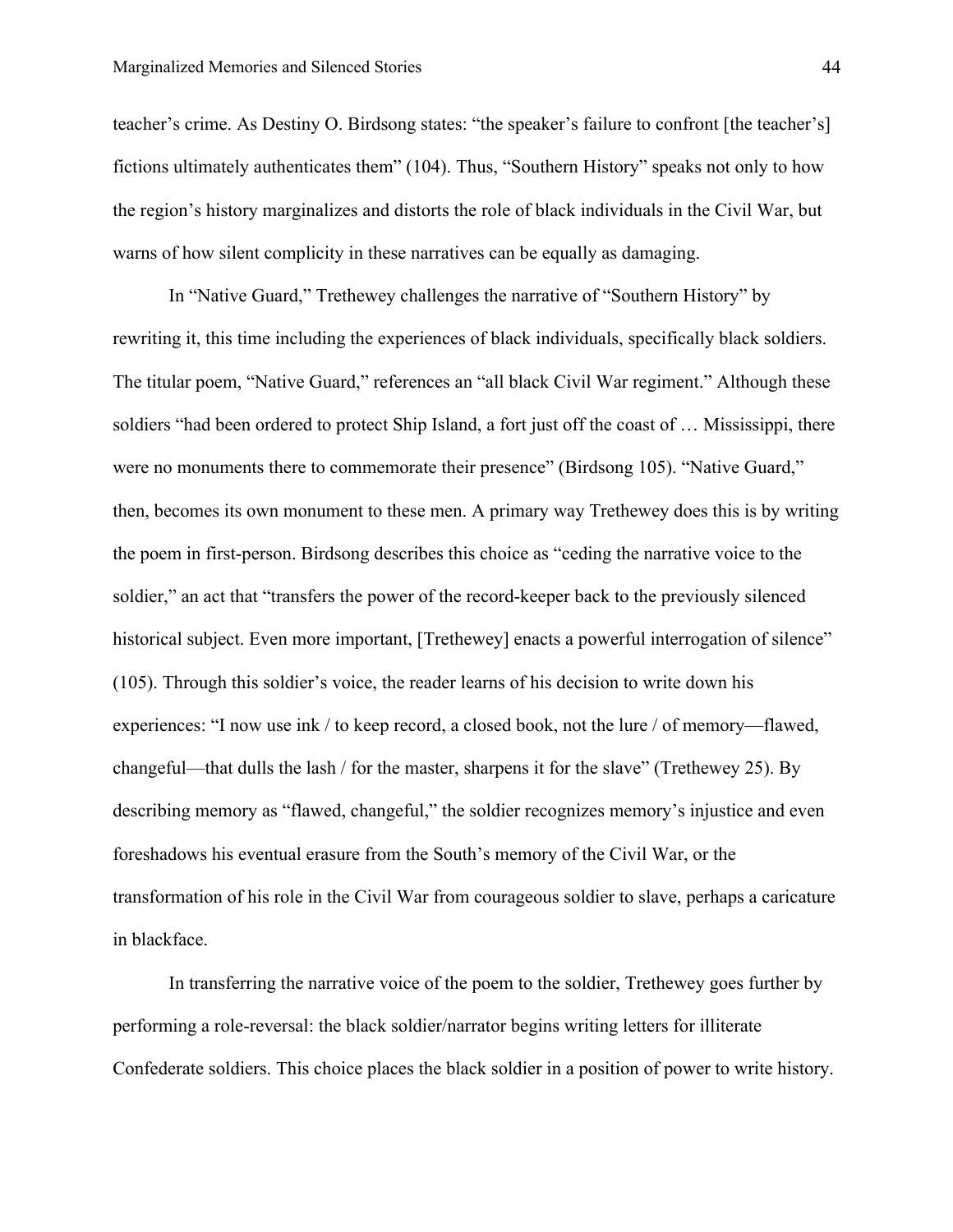Birdsong states that this choice "models a reconceptualization of history by granting inscriptive authority to one of their own" (107). Significantly, however, the black soldier/narrator does not place his version of history above the white soldier's; rather, the two coexist. The narrator took the journal he uses to write his story from a Confederate's home, continuing where the white man left off. In this way, the two's words become "overlapped … / crosshatched … On every page, / his story intersecting with my own" (Trethewey 26). Black and white histories, memories, of the Civil War can thus interact with each other and function side-by-side. Birdsong echoes: "the soldier's decision to leave the story of the first diary's owner intact illustrates the fact that history can—and should—be inclusive" (107). Through this black soldier, then, Trethewey advocates not necessarily for the rewriting of history, but the reclaiming of black stories and experiences and their central place in the South's history.

Through this black soldier's voice, the reader hears of the injustices experienced by the Native Guards, specifically the changing of their name. Rather than "Native Guards," the regiment is given a "new name, / the Corps d'Afrique—words that take the *native* / from our claim; mossbacks and freedmen—exiles / in their own homeland" (Trethewey 29). The use of "exiles" and the removal of "native" foreshadow the soldiers' exclusion from the South's memory of the Civil War: these soldiers do not belong to the South or even the United States. As Birdsong puts it: "the Union army slowly alienates the black soldiers, first by misdirected violence, and then by replacing their title with a moniker that identifies them with an entirely different continent. The renaming of the troops so near the end of the war also foreshadows the legal, economic, historical, and other forms of disenfranchisement that will soon befall African Americans after Reconstruction" (106-07). Due to this disenfranchisement and alienation, African-Americans are denied access to the broader story of America, much like the little girl in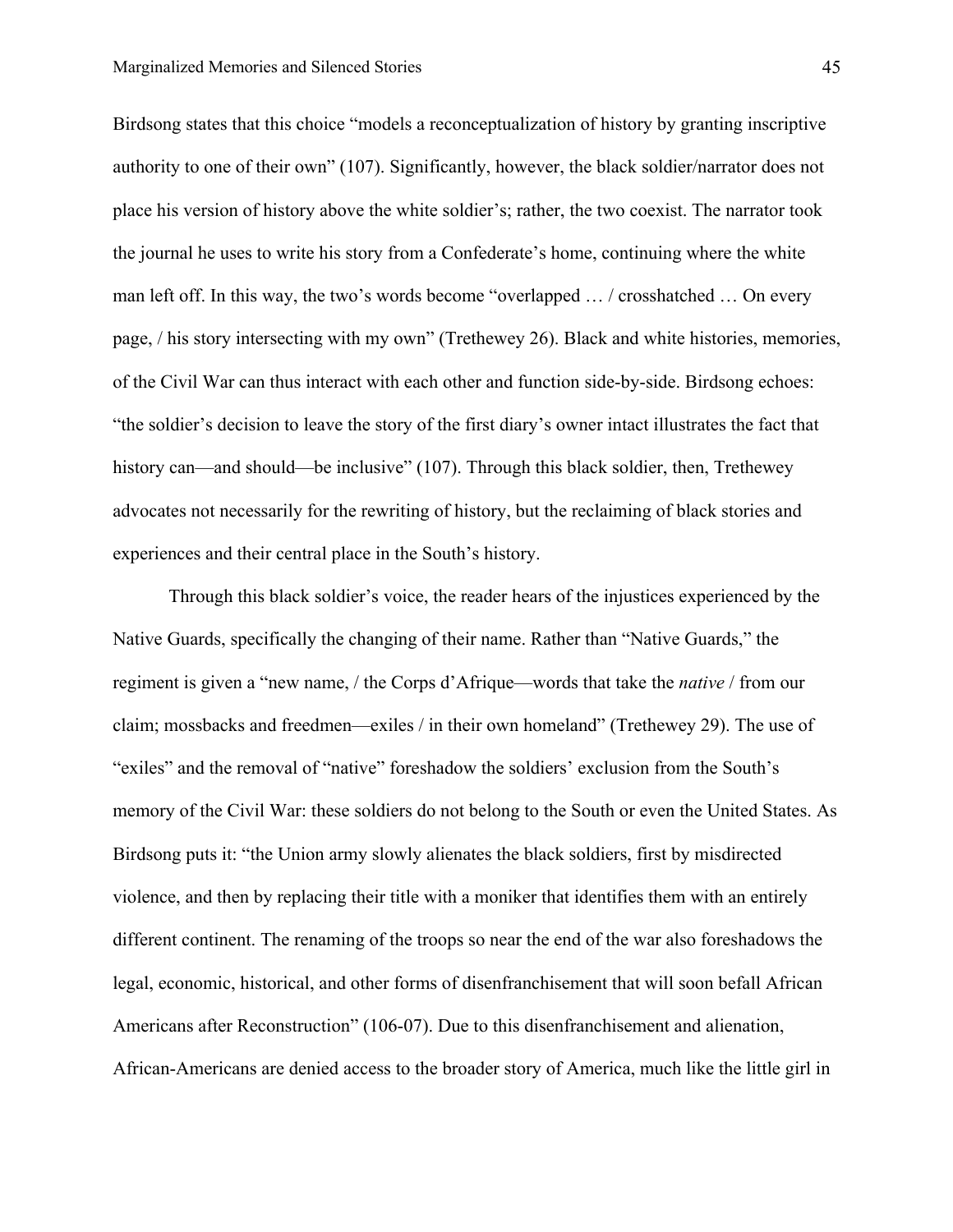"You are Late" or the characters in Broom and Ward's texts, that both use memoir to argue for the central presence of black stories in the narrative of America.

In "Elegy for the Native Guards," Trethewey links the erasure of the Native Guards, or black stories in general, to a site of memorialization: Ship Island. As mentioned previously, the Native Guards was an all-black Civil War regiment ordered to protect Ship Island off the coast of Mississippi (Birdsong 105). "Elegy" details a visit to Ship Island, but Trethewey describes it as a "half reminder of the men who served there  $-/-$  a weathered monument to some of the dead" (44). Trethewey's use of "half reminder" and "some" reflects the Native Guards' absence from this monument, this memorialization. Trethewey goes on: "The Daughters of the Confederacy / has placed a plaque here, at the fort's entrance  $-$  / each Confederate soldier's name raised hard / in bronze; no names carved for the Native Guards" (44). The monument, like the history pages and often photographs, is silent regarding African-American experiences. De Cenzo writes of "Elegy": "this closing poem is Trethewey's attempt to show how monuments spread all around the South commemorating the Confederates' heroic enterprises and historical value serve to inscribe a particular version of history into public memory while at the same time subjugating or erasing another" (42). While the actual monument had no references to the Native Guards, Trethewey's influence has been felt; on the Ship Island website, in a tab about its history, the site describes "the 2nd Louisiana Native Guard Volunteers, one of the first black U.S. combat units to fight in the Civil War," and links to a podcast with Natasha Trethewey ("Ship Island History").

Trethewey also uses "Elegy" to interrogate forms of evidence or proof; Hurricane Camille hit the monument and washed away "all the grave markers, all the crude headstones" (44), thus washing away any evidence that the Native Guards existed. Here, Trethewey's use of grave markers echoes "What is Evidence," in which "the tiny marker" the proof of her mother's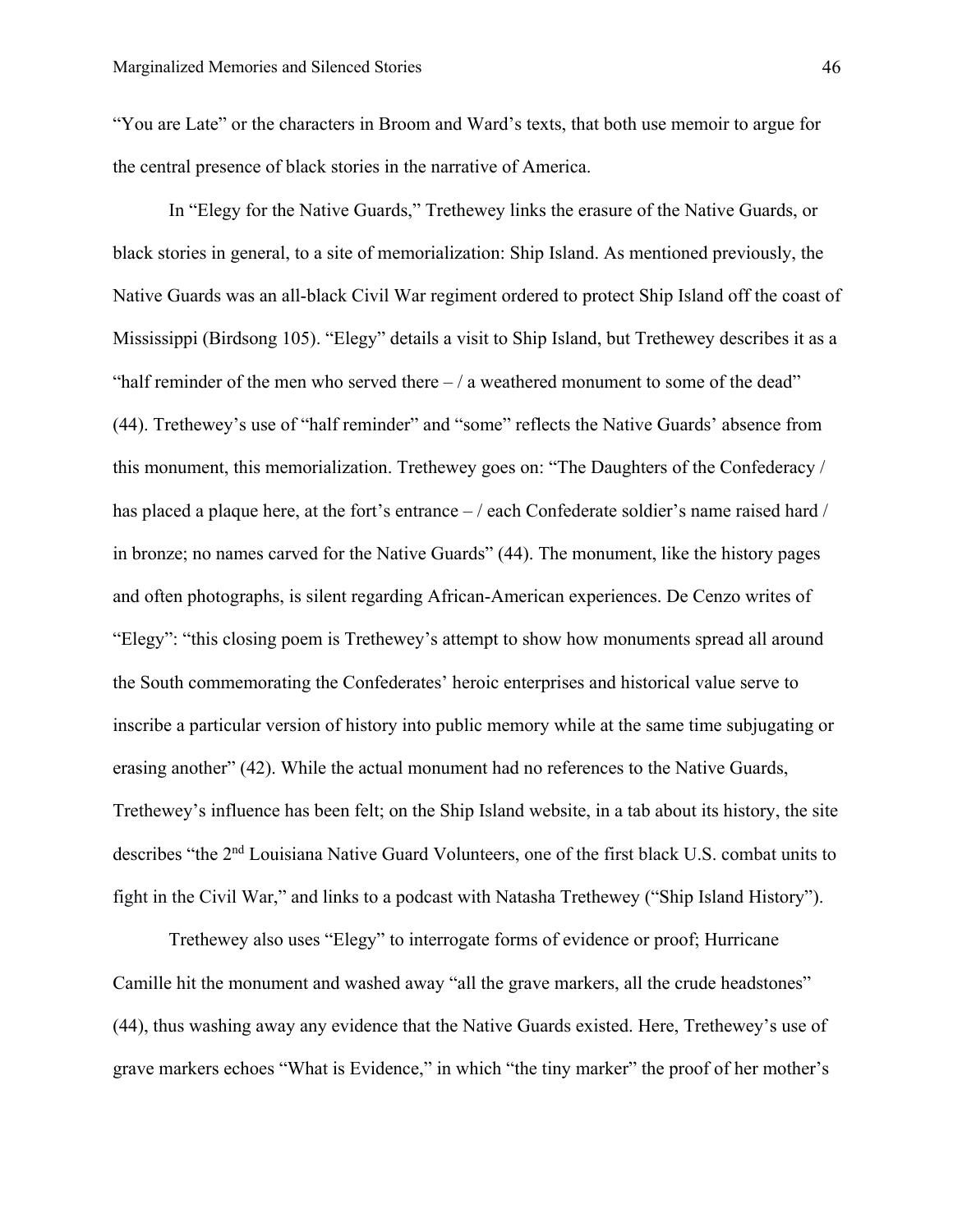death is "abstract" (11). In a similar vein, the markers supposed to memorialize the Native Guards, supposed to prove they existed, simply disappear. Neither are concrete enough to be a true monument, or even "true" proof. Writing *Native Guard* in its entirety, then, becomes a different form of evidence and memorialization. As De Cenzo puts it: Trethewey "wants to build [the Native Guards] a metaphoric monument, as the monument she would like to build in memory of her lost mother" (43). Thus, while this thesis separated the text into categories, personal and cultural memory, the concept of absence bridges those distinctions. Trethewey's absent mother produces grief; the absence of black stories in the Civil War or America's remembrances is also a loss. Rather than "personal" or "cultural," then, Trethewey speaks to memory's power and the stories that can be silenced within it.

Griffin's *Hide* and Trethewey's *Native Guard* have shown how a region's memory is closely linked with its forgetting: with both works, forgetting is an intentional choice to silence a group's voice from historical/cultural memory. Both writers stress the idea of a monument; for both, photographs are small monuments or artifacts that fail to tell the whole story. Trethewey looks at a historical monument, Ship Island, and similarly shows its failure. Their texts, by contrast, become a different kind of monument: a way for each to reclaim, and even rewrite, the history of the American South, this time including the experiences of the LGBTQ community and African-Americans.

#### **The Importance of Ghosts**

Themes of representation, disempowerment, and the need for marginalized voices are seen in Jesmyn Ward's 2017 novel *Sing, Unburied,* Sing; however, Ward's novel can be seen as distinct from *Hide* and *Native Guard*, and the texts discussed under Personal Memory, in its inclusion of ghosts. Ward's novel takes place in the same fictional town as *Salvage the Bones*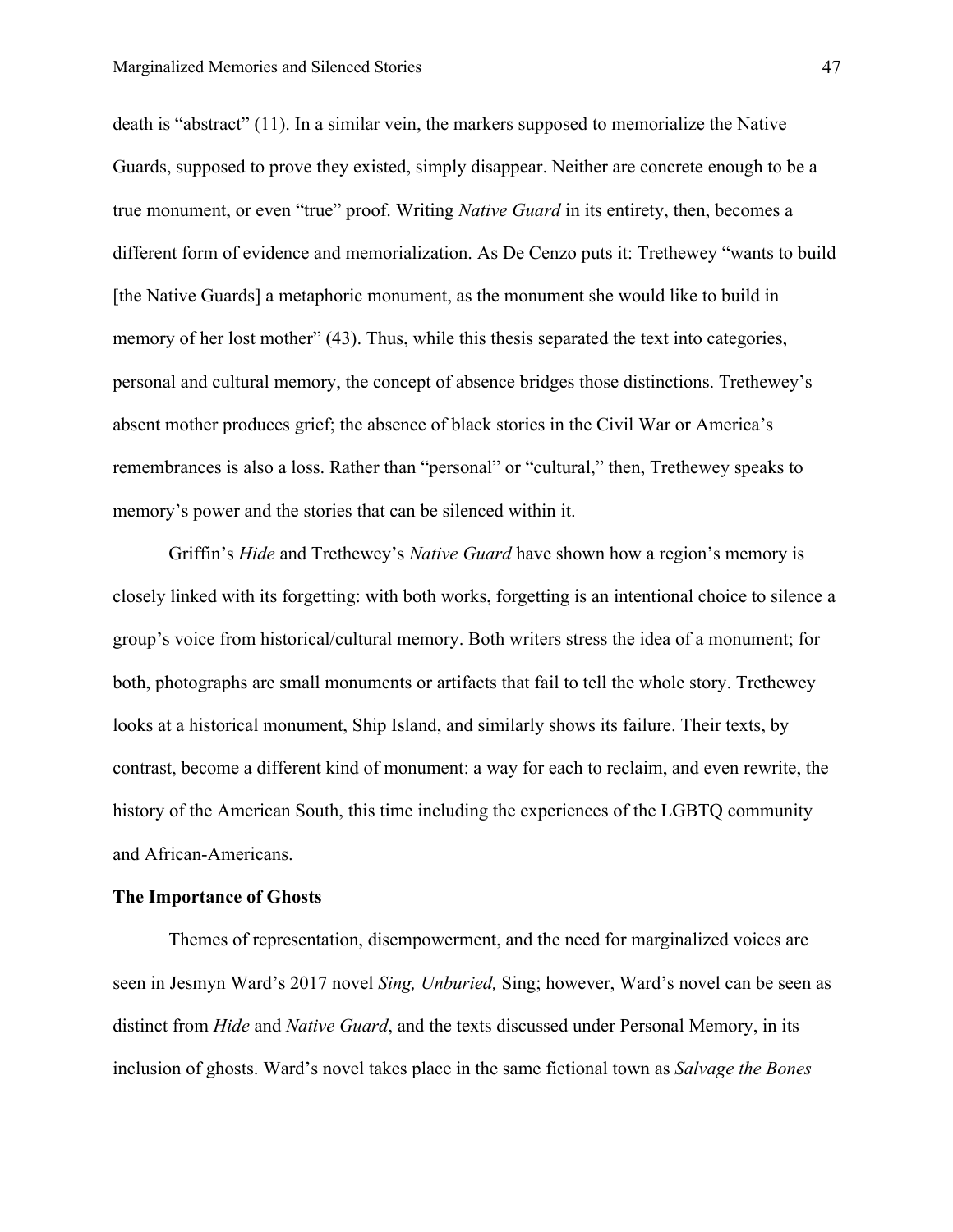does: Bois Sauvage, Mississippi. It tells the story of two biracial children, Jojo and Kayla, who live with their grandparents Mam and Pop. Jojo and Kayla go on a road trip with their mom, Leonie, to pick up their father Michael from jail.

Ward's ghosts are not alone in the field of southern studies. For example, in studying the work of William Faulkner, Lee Anne Fennell notes that in Faulkner's novel *Flags in the Dust,*  the living are held captive by "ghosts that memory conjures in the minds of the living" (41). Fennell also highlights the power of ghosts in other of Faulkner's works, specifically "the power wielded by the dead through the force of memory" (43). Patricia Yaeger similarly speaks to the presence of ghosts in southern literature. Yaeger states that southern writers, in using ghosts, "want the reader to feel that within the humdrum world (in the midst of racial violence, unjust labor laws, and a habitus founded on the hard facts of discrimination) a haunting is taking place" (100). Additionally, while not calling them "ghosts," *Hide* and *Native Guard* include ghosts in a figurative or metaphorical sense, especially the figures that "haunt" characters due to grief, such as Trethewey's loss of her mother, or the racism that "haunts" the South that Broom describes. What sets Ward's ghosts and their relation to memory apart, however, is that her ghosts are literal, physical manifestations; they are not metaphorical ghosts, but characters: they communicate, they desire, and they move. Ward's ghosts are attached to memories but also act of their own accord. They are powerful beings who refuse to be forgotten.

As in *Men We Reaped*, Ward capitalizes Black and White in *Sing, Unburied, Sing*. This dichotomy, Black/White, becomes central regarding the death of Leonie's brother, Given. One winter, Given went hunting with "White Boys," including Michael's cousin (Ward 48). After Given beat Michael's cousin in a bet, the cousin shot and killed Given. The sheriff, Big Joseph, who was also Michael's father, called it a "hunting accident." The cousin was given a plea deal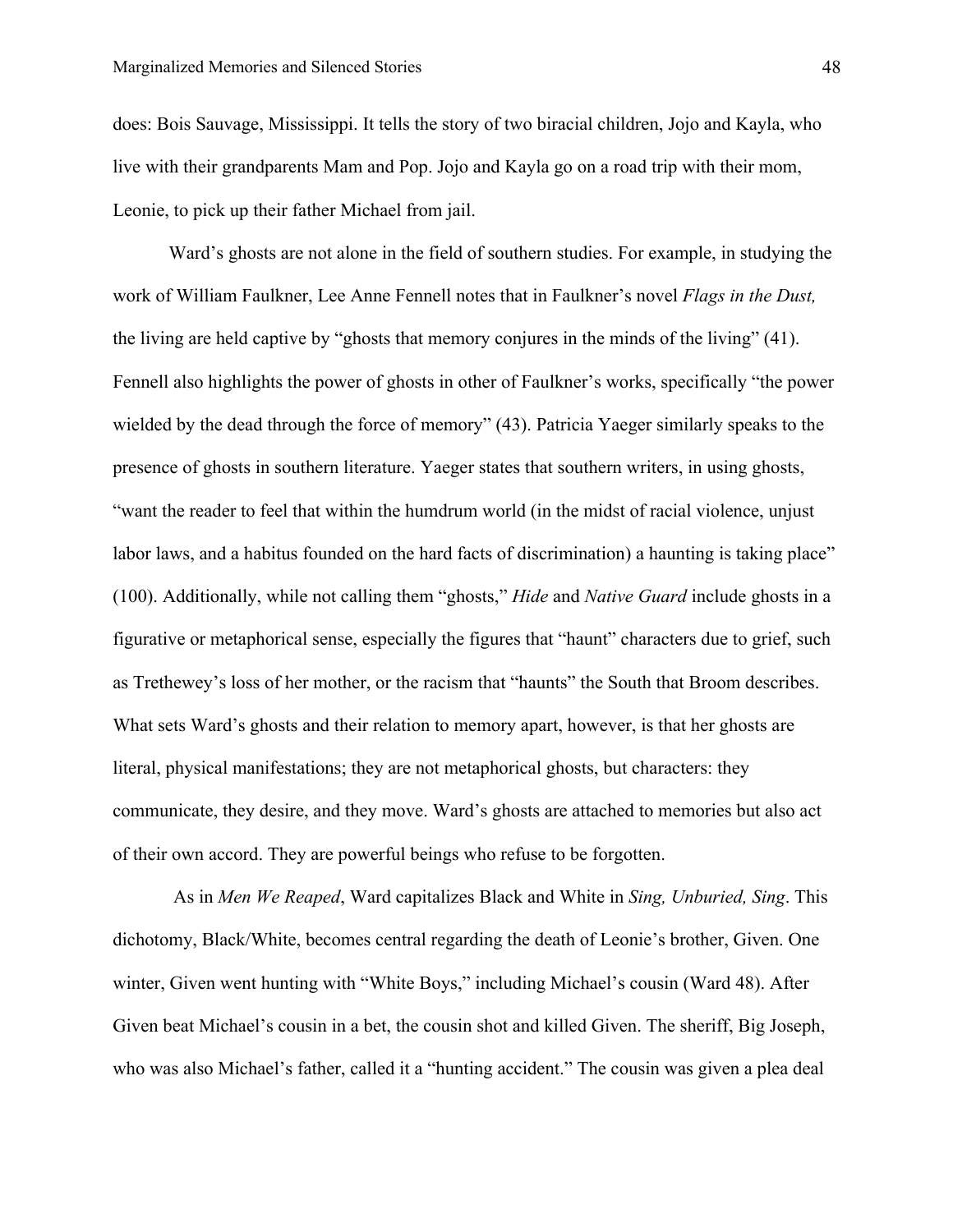and three years in prison (Ward 50). The dichotomy Black/White is implicit; Michael's cousin is White and protected by the sheriff; Given is Black. Given's death reminds the reader of Ward's *Men We Reaped*, when she discusses the death of her own brother, Joshua, who was killed by a White drunk driver.

This dichotomy Black/White also becomes significant for relationships in the novel, including family and friendships. Leonie and Michael's children, Jojo and Kayla, are biracial. Jojo recounts: "Big Joseph is my White grandpa, Pop my Black one. I've lived with Pop since I was born; I've seen my White grandpa twice" (Ward 4). Jojo also identifies Big Joseph as "the man who ain't never once said my name" (Ward 10). Black/White thus separates this family; because Michael had children with Leonie, a Black woman, his family has little to do with him or their children, to the extent that Big Joseph does not say Jojo's name. This refusal is a form of denial: to say "Jojo" would be to acknowledge or recognize his grandson's existence.

Tension also exists in the novel's friendships, such as Leonie and Missy's. Leonie notes: "But I knew this was [Missy's] cottage, and when it all came down to it, I'm Black and she's White, and if someone heard us tussling and decided to call the cops, I'd be the one going to jail. Not her. Best friend and all" (Ward 36). The separation exists here, as well; whatever bond Leonie and Missy share, their closeness cannot overcome the dichotomy Black/White and its implications: that Missy, White, is automatically innocent, while Leonie, Black, is assumed guilty.

Another dichotomy significant in this novel, as with *Salvage the Bones*, is before/after, especially regarding memories. Esch remembers her mother as a comfort-giver; after her mother's death, Esch looks for that comfort in others like Manny. Here, Jojo situates the majority of his memories before/after his mother's serious drug problems. Jojo remembers: "Back when I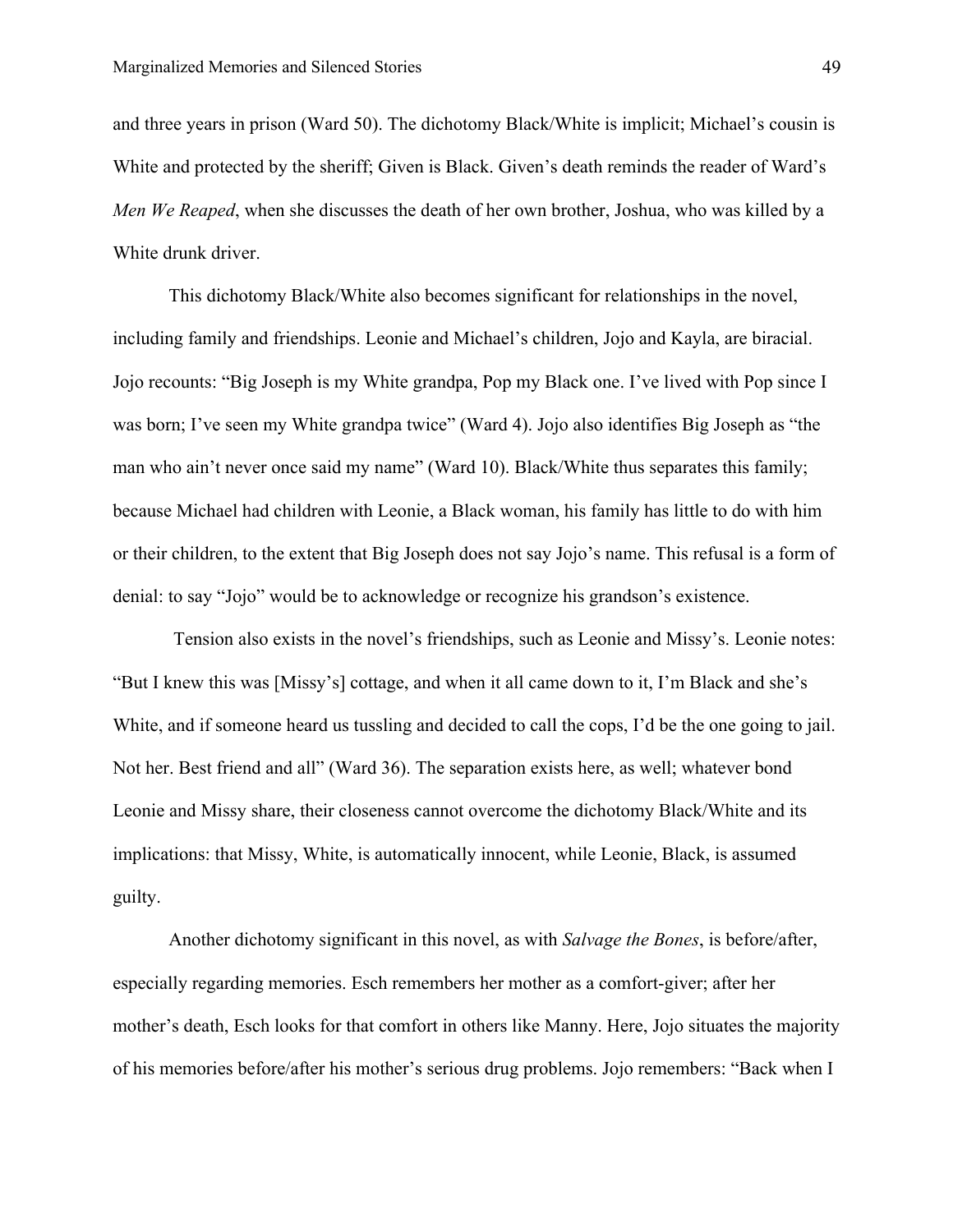was younger, back when I still called Leonie *Mama*, she told me flies eat shit. That was when there was more good than bad … Before she was more gone than here. Before she started snorting crushed pills" (Ward 7). Jojo continues later in the novel: "it was a new thing, to look at her rubbing hands and her crooked teeth in her chattering mouth and not hear *Mama* in my head, but her name: *Leonie*" (Ward 16). With both Esch and Jojo, then, maternal absence, whether through death or drug addiction, shapes their relationships and childhoods.

Jojo's before/after memories revolve around Leonie's drug addiction; yet this addiction has another connection to memory: Leonie uses drugs, at least in part, to forget. In Leonie's words: "I bent to the table. Sniffed. A clean burning shot through my bones, and then I forgot. The shoes I didn't buy, the melted cake, the phone call. The toddler sleeping in my bed at home while my son slept on the floor, just in case I'd come home and make him get on the floor when I stumbled in" (Ward 33). The cake Leonie references is Jojo's birthday cake; Leonie says they were out of birthday cakes at the grocery store, so she bought what they had: a baby shower cake. Drugs, then, offer Leonie an escape from her shortcomings as a mother; they allow her to, simply, forget.

Simultaneously, however, drugs produce hallucinations, allowing Leonie to remember; Given appears when Leonie is high. Leonie calls this apparition "Given-not-Given," "a hollow figment," and a "phantom" (Ward 150). Given-not-Given first appears when Leonie is high at a party: "my brother walked through there with no bullet holes in his chest or in his neck, whole and long-limbed, like always" (Ward 51). Given's ghost appears as Leonie remembers him, then. He is also mad: "Given looked at me like he did when we were little and I broke the new fishing pole Pop got him: murderous" (Ward 52). Given appears as a warning, almost: as if he sees Leonie's addiction and the effect it will have on her family life. He also appears after Michael is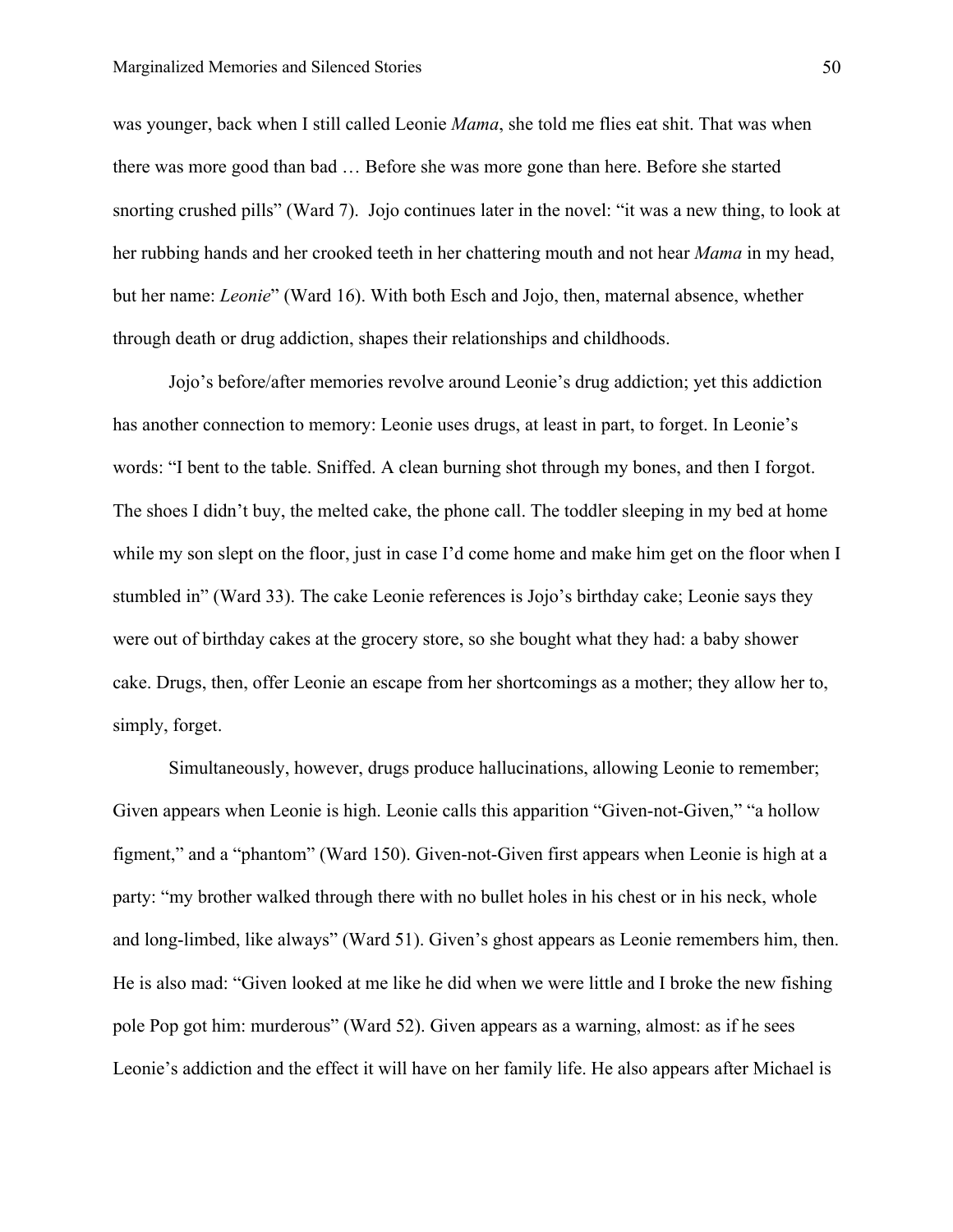released from prison; the two get high, and Leonie loses herself in Michael: "losing language, losing words. Losing myself in that feeling, that feeling of being wanted and needed and touched and cradled, all the while marveling that the one doing it is the one that wants, that needs, that touches, that sees" (Ward 149-50). Leonie's language here describes a reciprocal, mutual desire for closeness that she and her children do not share. Michael serves as an outlet for Leonie to express not only sexual but loving, comforting, even nurturing feelings that she struggles to express as a mother: Leonie wonders during this interaction if they "could get it right" if they had another child (Ward 150). Given's ghost observes the two's interaction, and he sits "with a sad look on his face, mouth in a soft frown" (Ward 150). Given's ghost, then, this embodiment of Given's memory, is connected to guilt; Leonie knows he does not, and would not, approve of her drug use. Additionally, this guilt could connect to who Michael is: the cousin of Given's murderer. After Leonie begins their relationship, she says: "[a]nd then I remembered Given. And the guilt I felt when I realized it" (Ward 154). Given's ghost and memory become associated with the trauma of his death and Leonie's guilt at her addiction not only to drugs but, seemingly, to Michael, or at least the feeling of being needed and wanted she experiences with Michael.

Perhaps the most striking example of drugs as an escape comes near the end of the novel, after Mam's death. Leonie wants to go get high, and Michael says, "the kids." Leonie replies: "'I can't,' … *I can't be a mother right now. I can't be a daughter. I can't remember. I can't see. I can't breathe*" (Ward 274). As the two drive away, Leonie concludes the chapter: "We hold hands and pretend at forgetting" (Ward 275). By saying they "pretend" to forget, Leonie suggests she is aware of the futile nature of drugs, or even forgetting; they offer her a temporary escape from memory, grief, guilt, and her responsibilities as a mother, but this escape fades.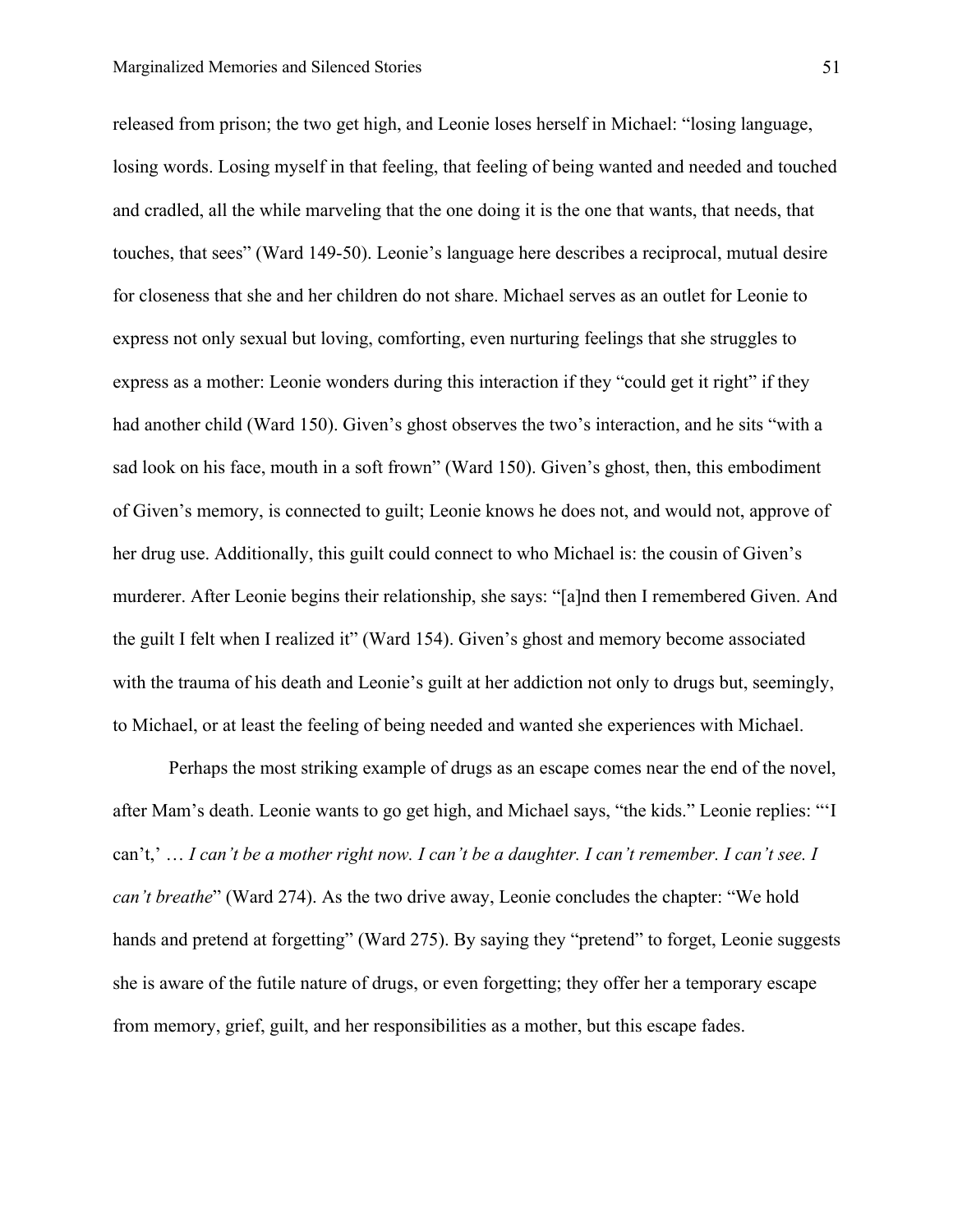Interestingly, Leonie's use of drugs connects to Trethewey's "Myth," where dreams offer Trethewey radical thoughts and possibilities, such as that her mother is alive, that reality denies. Similarly, drugs offer Leonie the radical removal of all grief, guilt, and memory: they offer her the possibility of forgetting, but that forgetting is only a pretense that does not prove true once Leonie is no longer high. It is important, then, to understand Leonie not as a "drug addict" or "bad mother"; rather, she experiences grief, especially regarding her brother's death. Leonie is suffering, and while she no doubt seeks solace in the wrong way, through drugs, that makes her experience no less understandable or even sympathetic.

Mam sees Given alive in a dream, which also echoes Trethewey's "Myth." Leonie recounts a conversation she had with her mom, in which Mam said: "*I dream about it. I can see Given again, walking through the door in his boots. But then I wake up. And I don't.*" (Ward 50- 51). Mam sees Given alive in a dream-state, but Given is not there when she wakes up, much like Trethewey's "Myth," in which Trethewey describes seeing her mother alive in her dreams, only to find her mother does not follow her into morning. As with Trethewey, then, memory and dreams are connected here; dreams offer Mam the possibility of Given being alive that waking reality denies.

Beyond Given, memory comes alive in the form of Richie, who was in Parchman Prison with Pop when Richie was a child, only twelve, and Pop only fifteen. Pop protects Richie as best he can, but Richie ends up trying to escape and gets trapped by a mob looking to lynch him, so Pop kills him out of mercy. Richie appears halfway through the novel, when the group arrives at Parchman Prison. He has his own chapters, and thus his own voice; the reader experiences him as any other character, even though he is a ghost. That being said, Richie's story is told primarily through Pop's memories or stories. Jojo says: "This is what Pop does when we are alone, sitting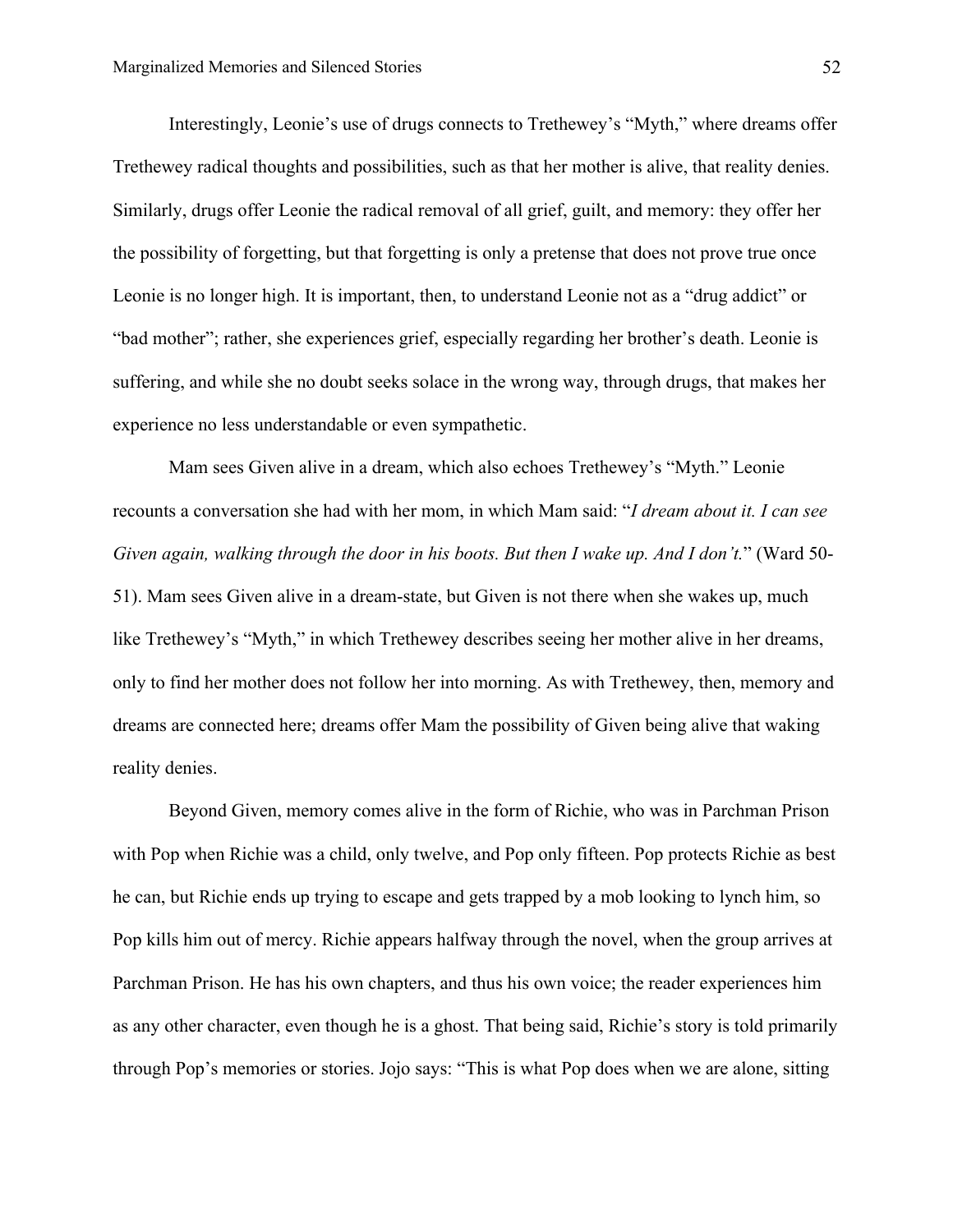up late at night in the living room or out in the yard or woods. He tells me stories" (Ward 17). However, every time Pop tells Jojo the story of Richie, Pop leaves out the end. When Pop finishes the end of the story and tells Jojo how he killed Richie out of mercy, Pop says: "I washed my hands every day, Jojo. But that damn blood ain't never come out. Hold my hands up to my face, I can smell it under my skin … Smelled it the day they let me out on account I'd led the dogs that caught and killed Richie" (Ward 256). Here, then, stains and smells function as memories, especially traumatic ones; guilt and grief over Richie's death haunts Pop.

Richie also expresses his memories directly, especially memories about his death. Richie says, "I remembered before. I remembered being spread-eagle in the dirt, surrounded by hunched, milling men, and a teenage boy [Pop] at my shoulder who stood tall under the long shadows." Richie continues: "I dropped from my flight, the memory pulling me to earth … I landed in a field of endless rows of cotton, saw men bent and scuttling along like hermit crabs, bending and picking … This is where I was worked. This is where I was whipped" (Ward 135- 36). Richie's use of "endless rows of cotton" sounds similar to Trethewey's "King Cotton," where bales of cotton surround and oppress black children. In the face of these memories, Richie needs "to be held by the dark hand of the earth. To be blind to the men above. To memory. It came anyway" (Ward 136). Richie's ghost, then, is directly tied to his memories of Parchman, his death, and Pop. Those memories speak to Richie's unique power. While both Richie and Given are ghosts, the reader does not hear Given's thoughts or memories. Given is an apparition; Richie functions like another human character.

By portraying these two characters, Given and Richie, with such traumatic deaths as ghosts, Ward highlights the power of their stories, the injustice of their deaths, and their refusal to be forgotten. Significantly, both are from different time periods; Richie from years ago, Given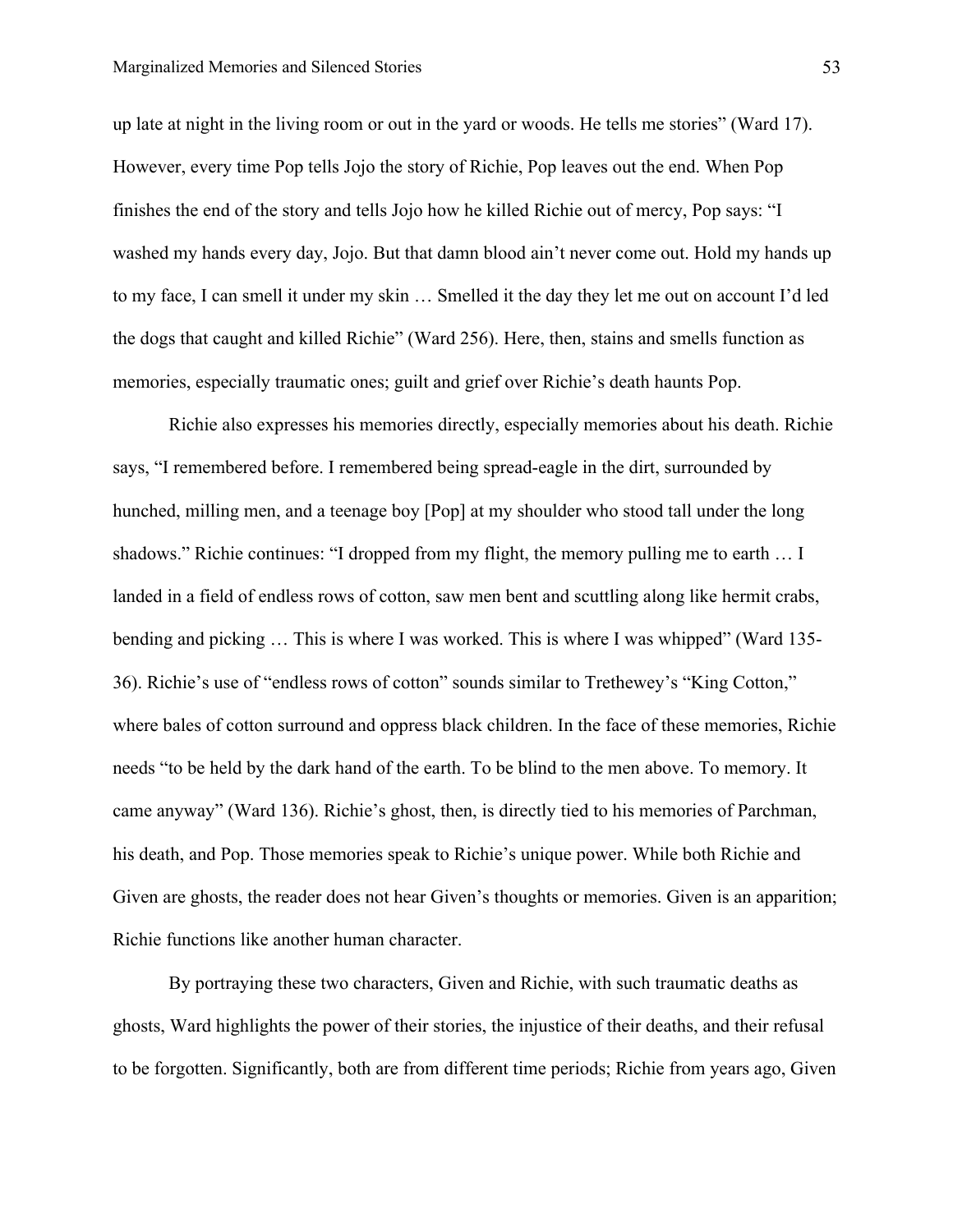from contemporary America. By resurrecting Given, then, Ward highlights how Given's experience and the racial injustice it represents have not changed. Given's refusal to be forgotten, refusal to stay only in memory, represents a need for his presence, a need for his story, as a testament to racial injustice and to a story that the public's memory too often represses. Richie's ghost also functions as a reminder. Richie, in ghost form, says of Parchman: "[s]ometimes I think it done changed. And then I sleep and wake up, and it ain't changed none" (Ward 171). The discrimination and brutality Richie and Pop suffered from at Parchman, which the reader sees through their memories, has, like Richie himself, not disappeared.

Ward highlights this continued racial injustice and violence with Jojo, who, as a young African-American boy, represents a continuation of Richie and Given. One of the most brutal scenes of the novel comes when the group is stopped by the police on the way back from Parchman. The family is made to get out of the car. The officer walks towards Jojo with handcuffs, and Jojo reaches in his pocket. Ward describes the scene: "and the officer draws his gun on [Jojo], points it at his face … Jojo raises his arms to a cross. The officer barks at him, … kicks his legs apart, the gun a little lower now … Now on his knees, the gun pointing at his head" (163-64). Years after Richie and Given, Jojo experiences racial injustice; this scene clearly rejects notions of "progress" or "change."

The reader views this scene twice: once from Leonie's perspective, once from Jojo's, suggesting the scene's importance. Jojo describes the police officer's gun as "black as rot, as pregnant with dread" (Ward 170). This language of pregnancy is interesting. A pregnancy brings life into the world, while a gun takes life away, reflected in placing pregnancy beside the word "rot." Perhaps, however, Ward is illustrating the possibilities of police work. A police officer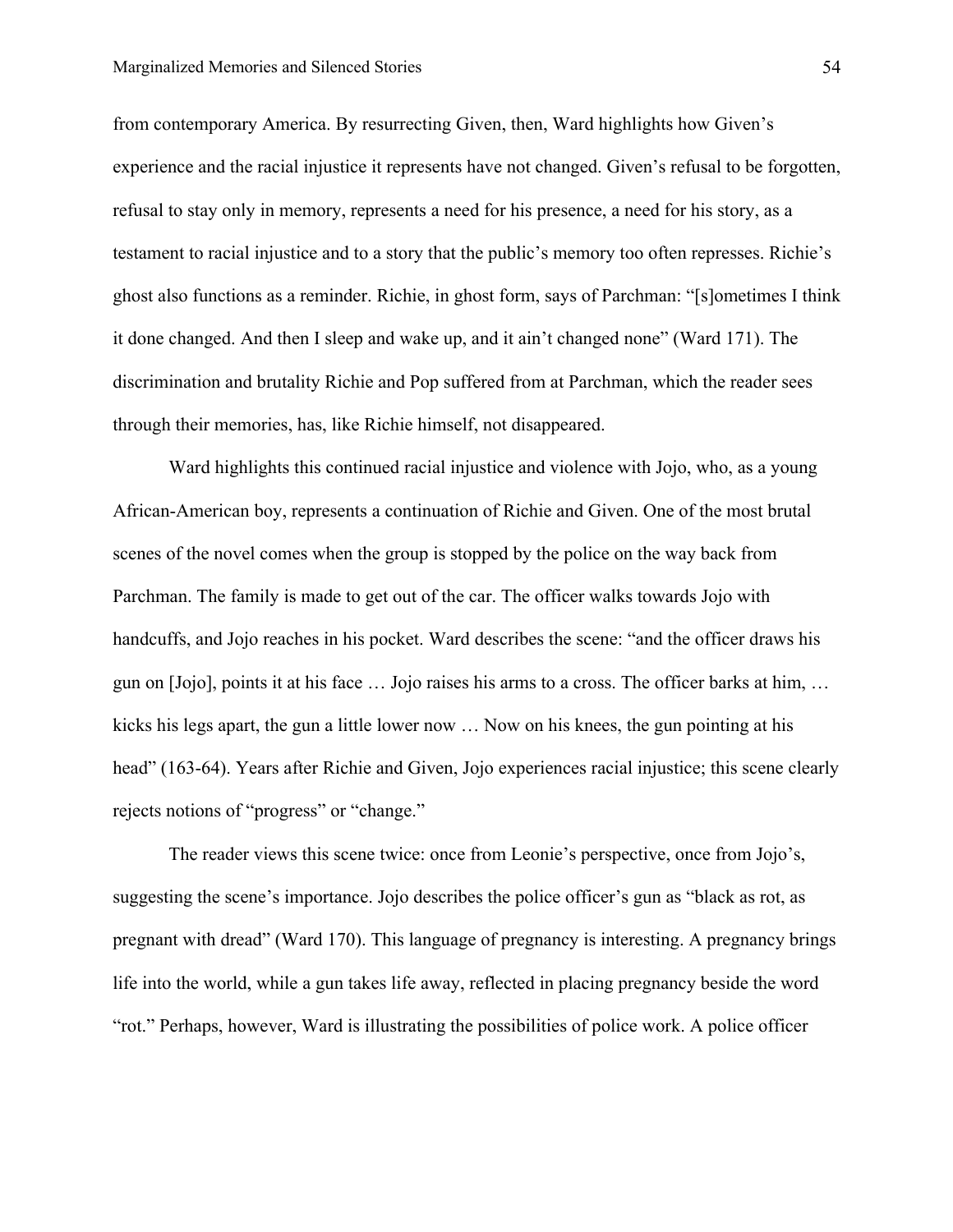should promote life, rather than threaten it, Jojo seems to say. However, as this scene, and police brutality across the nation, has shown, such life is not always the reality.

In *Sing, Unburied, Sing*, memory manifests itself as ghosts, which speak to the trauma felt by Leonie and Pop but, more broadly, to racial injustice and violence. The novel's epigraph includes a quote from Eudora Welty: "the memory is a living thing—it too is in transit. But during its moment, all that is remembered joins, and lives—the old and the young, the past and the present, the living and the dead." Richie, Given, and Jojo speak to this "joining of old and young, past and present, the living and the dead"; Richie and Given's memory lives on in Jojo, but also Pop, Mam, and Leonie. Ghosts make memory "a living thing"; Given-not-Given is Leonie's memory come to life; Richie is Pop's, yet Richie has his own memories as well. Memories, then, have power, not only in illustrating deep, personal grief but continued discrimination and disempowerment.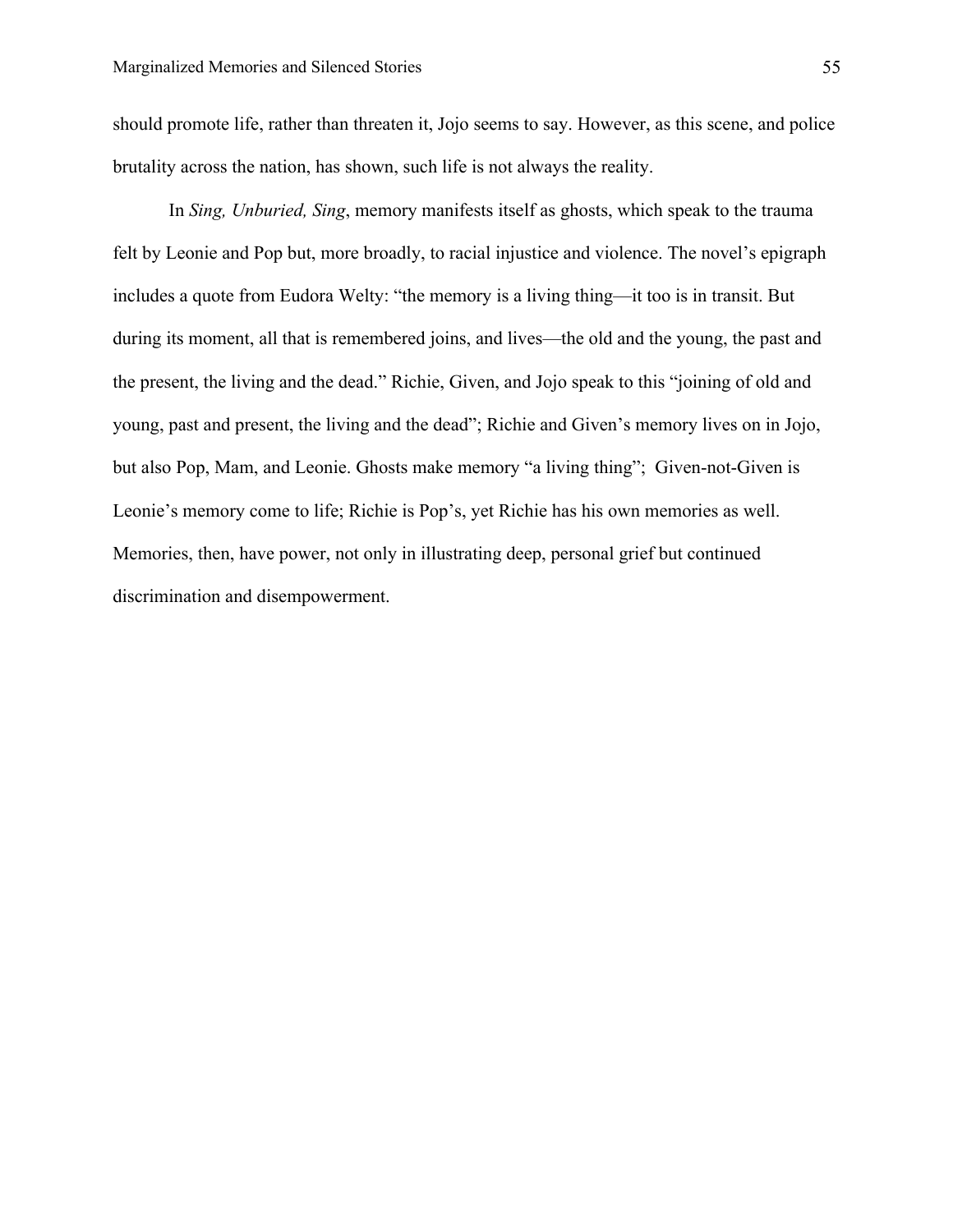#### **Conclusion**

In the final chapter of her recent memoir *Memorial Drive*, Natasha Trethewey writes: "To survive trauma, one must be able to tell a story about it" (208). If there is one theme/experience all of these works include, it is trauma. Sarah M. Broom, in her memoir *The Yellow House*, describes the trauma of familial loss, a trauma also experienced in Jesmyn Ward's memoir *Men We Reaped*. Familial loss becomes important as well in *Native Guard*, with the death of Trethewey's mother, and *Salvage the Bones*, in which the protagonist, Esch, experiences grief and trauma over the death of her mother. Matthew Griffin's *Hide* details Frank and Wendell's trauma, their fear, in having to hide their relationship, and Wendell's trauma at Frank's memory loss. In *Sing, Unburied, Sing*, Ward revisits trauma in the face of Leonie and Michael's drug abuse and its effects on their children, Jojo and Kayla.

A trauma that encompasses all of these works is the loss of memory. For Frank, in *Hide*, his old age makes him lose his memory, but Griffin suggests that the true culprit of memory loss, the real perpetrator, is the South itself: a South that denies Frank and Wendell any form of memorialization of their love for one another, such as photographs. Their story, their place in the South's cultural and historical memory, is lost. While Griffin describes how gay experiences in the South have been lost in the history books, the five African-American writers considered in this thesis chronicle how white supremacy and nostalgia for the Confederacy oppress the overall experiences of the South's black community. What these writers have done, however, is recognize, and refuse to be silenced by, the South's exclusively white, oppressive, and prejudicial memory. Rather, these writers have carved a place for themselves and the marginalized experiences they represent. These texts confront not only personal traumas but cultural and historical ones: the trauma of lost voices, of lost stories, of lost memories. Their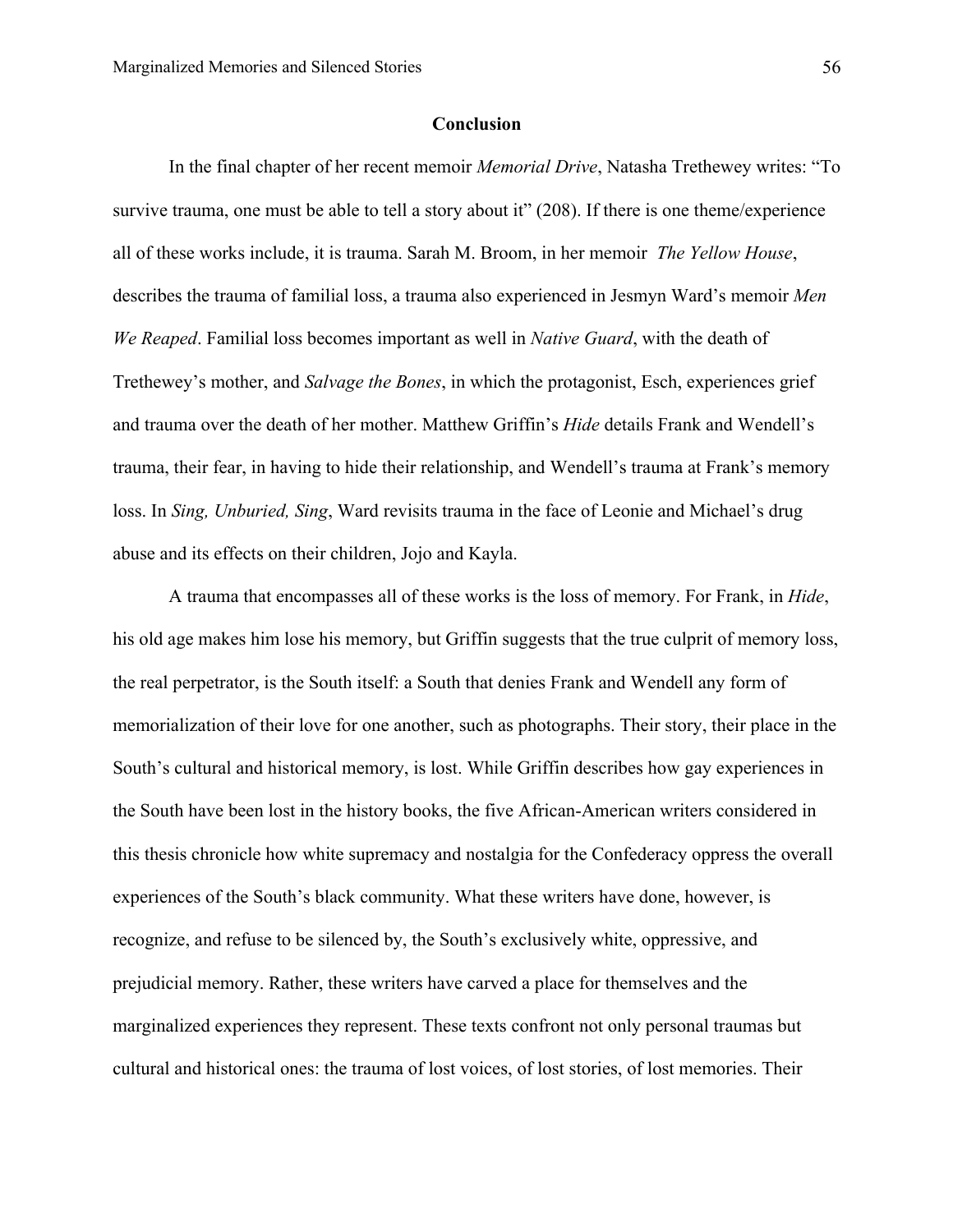writing becomes a reclamation of those memories, a resituating of periphery to center: of marginalized to the forefront.

In all of these works, there is a sense that revisiting marginalized histories, memories, and traumas produces some sort of healing, or at least some sort of meaning. In her memoir *Memorial Drive*, in which Trethewey revisits her mother's death, there exists a need to confront loss in order to move on, to understand one's purpose. Trethewey ends her memoir in this way:

In the narrative of my life, which is the look backward rather than forward into the unknown and unstoried future, I emerged from the pool as from a baptismal font changed, reborn—as if I had been shown what would be my calling then. This is how the past fits into the narrative of our lives, gives meaning and purpose. Even my mother's death is redeemed in the story of my calling, made meaningful rather than merely senseless. It is the story I tell myself to survive (211).

Revisiting memory, then, even memories of trauma, produced redemption and meaning for Trethewey. This is a very personal and individual example, but it is possible to make parallels; in a region with past memories of horrific trauma, oppression, prejudice, and white supremacy, in a region where present reality is rarely different, where is redemption to be found? Can meaning be found in revisiting and recognizing the South's senseless injustice and prejudice? These are meaty questions, but literature at least offers an avenue to an alternative South: a more inclusive South, one that acknowledges and celebrates the voices it too often marginalizes. What remains is how to translate representations of inclusivity to reality: the removal of a Confederate monument in Huntsville, Alabama is a start, but where do we go from here?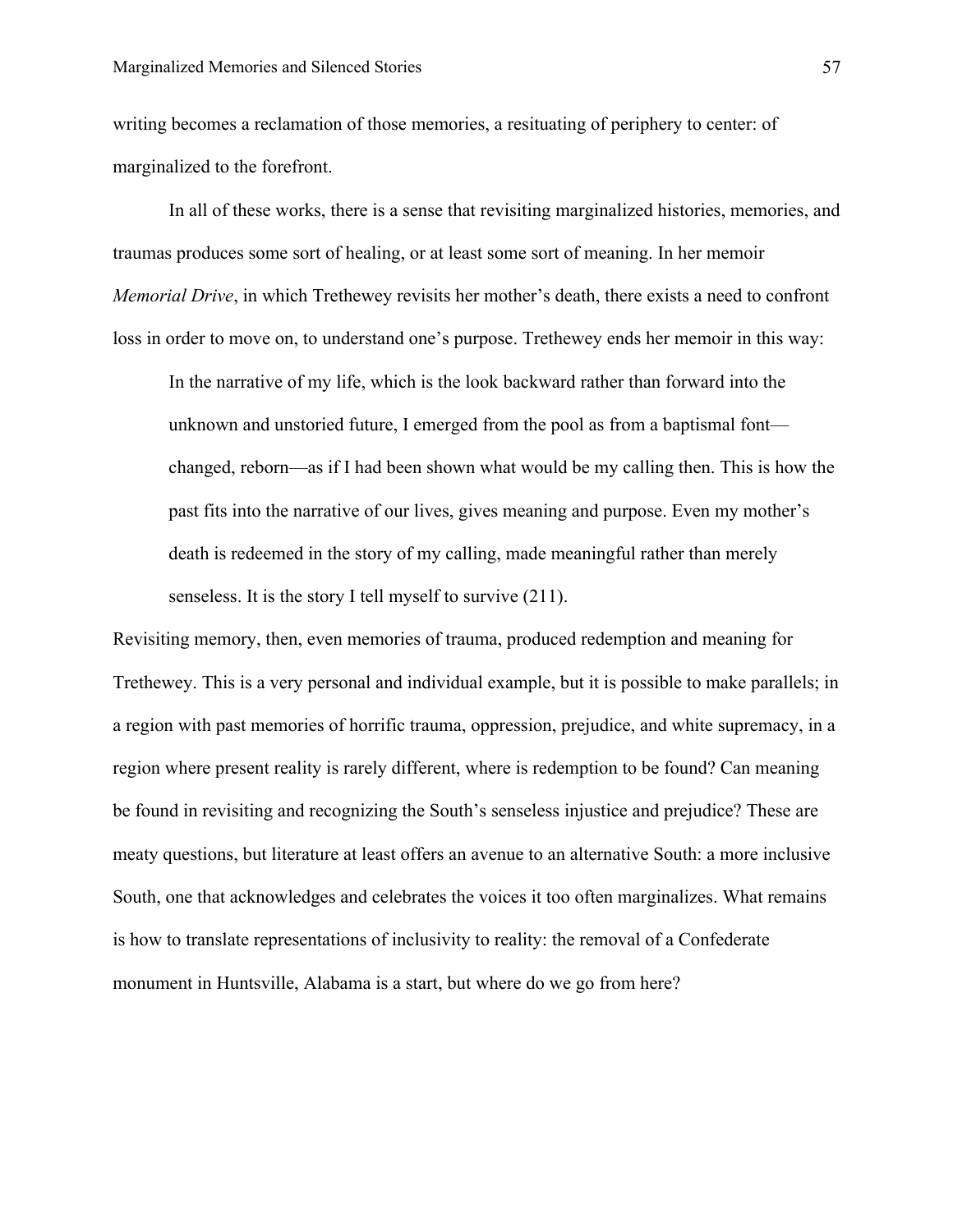#### **Works Cited**

"Adults in the South." *Pew Research Center*,

https://www.pewforum.org/religious-landscape-study/region/south/.

- Aguilera, Jasmine. "Confederate Statues are Being Removed Amid Protests Over George Floyd's Death. Here's What to Know." *Time*, 9 June 2020, https://time.com/5849184/confederate-statues-removed/. Accessed 3 September 2020.
- Barrington, Judith. "Writing the Memoir." *The Handbook of Creative Writing*, edited by Steven Earnshaw, NED - New edition, 2 ed., Edinburgh University Press, Edinburgh, 2014, pp. 109–115. JSTOR, www.jstor.org/stable/10.3366/j.ctt1g09x8s.14. Accessed 21 Sept. 2020.
- Birdsong, Destiny O. "'Memories That Are(N't) Mine': Matrilineal Trauma and Defiant Reinscription in Natasha Trethewey's 'Native Guard.'" *African American Review*, vol. 48, no. 1/2, 2015, pp. 97–110., www.jstor.org/stable/24589730. Accessed 18 Oct. 2020.

Broom, Sarah M. *The Yellow House*. Grove Press, 2019.

- Bullard, Robert D. "The Threat of Environmental Racism." *Natural Resources & Environment*, vol. 7, no. 3, 1993, pp. 23-56. *JSTOR*, http://www.jstor.org/stable/40923229. Accessed 3 Sept. 2020.
- Chotiner, Isaac. "How Natasha Trethewey Remembers her Mother." *The New Yorker,* 12 August 2020, https://www.newyorker.com/culture/q-and-a/how-natasha-trethewey remembers-her -mother. Accessed 11 September 2020.

De Cenzo, Giorgia. "Natasha Trethewey: The Native Guard of Southern History." *South*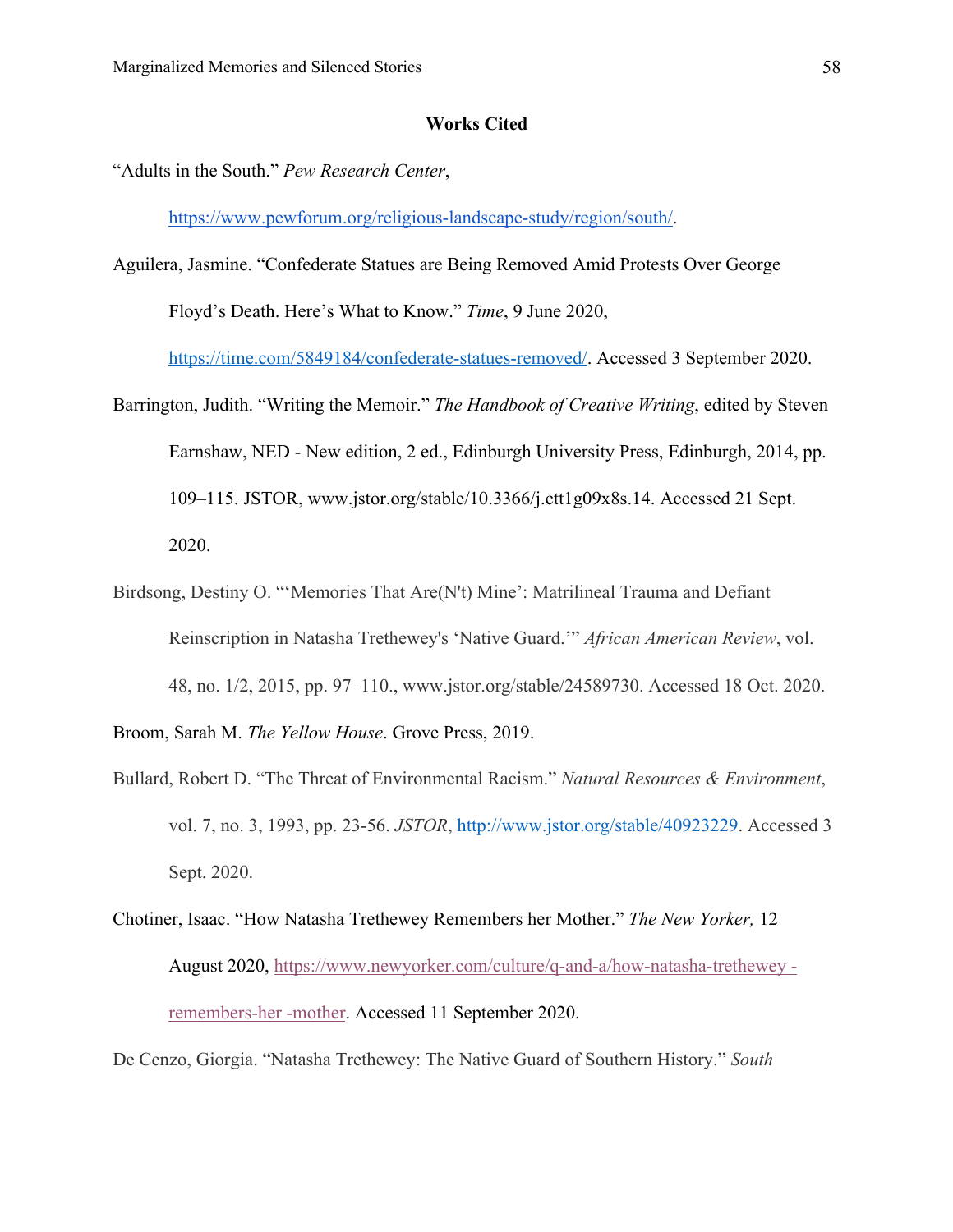*Atlantic Review*, vol. 73, no. 1, 2008, pp. 20–49. *JSTOR*, www.jstor.org/stable/27784759. Accessed 3 September 2020.

Donica, Joseph. "Negative Memory after Katrina: The Persistence of Memoir." The Journal of the Midwest Modern Language Association, vol. 48, no. 2, 2015, pp. 41–70.,

www.jstor.org/stable/43796032. Accessed 10 Sept. 2020.

"Erebus, n."*OED Online*, Oxford University Press, September 2020,

www.oed.com/view/Entry/63922. Accessed 21 September 2020.

Fennell, Lee Anne. "Unquiet Ghosts: Memory and Determinism in Faulkner." *The Southern Literary Journal*, vol. 31, no. 2, 1999, pp. 35–49. *JSTOR*,

www.jstor.org/stable/20078238.

- Gattis, Paul. "Confederate Monument in Huntsville Removed Overnight." *AL.com*, 23 Oct. 2020, https://www.al.com/news/2020/10/confederate-monument-in-huntsville-removed-o vernight.html.
- Goad, Jill. "Throwaway Bodies in the Poetry of Natasha Trethewey." *South: A Scholarly Journal*, vol. 48, no. 2, 2016, pp. 265–282. JSTOR, www.jstor.org/stable/26233566. Accessed 18 Oct. 2020.
- Green, Emma. "America Moved On From Its Gay-Rights Moment—And Left a Legal Mess Behind." *The Atlantic*, 17 Aug. 2019, https://www.theatlantic.com/politics/archive /2019/08/lgbtq-rights-america-arent-resolved/596287/.
- Griffin, Matthew. *Hide*. Bloomsbury, 2016.
- "Home." *Visit New Orleans*, https://www.neworleans.com.
- Johnson, Patrick E. "Introduction." *Sweet Tea: Black Gay Men of the South*. University of North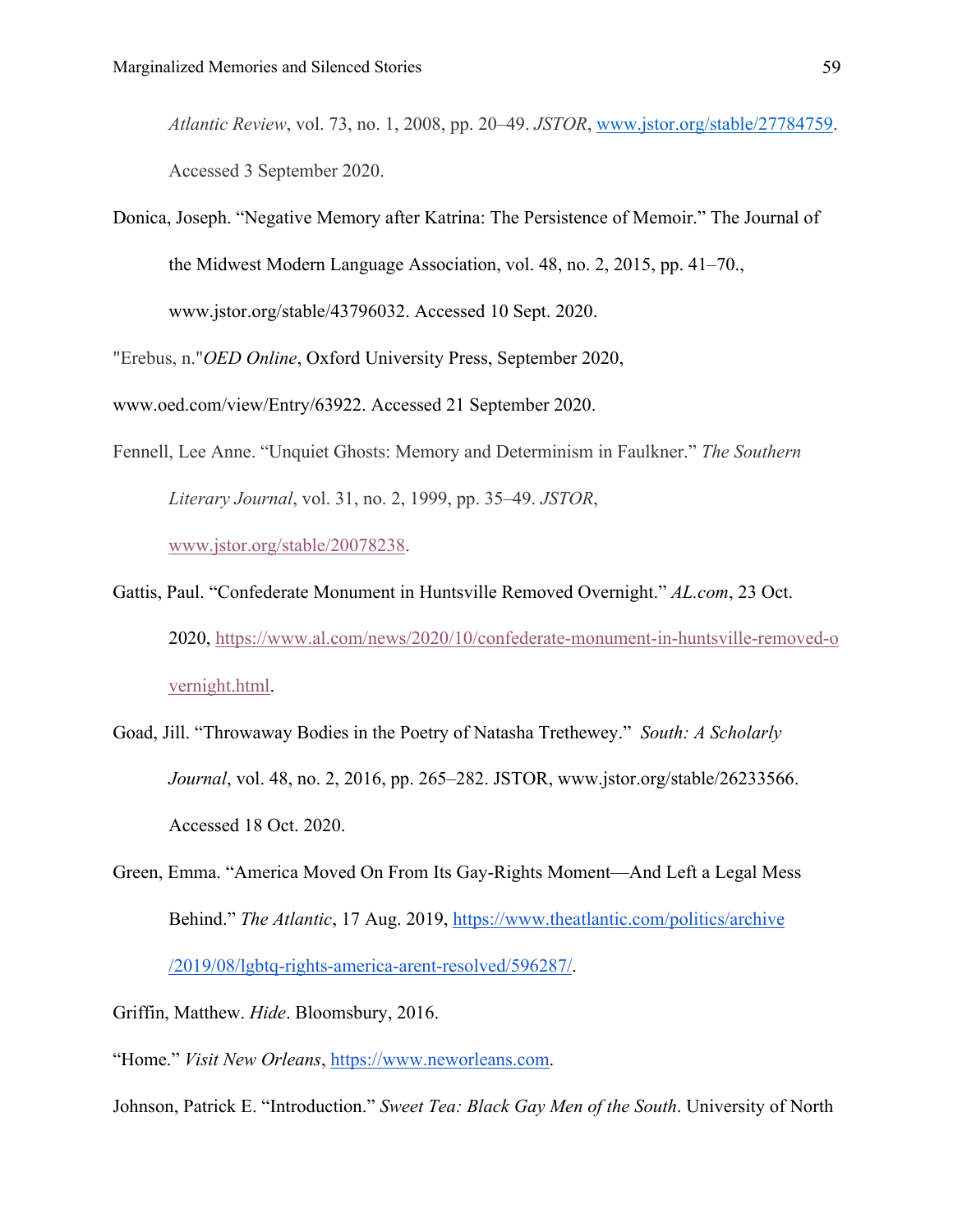Carolina Press, 2012, pp. 1–23. *JSTOR*,

www.jstor.org/stable/10.5149/9780807882733\_johnson.4. Accessed 26 Oct. 2020.

"LGBT Life in the South." *GLAAD*, https://www.glaad.org/southernstories/life.

- Macduffie, Katherine and Mashour, George A. "Dreams and the Temporality of
	- Consciousness." *The American Journal of Psychology*, vol. 123, no. 2, 2010, pp. 189- 197. *JSTOR*, www.jstor.org/stable/10.5406/amerjpsyc.123.2.0189. Accessed 3 Sept. 2020.
- "memoir, n." *OED Online*, Oxford University Press, September 2020,

www.oed.com/view/Entry/116334. Accessed 21 September 2020.

"New project uncovers Deep South's hidden LGBTQ history." *NBC News*, 20 Aug. 2018, https://www.nbcnews.com/feature/nbc-out/new-project-uncovers-deep-south-s-hiddenlgbtq-history-n902181. Accessed 29 November 2019.

Richter-Haaser, Mrs. Elfriede. "History." *Madison County Alabama*,

https://www.madisoncountyal.gov/government/about-your-county/history#ad-image-8.

Ritterhouse, Jennifer. "A Quaint and Quixotic Group of Gentlemen: Nashville, Tennessee." *Discovering the South: One Man's Travels through a Changing America in the 1930s*. University of North Carolina Press, Chapel Hill, 2017, pp. 100–127. *JSTOR*,

www.jstor.org/stable/10.5149/9781469630953\_ritterhouse.8. Accessed 25 Oct. 2020.

Roop, Lee. "Huntsville's controversial Confederate statue is a 1960's replica." *AL.com*, 12 June 2020, https://www.al.com/news/huntsville/2020/06/huntsvilles-controversial confederate-statue-is-a-1960s-replica.html.

"Ship Island History." *Ship Island Excursions*, https://msshipisland.com/ship-island-history/.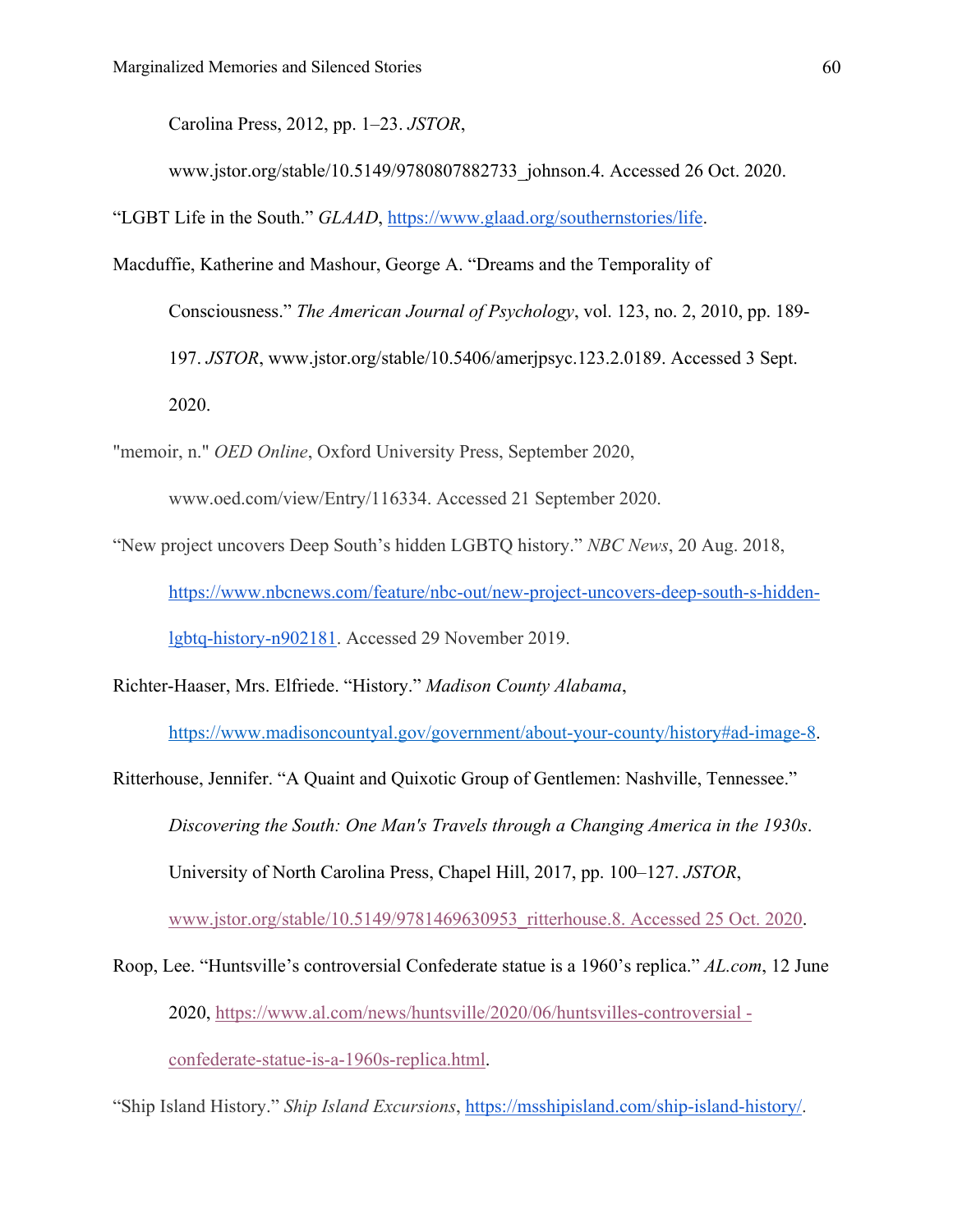Stroud, Scott R., and Jonathan A. Henson. "Memory, Reconstruction, and Ethics in Memorialization." *The Journal of Speculative Philosophy*, vol. 33, no. 2, 2019, pp. 282– 299. *JSTOR*, www.jstor.org/stable/10.5325/jspecphil.33.2.0282. Accessed 4 September 2020.

Trethewey, Natasha. *Memorial Drive: A Daughter's Memoir*. HarperCollins, 2020.

*---. Native Guard*. Mariner Books, 2007.

---. "The Soul Sings for Justice: Why I Write about the South." *Becoming Southern Writers: Essays in Honor of Charles Joyner*, edited by Orville Vernon Burton and Eldred E. Prince, University of South Carolina Press, Columbia, South Carolina, 2016, pp. 233– 239. JSTOR, www.jstor.org/stable/j.ctv6wghss.30. Accessed 18 Oct. 2020.

- Wald, Kenneth D., and Allison Calhoun-Brown. *Religion and Politics in the United States*. Vol. 6th ed, Rowman & Littlefield Publishers, 2011. *EBSCOhost*, search.ebscohost.com/login.aspx?direct=true&db=nlebk&AN=341943&site=ehostlive&scope=site.
- Ward, Jesmyn. "On Witness and Respair: A Personal Tragedy Followed by Pandemic." *Vanity Fair*, 1 Sept. 2020, https://www.vanityfair.com/culture/2020/08/jesmyn-ward-onhusbands-death-and-grief-during-covid. Accessed 3 September 2020.
- ---. *Salvage the Bones*. Bloomsbury, 2012.
- ---. *Sing, Unburied, Sing*. Scribner, 2017.
- Whitlinger, Claire. "From Countermemory to Collective Memory: Acknowledging the 'Mississippi Burning' Murders." Sociological Forum, vol. 30, no. S1, 2015, pp. 648– 670., www.jstor.org/stable/43654411.